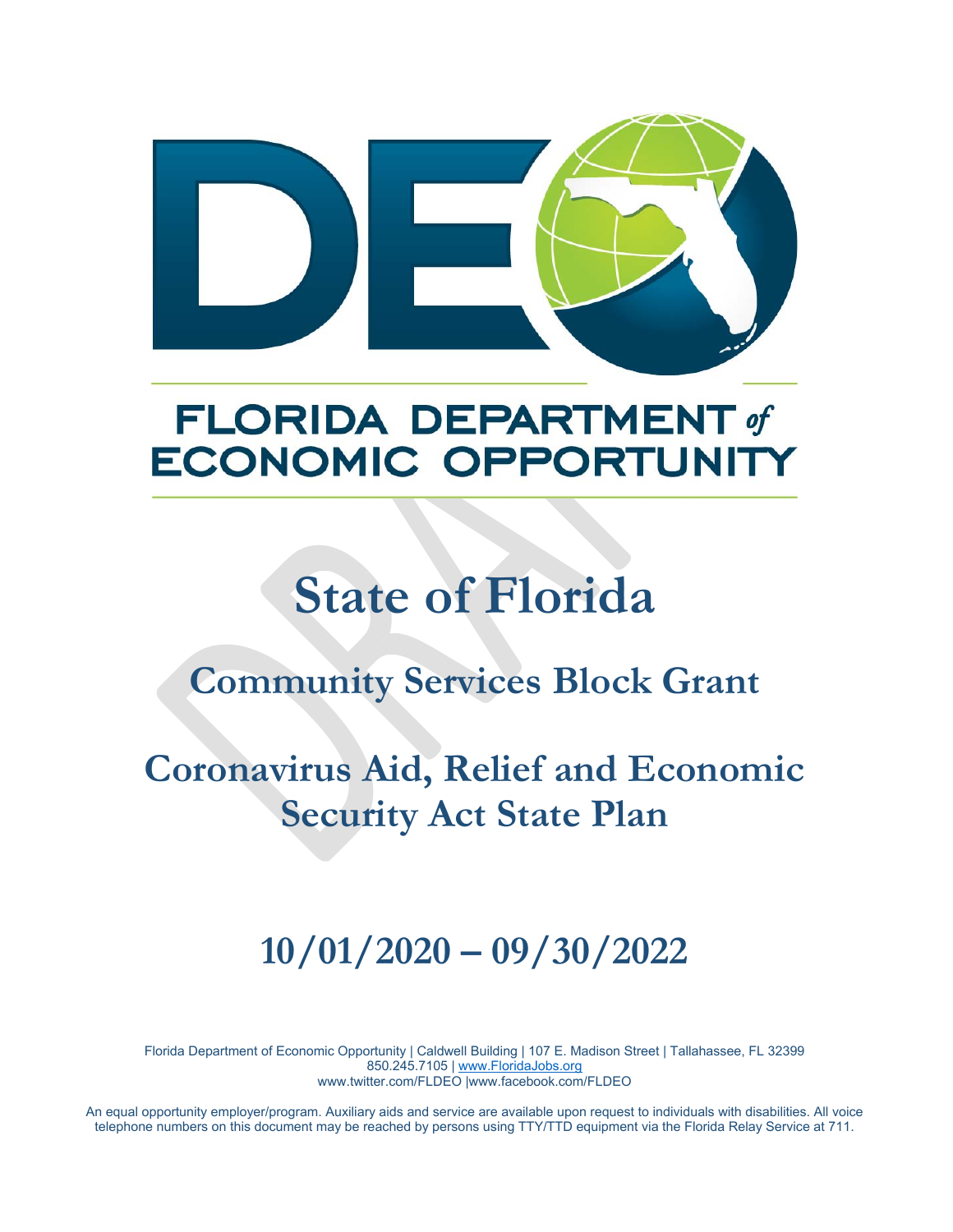## **Table of Contents**

| Introduction                                                                 |  |
|------------------------------------------------------------------------------|--|
| <b>Executive Summary</b>                                                     |  |
|                                                                              |  |
|                                                                              |  |
|                                                                              |  |
|                                                                              |  |
|                                                                              |  |
|                                                                              |  |
|                                                                              |  |
|                                                                              |  |
|                                                                              |  |
|                                                                              |  |
|                                                                              |  |
|                                                                              |  |
| Section 13: Results Oriented Management and Accountability (ROMA) System  30 |  |
|                                                                              |  |
|                                                                              |  |

Florida Department of Economic Opportunity | Caldwell Building | 107 E. Madison Street | Tallahassee, FL 32399 850.245.7105 | www.FloridaJobs.org www.twitter.com/FLDEO |www.facebook.com/FLDEO

the contract of the contract of the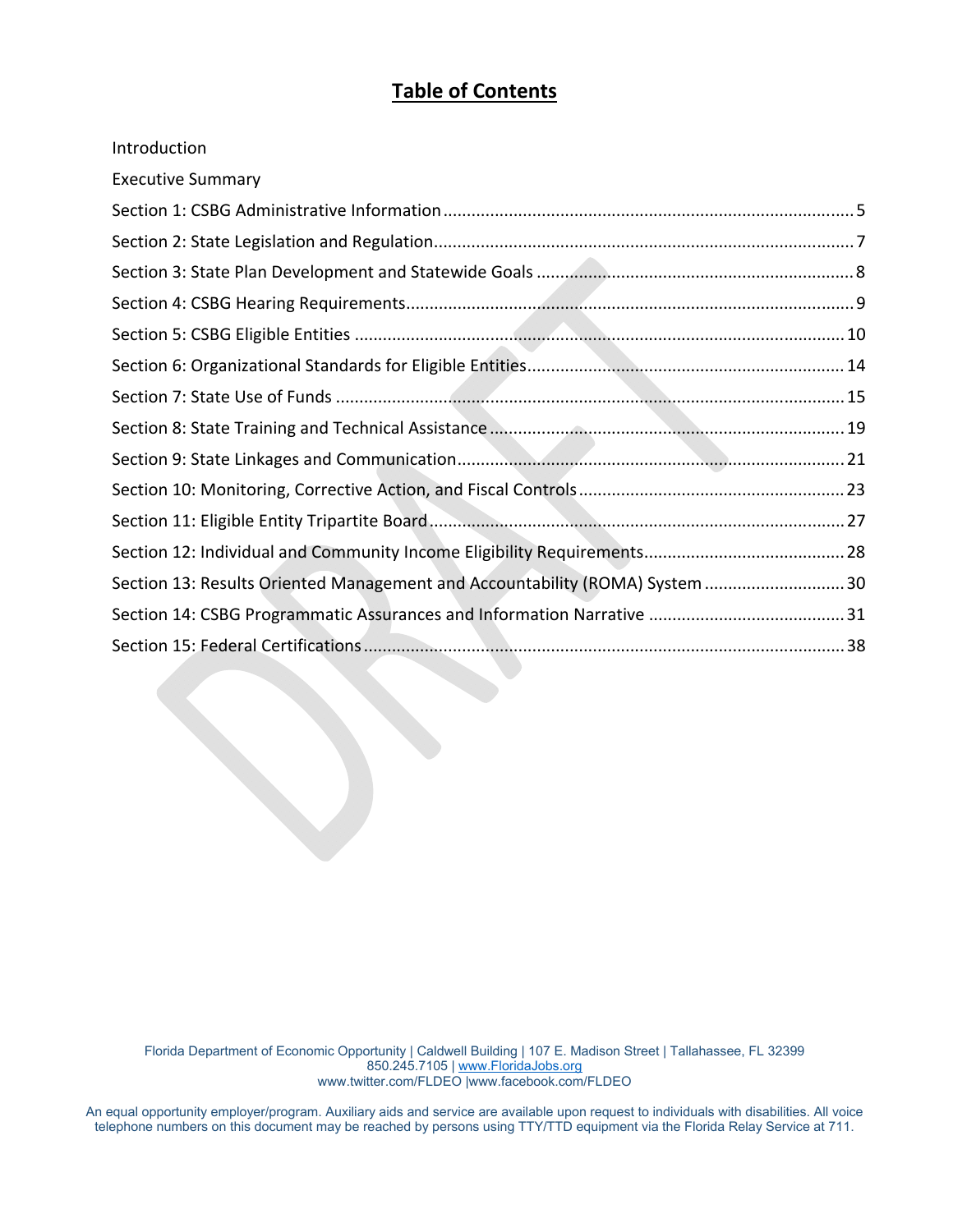#### **Introduction**

The Florida Department of Economic Opportunity (DEO) is pleased to submit the Florida Community Services Block Grant (CSBG) Coronavirus Aid, Relief and Economic Security (CARES) Act State Plan Amendment for Federal Fiscal Year 2020. CSBG is funded under the U.S. Department of Health and Human Services (HHS), the Administration for Children and Families (ACF) and the Office of Community Services (OCS). CSBG funds are distributed to 50 states, U.S. Territories, Native American Indian Tribes and other organizations. DEO is designated by the governor as the state agency responsible for administering the CSBG program in accordance with Public Law 97‐35, as amended. Presently, there are 27 Community Action Agencies (CAA), which consist of 12 public entities, 14 nonprofits and one farmworker program. These CAA cover 66 of 67 counties in Florida. The remaining county is covered by a State Farmworker Organization.

In collaboration with DEO's partners, DEO assists the governor in advancing Florida's economy by supporting the state's economic development vision and by administering state and federal programs and initiatives to help visitors, citizens, businesses and communities. DEO's administrative responsibility for the CSBG program is assigned to the Bureau of Economic Self Sufficiency (BESS) within the Division of Community Development. BESS administers the CSBG program, the Low‐Income Home Energy Assistance Program and the Weatherization Assistance Program.

the contract of the contract of

Florida Department of Economic Opportunity | Caldwell Building | 107 E. Madison Street | Tallahassee, FL 32399 850.245.7105 | www.FloridaJobs.org www.twitter.com/FLDEO |www.facebook.com/FLDEO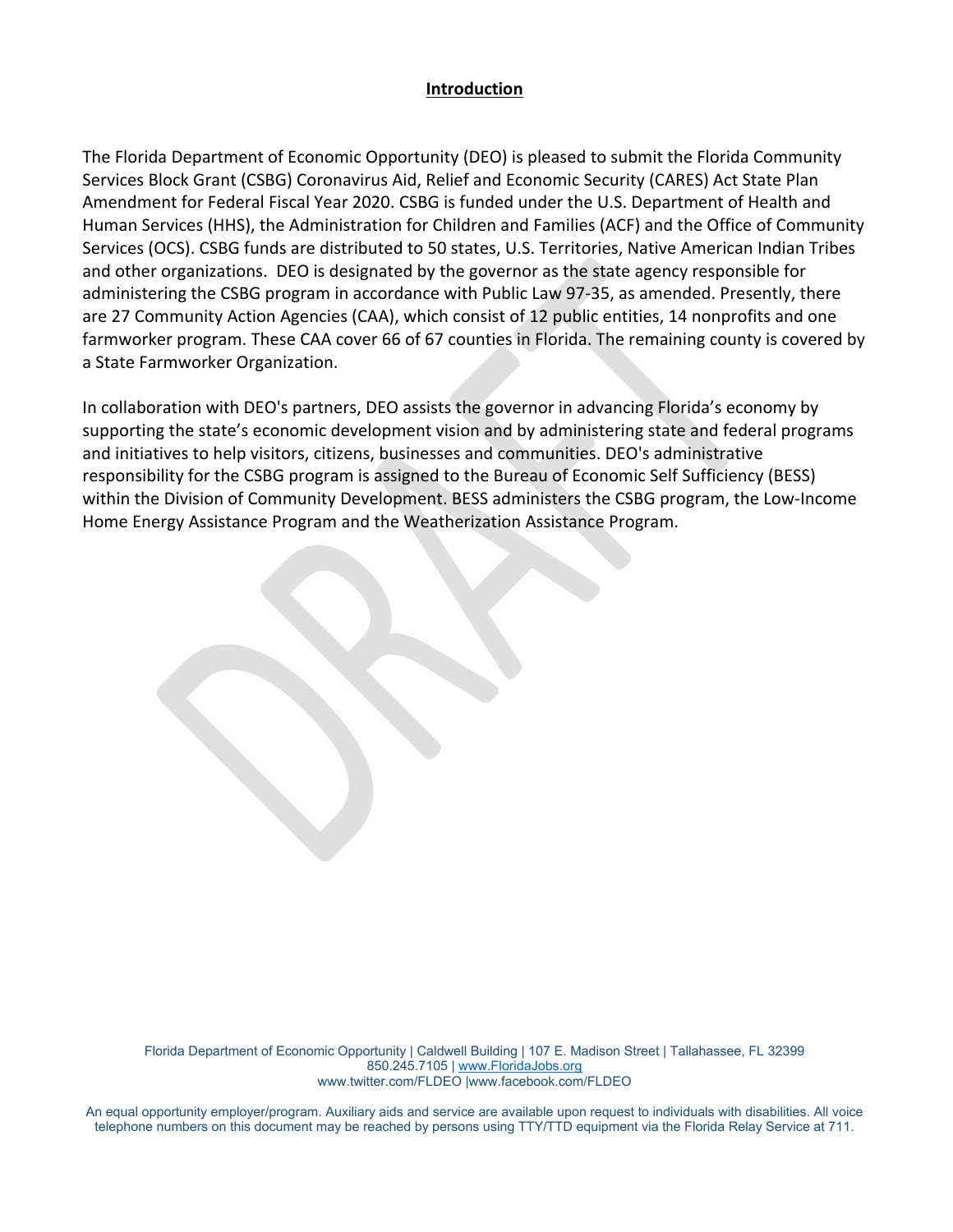#### Executive Summary

The CSBG program CARES Act State Plan Amendment serves as Florida's application to HHS for the CSBG CARES Act funding and the state's guide for allocation of the supplemental appropriation totaling approximately \$29 million. The CARES Act, 2020, Public Law 116‐36, was signed into law on March 27, 2020, providing \$1 billion in additional funds to the CSBG program nationwide. The funds to states and territories authorized under the CSBG Act are intended to address the consequences of increasing unemployment and economic disruption as a result of COVID‐19. The CSBG program is administered by DEO, which has primary responsibility for the state's community assistance programs. DEO is uniquely positioned to deliver the eligible activities under the program in coordination with other state and local partners. DEO will distribute all CSBG CARES Act funding in accordance with this plan.

CARES Act CSBG supplemental funds will provide various services and activities to assist the needs of low‐income individuals including the homeless, migrants and the elderly. Community Action Agencies (CAA) that receive funds under the CSBG program are required to provide services and activities to address employment, education, better use of available income, housing, nutrition, emergency and/or health services including emergency food and utility restoration. CSBG CARES Act funds are appropriated specifically "to prevent, prepare for, or respond to the coronavirus in a manner allowed under the CSBG Act". COVID‐19's damage to the economy has been pervasive, systemic and cascading. Even if an individual's financial challenges predated COVID‐19, that person is now in a much worse position with fewer possible recourses.

The CSBG program contributes to the state's economy and to the well-being of low-income residents. In alleviating the cause and conditions of poverty, individual and families' lives are impacted in a positive way – creating healthy, thriving communities. In partnership with the network of eligible entities that deliver program services, DEO will ensure that these healthy communities will continue during the COVID‐19 pandemic. The CSBG CARES Act funding is highly flexible and critical funding that provides support to the CAAs in assisting low‐income households who are almost always affected during emergencies.

Florida Department of Economic Opportunity | Caldwell Building | 107 E. Madison Street | Tallahassee, FL 32399 850.245.7105 | www.FloridaJobs.org www.twitter.com/FLDEO |www.facebook.com/FLDEO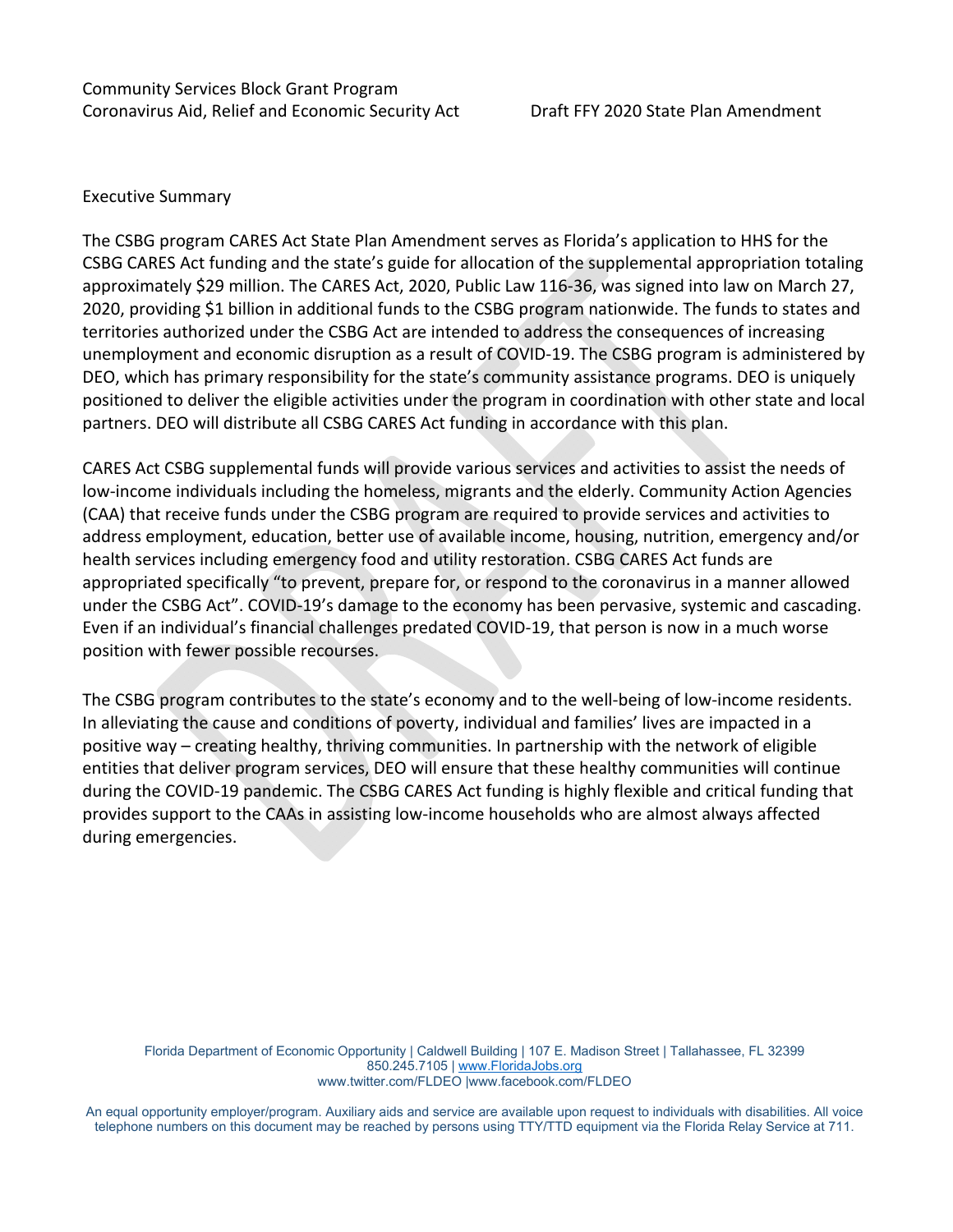### **Section 1: CSBG Administrative Information**

For the purposes of the CARES Act, the Office of Community Services is accepting an abbreviated State Plan as a supplement to provide additional information to the Federal Fiscal Year (FFY) 2020 CSBG State Plan.

**1.1.** Identify the Submission Date of your FFY2020 CSBG State Plan: **[September 1, 2019]** 

**Note:** This information can be found on the Report Status Page of your most recently submitted CSBG State Plan.

If you submitted a two-year plan in FFY2019, please provide that date.

If you submitted a plan in FFY2020, please provide that date.

**1.2. Lead Agency:** Update the following information in relation to the lead agency designated to administer CSBG in the state, as required by Section 676(a) of the CSBG Act. Information should reflect the responses provided in the Application for Federal Assistance, SF‐424M.

Has information in regards to the state lead agency changed since the last submission of the state plan? **[No]**

- **1.2a.**  Lead agency: **[Florida Department of Economic Opportunity]**
- **1.2 b.**  Cabinet or administrative department of this lead agency:
	- **Community Affairs Department**
	- **Community Services Department**
	- Governor's Office
	- **Health Department**
	- **Housing Department**
	- Human Services Department
	- $\Box$  Social Services Department
	- Other, describe: **[Economic Development]**
- **1.2c. Cabinet or Administrative Department Name:** Provide the name of the cabinet or administrative department of the CSBG authorized official **[Executive Director]**
- **1.2d.**  Authorized official of the lead agency:

#### **[Name: Mr. Ken Lawson Title: Executive Director]**

(Note: The authorized official could be the director, secretary, commissioner etc. as assigned in the designation letter (attached under item 1.3.). The authorized official is the person indicated as authorized representative on the SF‐424M).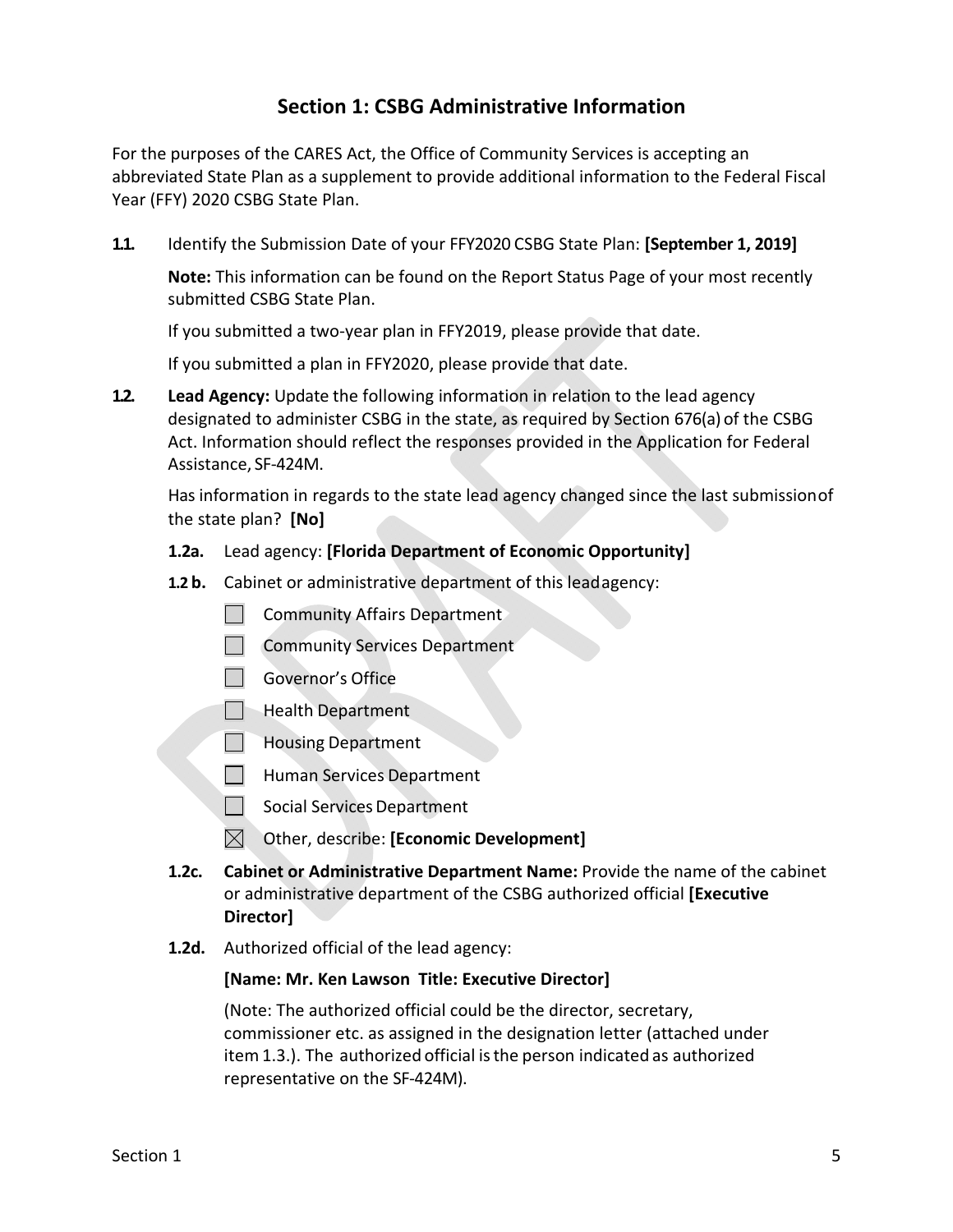- **1.2e.**  Street Address: **[107 East Madison Street, MSC‐400]**
- **1.2f.**  City: **[Tallahassee]**
- **1.2g.**  State: **[Florida]**
- **1.2h.**  Zip Code: **[32399]**
- **1.2i.**  Work Telephone Number and Extension (if applicable): **[(850) 717‐8507]**
- **1.2j.**  Fax Number: **[(850) 488‐2488]**
- **1.2k.**  Email Address: **[Executive.Director@deo.myflorida.com]**
- **1.2l.**  Lead Agency Website: **[http://www.floridajobs.org/]**
- **1.3. Designation Letter:** Attach the state's official CSBG designation letter. A new designation letter is required if the chief executive officer of the state and/or designated agency has changed.

 $\boxtimes$  As the Authorized Official for CSBG, I confirm that there have been no changes within this state that will require a new designation letter, such as a change to the authorized official and/or authorized CSBG state lead agency.

**1.4. CSBG Point of Contact:** Provide the following information in relation to the designated state CSBG point of contact. The state CSBG point of contact should be the person that will be the main point of contact for CSBG within the state.

Has information regarding to the state point of contact changed since the last submission of the state plan? **[Yes]**

- **1.4a.**  Agency Name: **[Florida Department of Economic Opportunity]**
- **1.4b.**  Point of Contact Name:

 **[Name: Ms. Debbie Smiley Title: Chief, Bureau of Economic Self‐Sufficiency]** 

- **1.4c.**  Street Address: **[107 East Madison Street, MSC‐400]**
- **1.4d.**  City: **[Tallahassee]**
- **1.4e.**  State: **[Florida]**
- **1.4f.**  Zip Code: **[32399]**
- **1.4g.**  Work Telephone Number: **[(850) 717‐8467]**
- **1.4h.**  Fax Number: **[(850) 488‐2488]**
- **1.4i.**  Email Address: **[Debbie.Smiley@deo.myflorida.com]**
- **1.4j.**  Agency Website: **[http://floridajobs.org/]**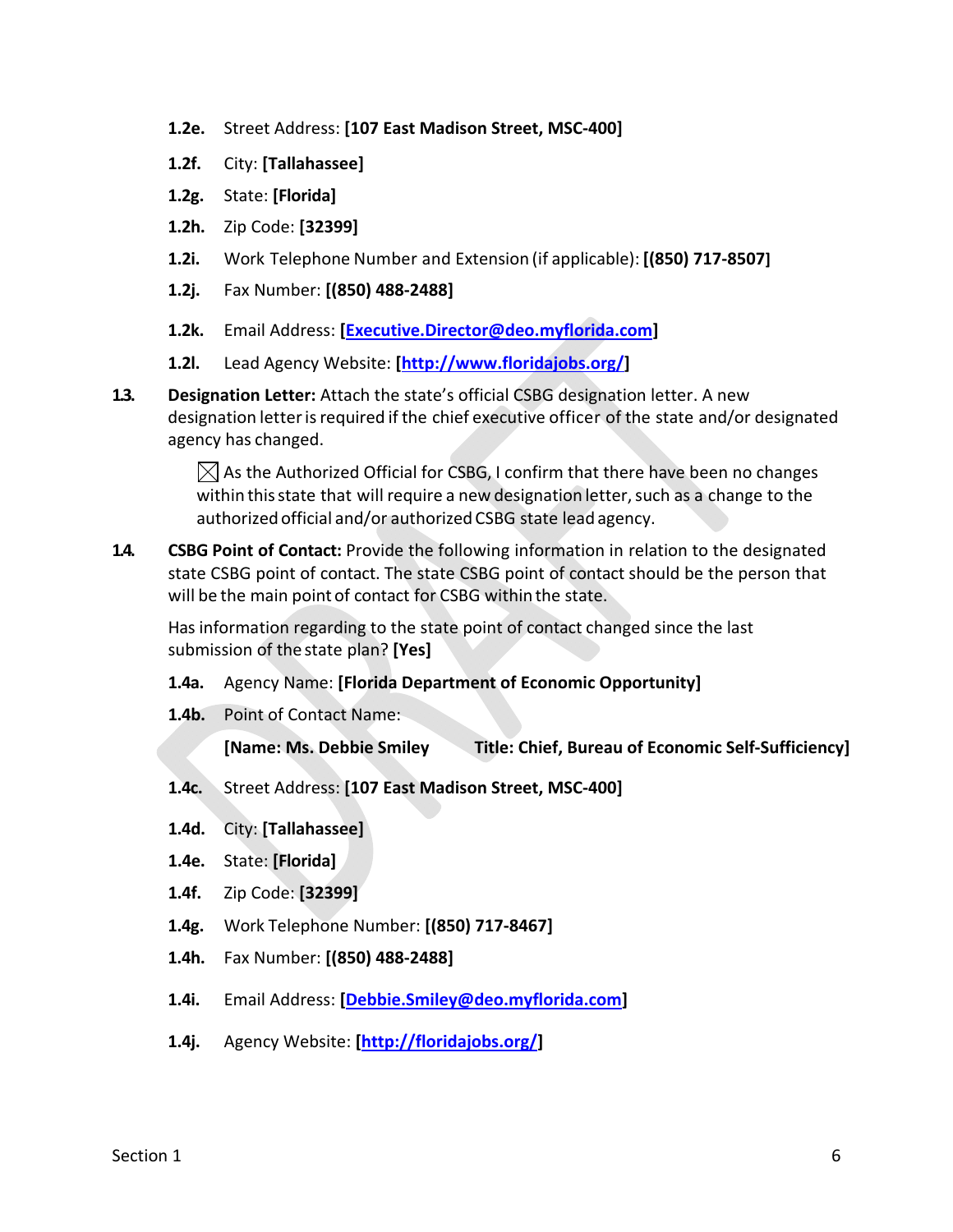## **Section 2: State Legislation and Regulation**

For the purposes of the CARES Act, the Office of Community Services accepts the data submitted by the state in Section 2 of the most recently submitted CSBG State Plan (as dated in Section 1 of this Supplemental State Plan).

**2.1 Emergency Legislation or Regulation (Optional)**: If applicable, please describe any special state legislation or regulation that directly impacts the implementation of CSBG CARES supplemental funding, including any emergency procedures to amend any existing legislation or regulation described in the accepted FFY2020 CSBG State plan (as dated in Section 1 of this state plan).

 $\bowtie$ No, there is no special state legislation or regulation that directly impacts the implementation of CSBG CARES supplemental funding.

 $\sim 10$ Yes, there is special state legislation or regulation that directly impacts the implementation of CSBG CARES supplemental funding as described below:

**[Narrative, 3000 characters]**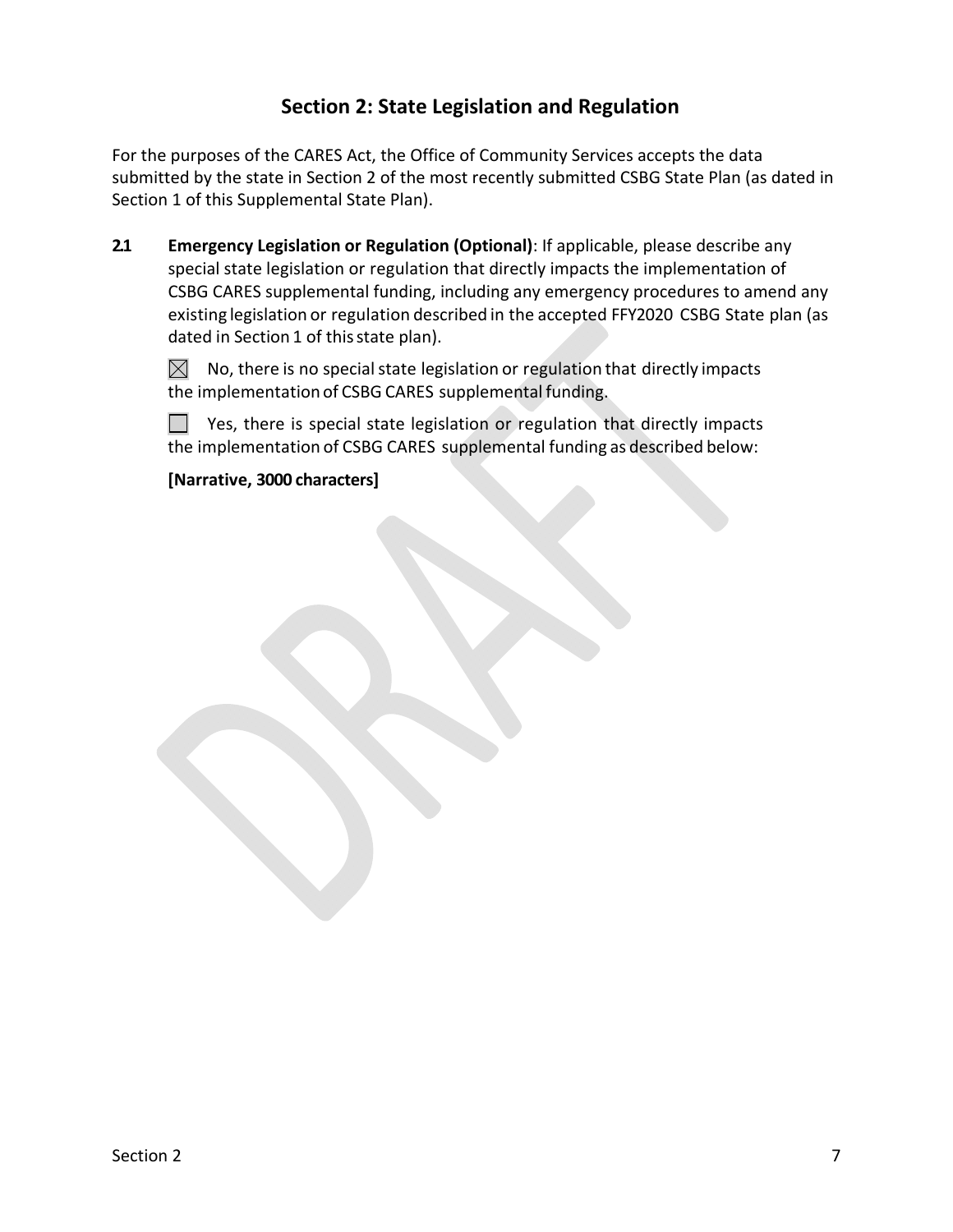### **Section 3: State Plan Development and Statewide Goals**

For the purposes of the CARES Act, the Office of Community Services accepts the data submitted by the state in Section 3 of the most recently submitted CSBG State Plan (as dated in Section 1 of this Supplemental State Plan).

The following additional information is requested for CSBG CARES supplemental funding.

**3.1. State Plan Goals:** Describe the state's specific goals for state administration of CSBG as it directly relates to the CSBG CARES funding.

**(Note: For examples of "goals," see State Accountability Measure 1Sa(i).)** 

**[The goals for state administration related to the CSBG CARES Act funding are to:** 

- **1. Support essential services and strategies to meet immediate and long‐term needs identified in their respective local communities due to the COVID‐19 pandemic;**
- **2. Provide eligible entities guidance and training needed for them to implement their planned activities. This will be accomplished through written guidance updates as well as webinars, conference calls and in‐person trainings coordinated by the Florida Association of Community Action;**
- **3. Ensure eligible entities are in compliance with pertinent federal and state guidelines; and**
- **4. Encourage eligible entities to simplify their procedures in responding to client needs as a result of the COVID‐19 pandemic.]**
- **3.2. Eligible Entity Involvement:** Describe the specific steps the state took in developing the CSBG CARES Supplemental State Plan to involve the eligible entities.

**[The draft CSBG CARES Act Supplemental State Plan will be made available to eligible entities and the general public on August 19, 2020, for review and input until the close of business on August 28, 2020. During this time, eligible entities will have the opportunity to provide suggestions and comments on the plan.]**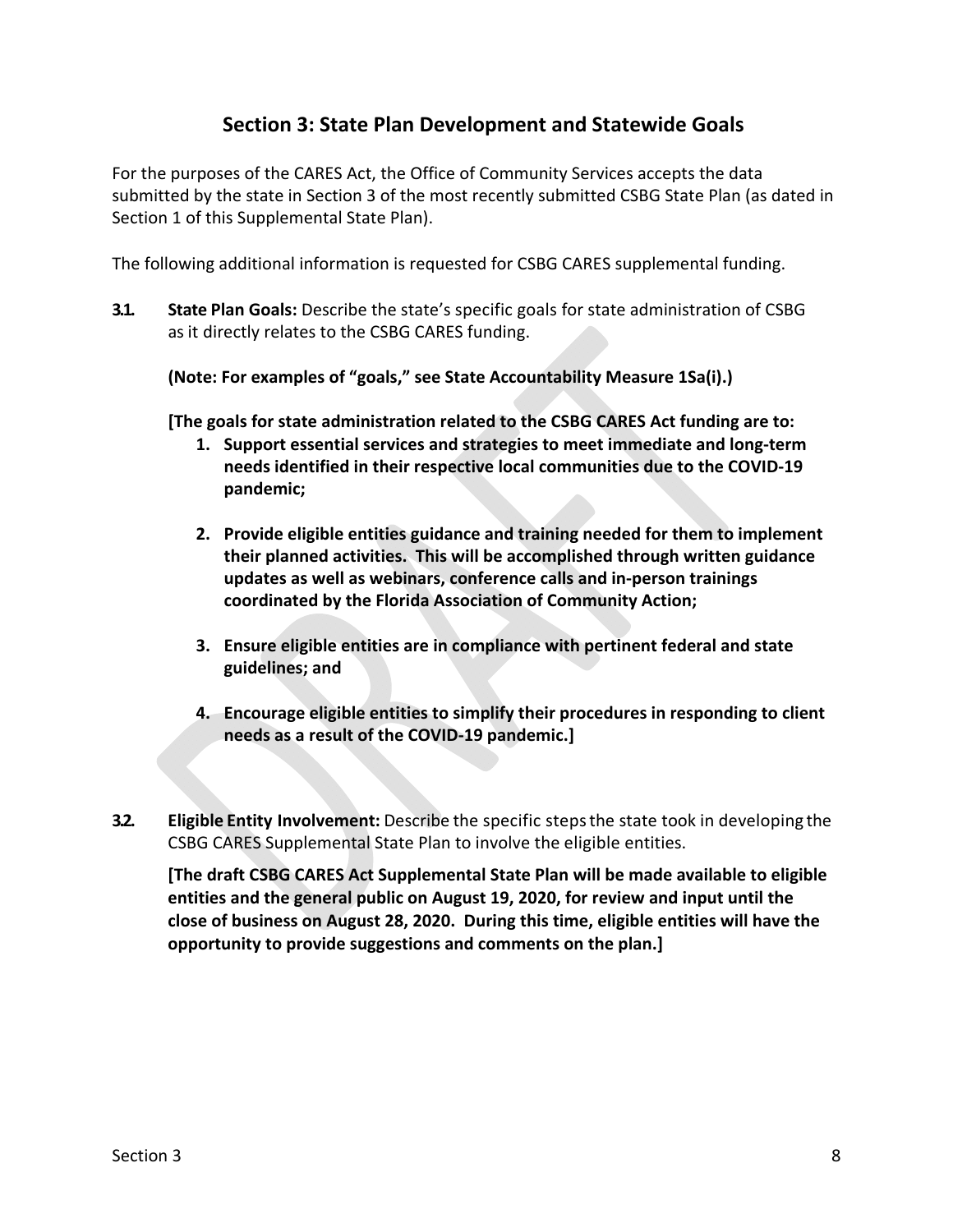## **Section 4: CSBG Hearing Requirements**

For the purposes of the CARES Act, the Office of Community Services accepts the data submitted by the state in Section 4 of the most recently submitted CSBG State Plan (as dated in Section 1 of this Supplemental State Plan).

The CSBG CARES Supplemental State Plan is considered to be a plan revision, consistent with Section 676(e) of the CSBG Act (Revisions and Inspection).

- **4.1. Public Inspection:** Describe how the CSBG CARES Supplemental State Plan has been made available for public inspection within the state to facilitate public review and comment.
- Note: For the purposes of this CSBG CARES Supplemental State Plan, a public hearing is not required. However, the state should notify eligible entities and other known stakeholders that this plan is available for a public review and comment, and post publicly, e.g., on the state's public website, for a reasonable timeframe.

#### *Although, a reasonable timeframe is not specified in the statute, for purposes of the CSBG CARES Supplemental State Plan, OCS recommends a minimum of 10 business days.*

**[To ensure the CSBG CARES Supplemental State Plan is available for public inspection within the state to facilitate public comment, DEO will publish a draft of the CSBG CARES Supplemental State Plan in the August 19, 2020, edition of the Florida Administrative Register (FAR). Immediately after the application is published in the FAR, DEO program staff will inform Florida's CSBG network of community action partners of the publication on DEO's website. Comments must be emailed to DEO at CaresAct@deo.myflorida.com by August 28, 2020, at 4:00 p.m. This deadline will be noted on the website.]**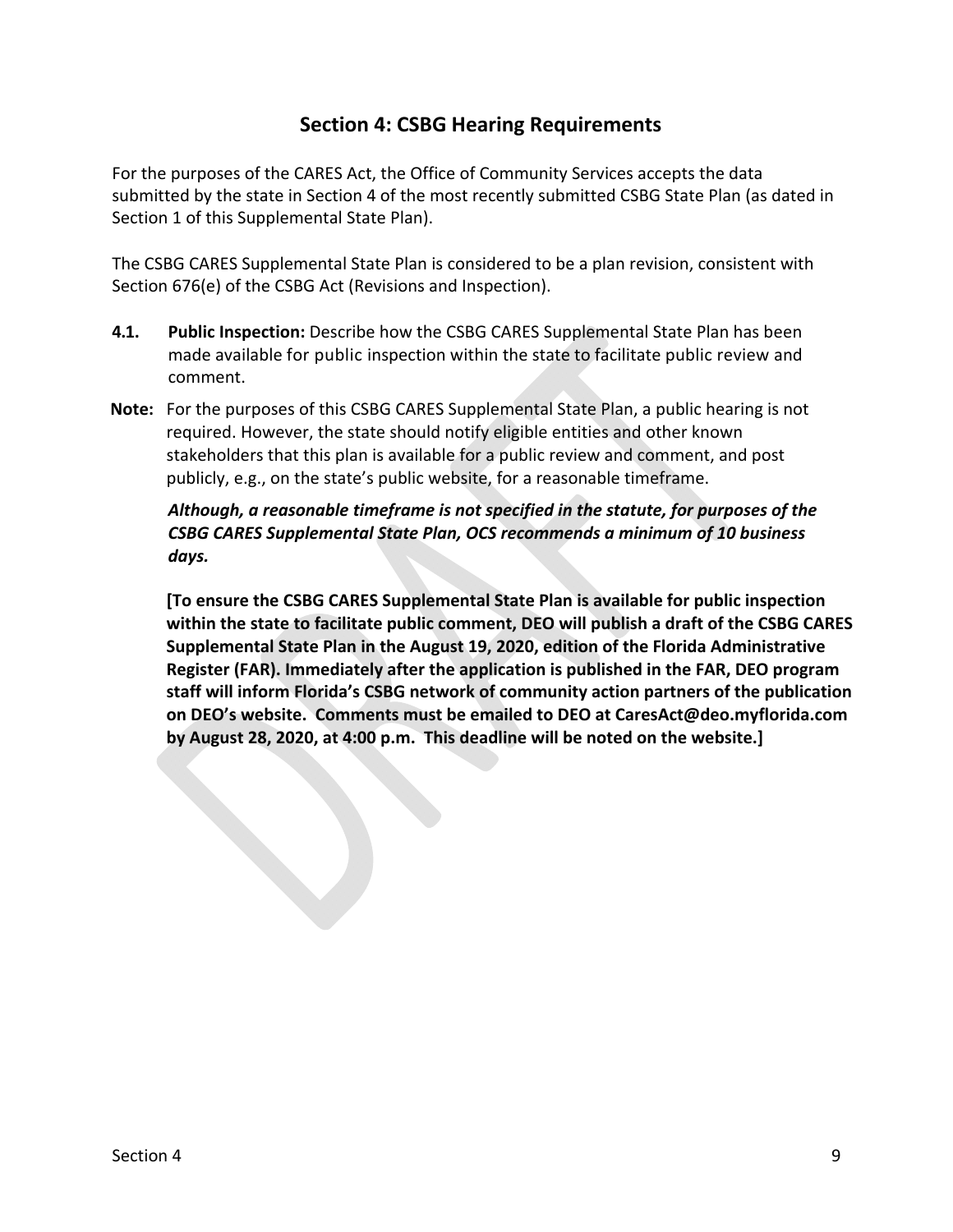## **Section 5: CSBG Eligible Entities**

For the purposes of the CARES Act, the Office of Community Services accepts the data submitted by the state in Section 5 of the most recently submitted CSBG State Plan (as dated in Section 1 of this Supplemental State Plan).

 $\boxtimes$  As the Authorized Official for CSBG, I confirm that there are **no changes** to the CSBG Eligible Entities as submitted in Section 5 of the most recently submitted CSBG State Plan (as dated in Section 1).

As the Authorized Official for CSBG, I confirm that **yes, there were changes** to the CSBG Eligible Entities as submitted in Section 5 of the most recently submitted CSBG State Plan (as dated in Section 1).

If there were changes to the CSBG Eligible Entity list, please update within Section 7.2 of this State Plan accordingly:

**Designation and Re‐Designation:** add at the end of the table

**De‐Designations and Voluntary Relinquishments:** do not remove the entity. Rather just add zero to the appropriate line.

**Mergers:** Do not remove the eligible entities. Rather just add zero to the appropriate line.

OCS reserves the opportunity to request more information at a later date.

**5.1. CSBG Eligible Entities:** In the table below, indicate whether eligible entity in the state public or private, the type(s) of entity, and the geographical area served by the entity.

| <b>CSBG Eligible</b><br><b>Entity</b>          | Geographical<br><b>Area Served (by</b><br>county)<br>[Provide all<br>counties] | <b>Public or</b><br><b>Nonprofit</b> | Type of Entity (choose all that apply) |
|------------------------------------------------|--------------------------------------------------------------------------------|--------------------------------------|----------------------------------------|
| The Agricultural<br>and Labor<br>Program, Inc. | Hendry,<br>Highlands, Polk,<br>Glades                                          | Nonprofit                            | <b>Community Action Agency</b>         |
| <b>Brevard County</b>                          | <b>Brevard</b>                                                                 | Public                               | <b>Local Government Agency</b>         |
| <b>Broward County</b>                          | <b>Broward</b>                                                                 | Public                               | <b>Local Government Agency</b>         |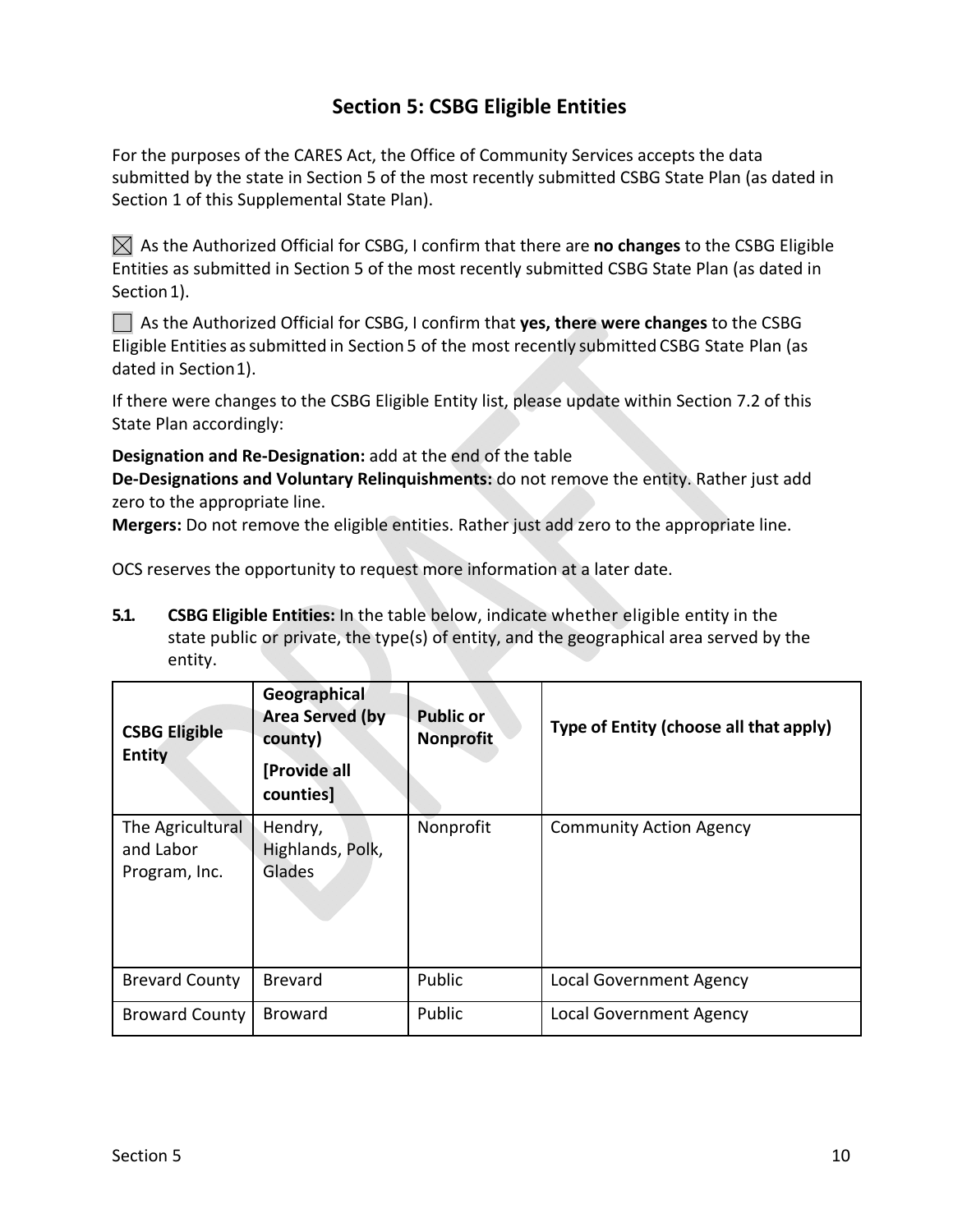| Capital Area<br>Community<br>Action Agency,<br>Inc.                               | Calhoun,<br>Franklin,<br>Gadsden, Gulf,<br>Jefferson, Leon,<br>Liberty, Wakulla | Nonprofit | <b>Community Action Agency</b>                 |
|-----------------------------------------------------------------------------------|---------------------------------------------------------------------------------|-----------|------------------------------------------------|
| Central Florida<br>Community<br>Action Agency,<br>Inc.                            | Alachua, Levy,<br>Marion                                                        | Nonprofit | <b>Community Action Agency</b>                 |
| <b>Charlotte County</b>                                                           | Charlotte                                                                       | Public    | <b>Local Government Agency</b>                 |
| Coalition of<br>Florida<br>Farmworker<br>Organizations,<br>Inc.                   | Miami-Dade,<br>Statewide<br>Farmworker<br>Population                            | Nonprofit | Migrant or Seasonal Farmworker<br>Organization |
| Community<br><b>Action Program</b><br>Committee, Inc.                             | Escambia                                                                        | Nonprofit | <b>Community Action Agency</b>                 |
| Economic<br>Opportunities<br>Council of Indian<br>River County,<br>Inc.           | <b>Indian River</b>                                                             | Nonprofit | <b>Community Action Agency</b>                 |
| Hillsborough<br>County                                                            | Hillsborough                                                                    | Public    | Local Government Agency                        |
| Immokalee<br>Multicultural<br>Multipurpose<br>Community<br>Action Agency,<br>Inc. | Collier                                                                         | Nonprofit | <b>Community Action Agency</b>                 |
| Lake Community<br>Action Agency,<br>Inc.                                          | Lake                                                                            | Nonprofit | <b>Community Action Agency</b>                 |
| Lee County                                                                        | Lee                                                                             | Public    | <b>Local Government Agency</b>                 |
| Miami-Dade<br>County                                                              | Miami-Dade                                                                      | Public    | <b>Local Government Agency</b>                 |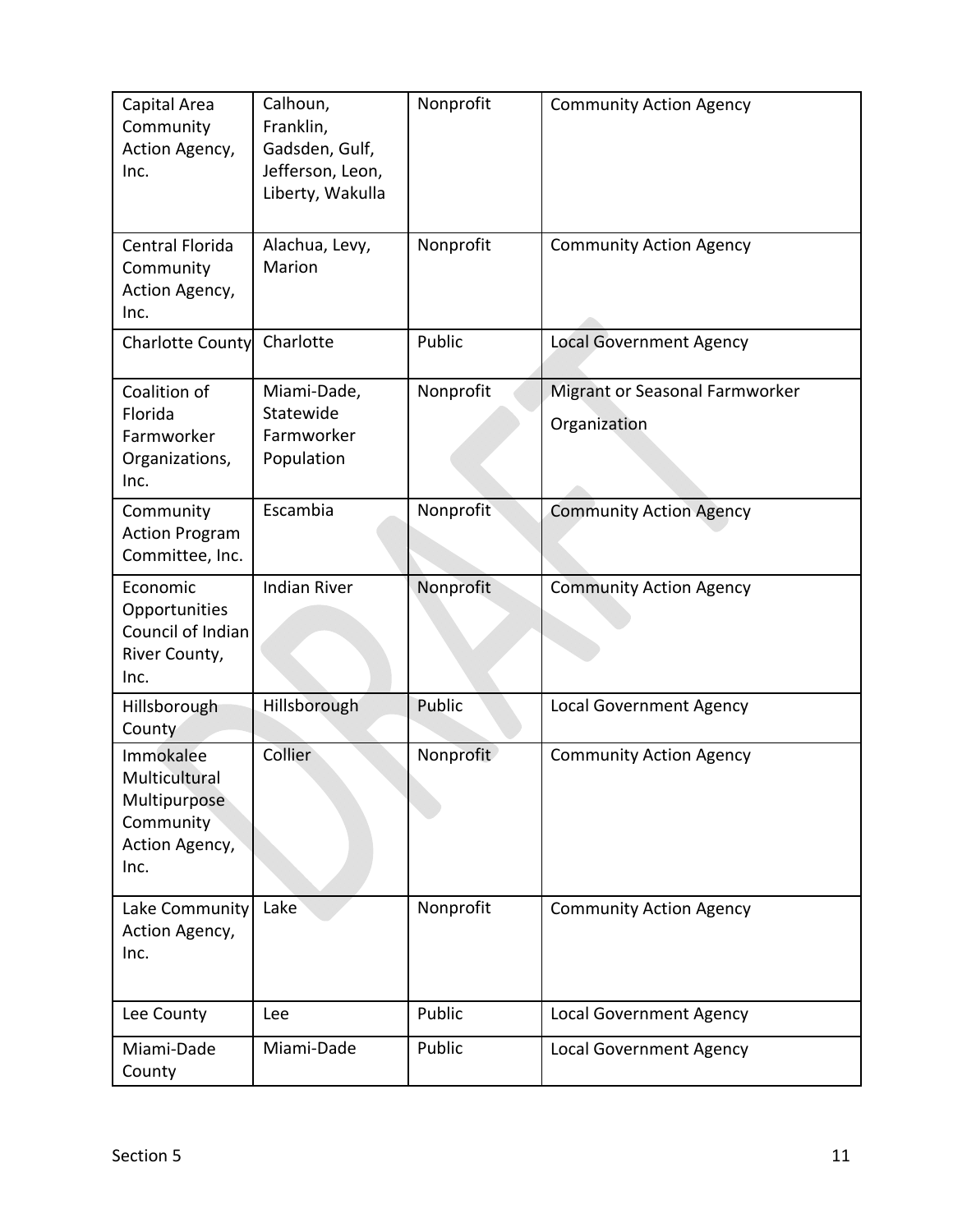| Mid Florida<br>Community<br>Services, Inc.                  | Citrus,<br>Hernando,<br>Pasco, Sumter                                                                            | Nonprofit | <b>Community Action Agency</b> |
|-------------------------------------------------------------|------------------------------------------------------------------------------------------------------------------|-----------|--------------------------------|
| Northeast<br>Florida<br>Community<br>Action Agency,<br>Inc. | Baker, Clay,<br>Duval, Flagler,<br>Nassau,<br>Putnam, St.<br>Johns                                               | Nonprofit | <b>Community Action Agency</b> |
| <b>Orange County</b>                                        | Orange                                                                                                           | Public    | <b>Local Government Agency</b> |
| Osceola County<br>Council on<br>Aging, Inc.                 | Osceola                                                                                                          | Nonprofit | <b>Community Action Agency</b> |
| Palm Beach<br>County                                        | Palm Beach                                                                                                       | Public    | <b>Local Government Agency</b> |
| Pinellas<br>Opportunity<br>Council, Inc.                    | Pinellas                                                                                                         | Nonprofit | <b>Community Action Agency</b> |
| St. Lucie County                                            | St. Lucie,<br>Martin,<br>Okeechobee                                                                              | Public    | <b>Local Government Agency</b> |
| Sarasota County                                             | Sarasota                                                                                                         | Public    | <b>Local Government Agency</b> |
| Seminole County                                             | Seminole                                                                                                         | Public    | <b>Local Government Agency</b> |
| Step Up<br>Suncoast. Inc.                                   | Manatee,<br>Hardee, DeSoto                                                                                       | Nonprofit | <b>Community Action Agency</b> |
| <b>Suwannee River</b><br>Economic<br>Council, Inc.          | Bradford,<br>Columbia, Dixie,<br>Gilchrist,<br>Hamilton,<br>Lafayette,<br>Madison,<br>Suwannee,<br>Taylor, Union | Nonprofit | <b>Community Action Agency</b> |
| <b>Tri-County</b><br>Community<br>Council, Inc.             | Bay, Holmes,<br>Jackson,<br>Okaloosa, Santa<br>Rosa, Walton,<br>Washington                                       | Nonprofit | <b>Community Action Agency</b> |
| <b>Volusia County</b>                                       | Volusia                                                                                                          | Public    | <b>Local Government Agency</b> |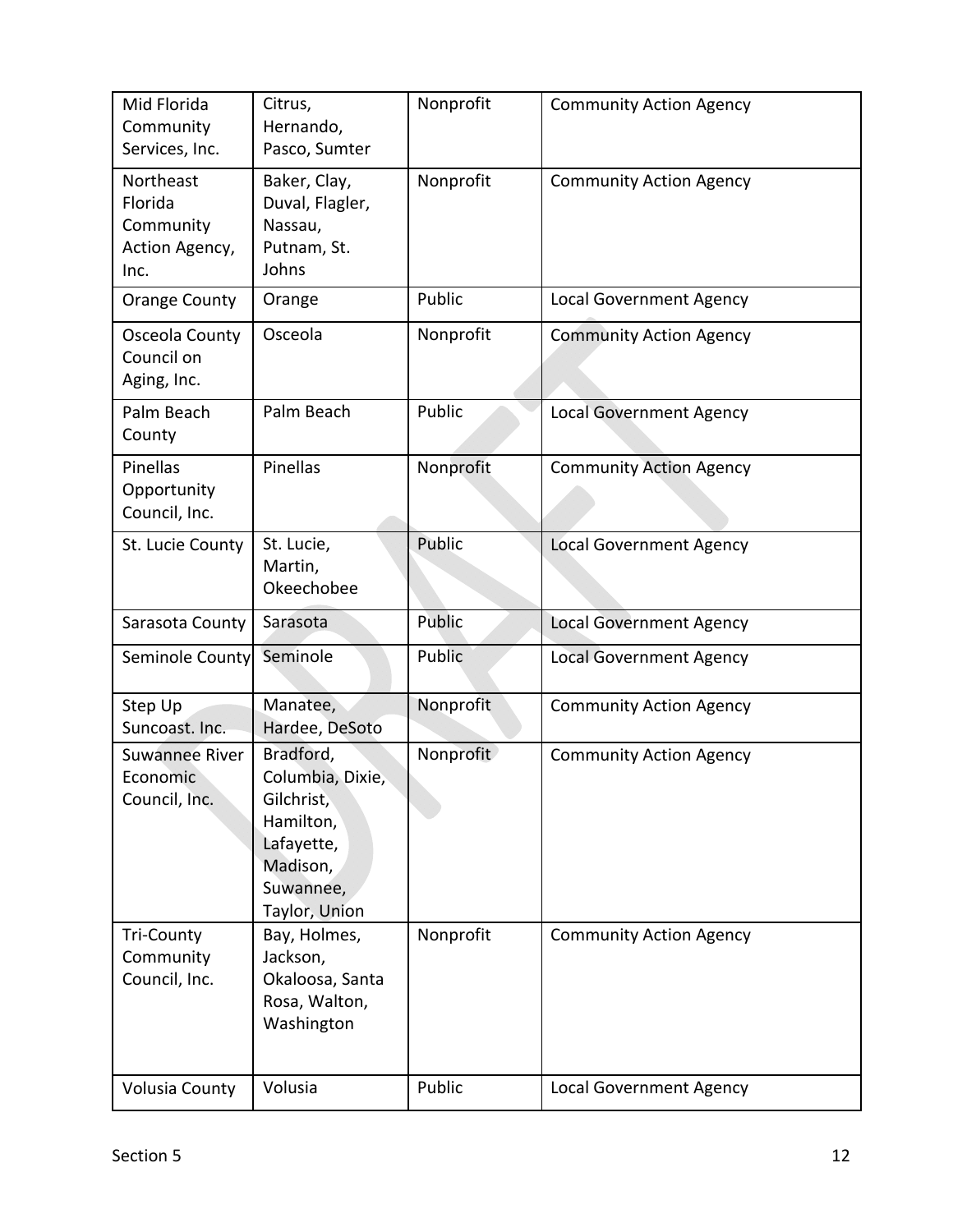#### **THE ADD‐A‐ROW FUNCTION WILL NOT BE AVAILABLE ON THIS TABLE. ANY ADDITIONS/DELETIONS TO THE ELIGIBLE ENTITY LIST SHOULD BE MADE WITHIN THE MASTER LIST AND MUST APPLY TO BOTH REGULAR CSBG AND CARES ACT SUPPLEMENTAL FUNDING.**

- **Note:** Whether nonprofit or public, entities that receive CSBG funds are generally considered to be Community Action Agencies for the purpose of administering CSBG. The only specific exceptions outlined in the CSBG Act are Limited Purpose Agencies, Migrant and Seasonal Farmworker organizations, and Tribes and Tribal Organizations.
- **Instructional Note: Limited Purpose Agency** refers to an eligible entity that was designated as a limited purpose agency under Title II of the Economic Opportunity Act of 1964 for fiscal year 1981, that served the general purposes of a community action agency under Title II of the Economic Opportunity Act, that did not lose its designation as a limited purpose agency under Title II of the Economic Opportunity Act as a result of failure to comply with that Act and that has not lost its designation as an eligible entity under the CSBG Act.
- **Instructional Note: 90 percent funds** are the funds a state provides to eligible entities to carry out the purposes of the CSBG Act, as described under Section 675C of the CSBG Act. A state must provide "no less than 90 percent" of their CSBG allocation, under Section 675B, to the eligible entities.
- **5.2.** Total number of CSBG eligible entities: **[27]**
- **5.3. Special Circumstances [Optional]:** If the state has any specific circumstances that will affect the allocation, such as a pending de‐designation hearing for an eligible entity, please describe below:

**Please note:** Additional information should be sent directly to your Program Specialist.

 $\boxtimes$  No, special circumstances were implemented to the CSBG CARES Supplemental allocations.

 $\Box$  Yes, special circumstances were implemented to the CSBG CARES Supplemental pending de‐designation(s) for an eligible entity.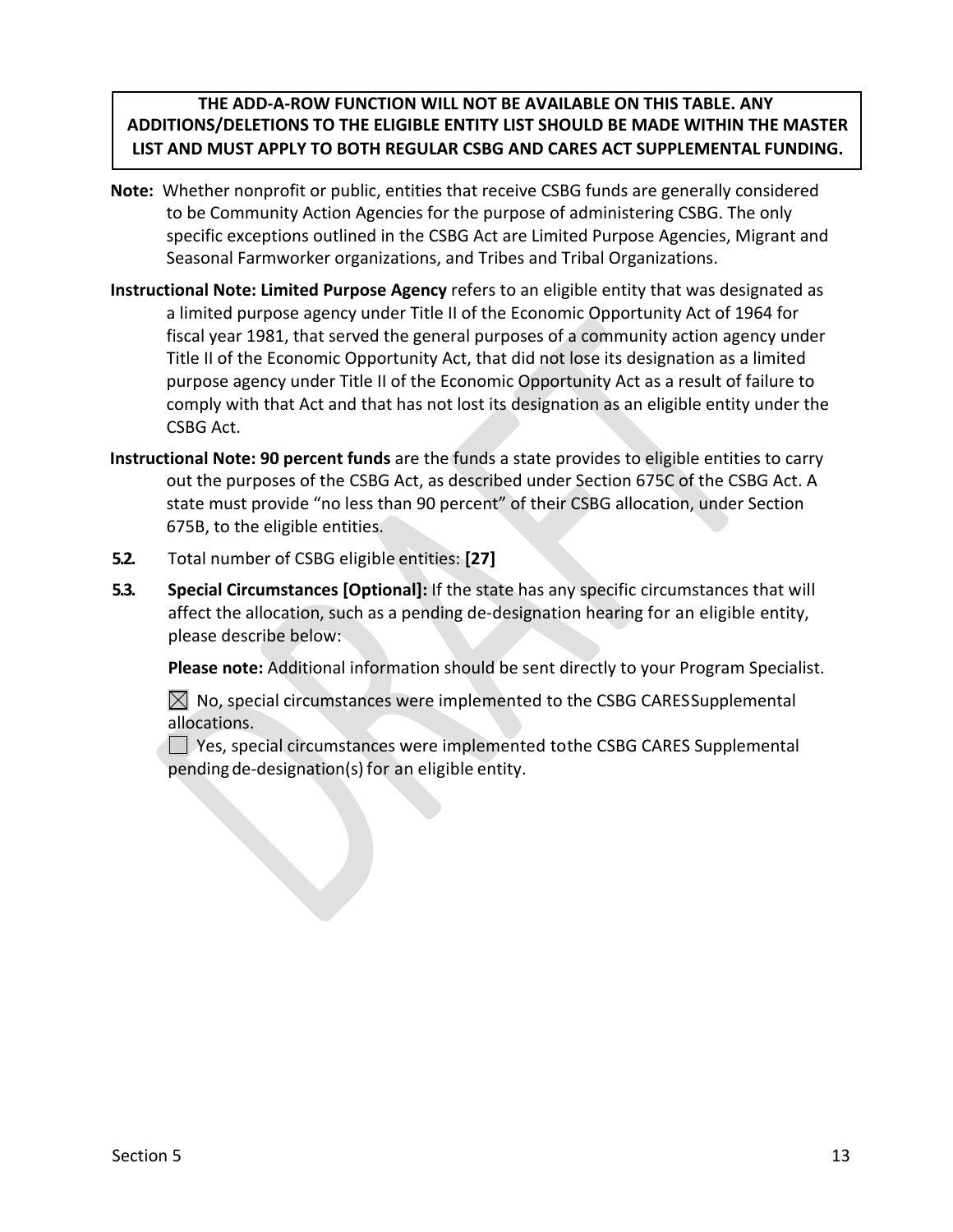## **Section 6: Organizational Standards for Eligible Entities**

For the purposes of the CARES Act, the Office of Community Services accepts the data submitted by the state in Section 6 of the most recently submitted CSBG State Plan (as dated in Section 1 of this Supplemental State Plan) and seeks no additional information.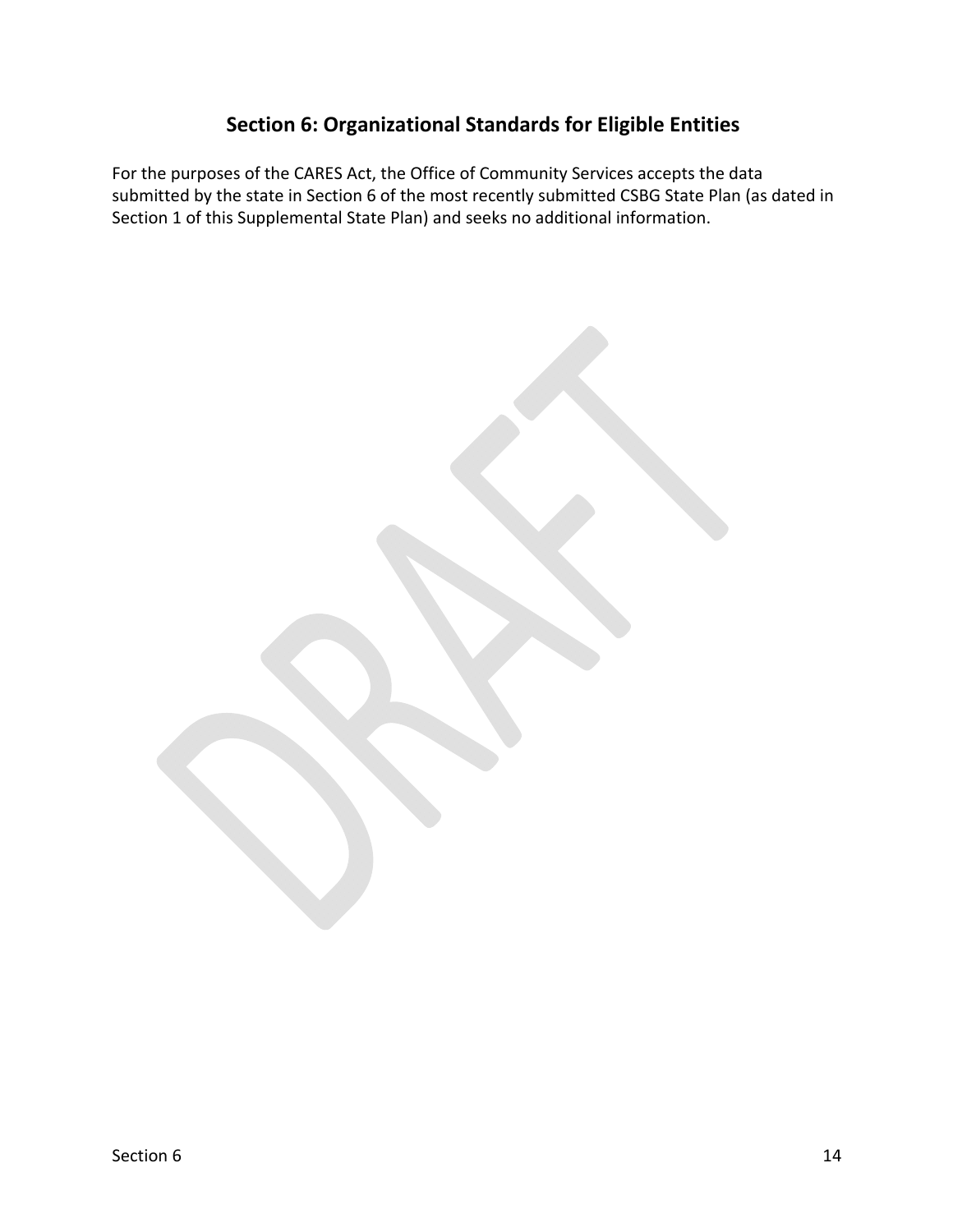## **Section 7: State Use of Funds**

**Eligible Entity Allocation (90 Percent Funds)** [Section 675C(a) of the CSBG Act]

- **7.1. Formula:** Select the method (formula) that best describes the current practice for allocating CSBG funds to eligible entities. **[Check one and narrative where applicable]** 
	- $\Box$  Historic Base + Formula  $\boxtimes$  Formula Alone Formula with Variables  $\Box$  Hold Harmless + Formula  $\Box$  Other
- **7.2. Planned Allocation:** Specify the percentage of your CSBG planned allocation that will be funded to eligible entities and "not less than 90 percent funds" as described under Section 675C(a) of the CSBG Act. In the table, provide the planned allocation for each eligible entity receiving funds for the fiscal year(s) covered by this plan. **[Numeric Response, specify dollar amount]**

| <b>Planned CSBG 90 Percent Funds</b>                               |                                        |
|--------------------------------------------------------------------|----------------------------------------|
| <b>CSBG Eligible Entity</b>                                        | <b>Funding Amount \$</b>               |
| The Agricultural and Labor Program, Inc.                           | \$1,368,681.00                         |
| <b>Brevard County</b>                                              | Ś<br>408,403.00                        |
| <b>Broward County</b>                                              | \$1,888,767.00                         |
| Capital Area Community Action Agency, Inc.                         | \$<br>801,566.00                       |
| Central Florida Community Action Agency, Inc.                      | \$<br>884,268.00                       |
| <b>Charlotte County</b>                                            | $\overline{\xi}$<br>126,974.00         |
| Coalition of Florida Farmworker Organizations, Inc.                | \$<br>587,779.00                       |
| Community Action Program Committee, Inc.                           | \$<br>547,003.00                       |
| Economic Opportunities Council of Indian River County, Inc.        | \$<br>295,532.00                       |
| <b>Hillsborough County</b>                                         | \$2,333,993.00                         |
| Immokalee Multicultural Multipurpose Community Action Agency, Inc. | \$<br>260,902.00                       |
| Lake Community Action Agency, Inc.                                 | \$<br>365,033.00                       |
| Lee County                                                         | \$<br>492,425.00                       |
| Miami-Dade County                                                  | \$4,308,790.00                         |
| Mid Florida Community Services, Inc.                               | \$<br>975,607.00                       |
| Northeast Florida Community Action Agency, Inc.                    | \$2,457,310.00                         |
| <b>Orange County</b>                                               | \$1,241,021.00                         |
| Osceola County Council on Aging, Inc.                              | \$<br>298,261.00                       |
| Palm Beach County                                                  | \$1,448,507.00                         |
| Pinellas Opportunity Council, Inc.                                 | \$1,175,062.00                         |
| St. Lucie County                                                   | $\overline{\mathcal{S}}$<br>481,217.00 |
| Sarasota County                                                    | \$<br>270,780.00                       |
| Seminole County                                                    | \$<br>390,057.00                       |
| Step Up Suncoast, Inc.                                             | \$<br>623,545.00                       |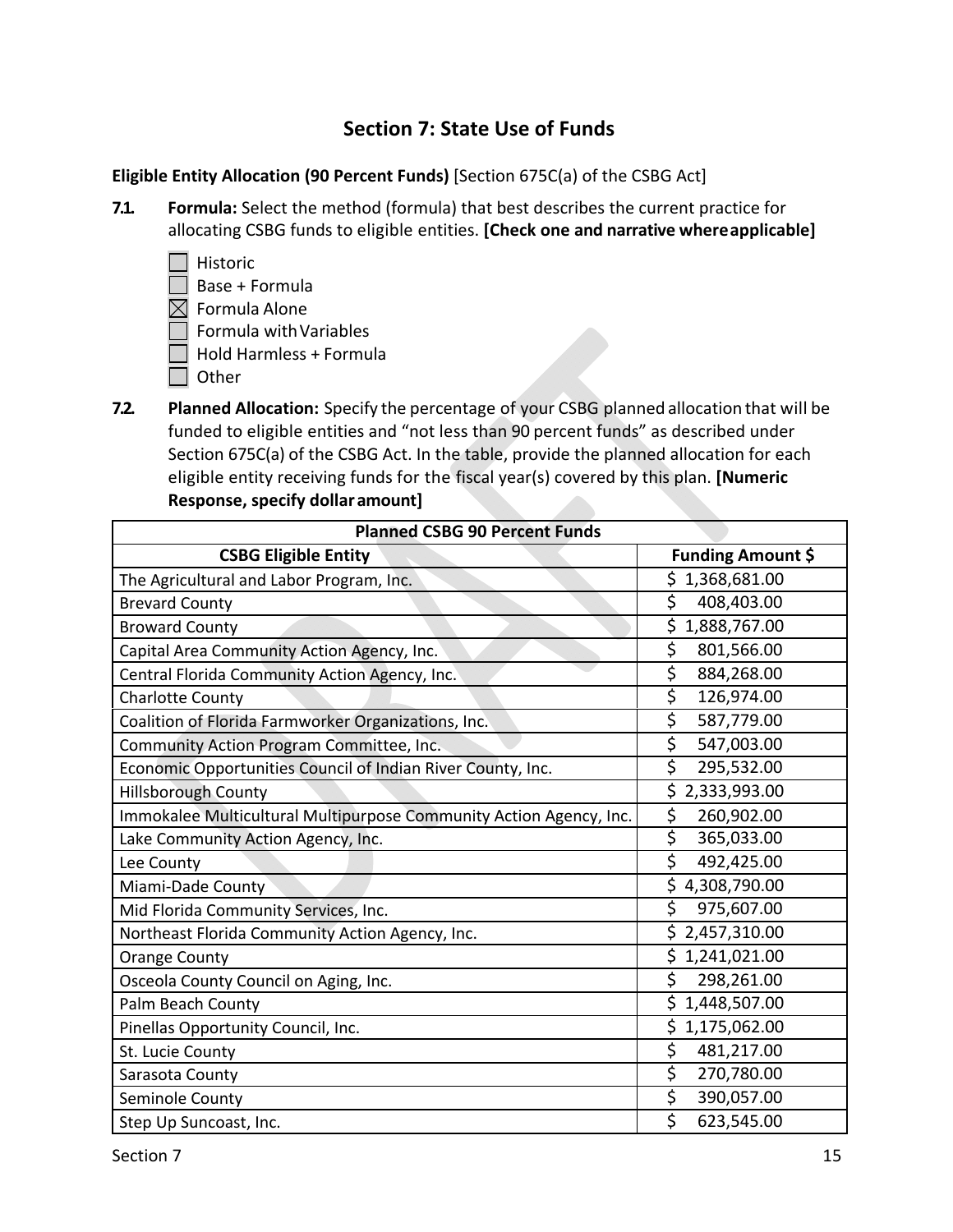| Suwannee River Economic Council, Inc. | 536,281.00      |
|---------------------------------------|-----------------|
| Tri-County Community Council, Inc.    | 904,012.00      |
| Volusia County                        | 682,638.00      |
| <b>Total</b>                          | \$26,154,414.00 |

**Administrative Funds** [Section 675C(b)(2) of the CSBG Act]

- **7.3. Allocated Funds:** Specify the percentage of your CSBG planned allocation for administrative activities for the FFY(s) covered by this State Plan. **[5 percent: \$1,453,023.00]**
- **7.4.** State Staff: Provide the number of state staff positions to be funded in whole or in part with CSBG CARES funds for the FFY(s) covered by this State Plan. **[14]**
- **7.5. State FTEs:** Provide the number of state Full Time Equivalents (FTEs) to be funded with CSBG CARES funds for the FFY(s) covered by this State Plan? **[6]**

 $Section 7$  and  $16$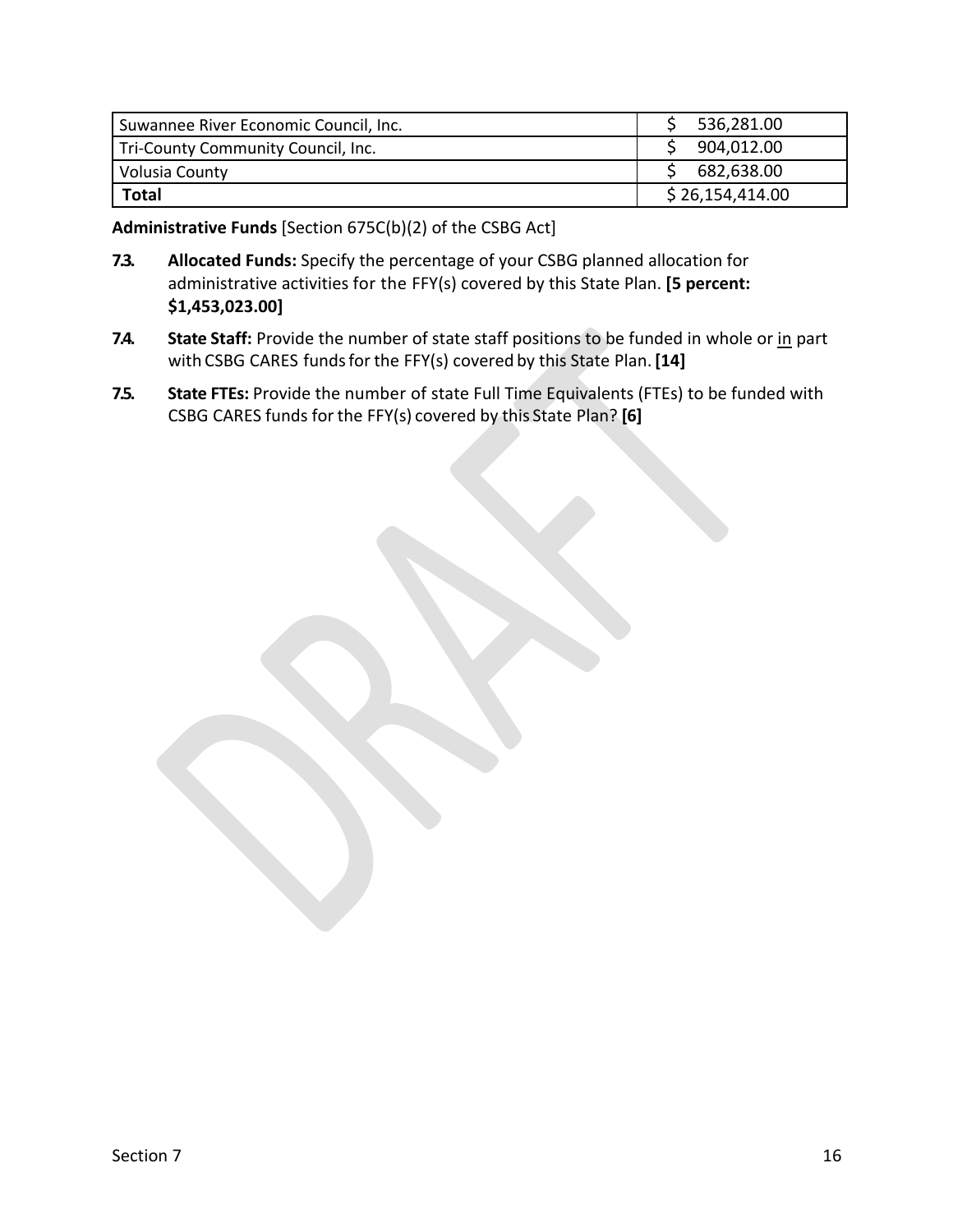### **Use of Remainder/Discretionary Funds** [Section 675C(b)(1) of the CSBG Act]

**7.6. Remainder/Discretionary Funds Use:** Does the state have remainder/discretionary funds, as described in Section 675C(b)(1) of the CSBG Act? **[Yes]**

| If yes, provide the allocated percentage and describe the use of the          |
|-------------------------------------------------------------------------------|
| remainder/discretionary funds in the table below. [5 percent: \$1,453,023.00] |

| <b>Use of Remainder/Discretionary Funds</b>                                                       |                |                                                                                                                                                                                                                                                                                                                                                                                                                                                                                                                                                                                                                                                                                     |  |  |
|---------------------------------------------------------------------------------------------------|----------------|-------------------------------------------------------------------------------------------------------------------------------------------------------------------------------------------------------------------------------------------------------------------------------------------------------------------------------------------------------------------------------------------------------------------------------------------------------------------------------------------------------------------------------------------------------------------------------------------------------------------------------------------------------------------------------------|--|--|
| <b>Remainder/Discretionary Fund</b><br><b>Uses</b><br>(See 675C(b)(1) of the CSBG Act)            | Planned \$     | <b>Brief Description of Services and/or</b><br><b>Activities</b>                                                                                                                                                                                                                                                                                                                                                                                                                                                                                                                                                                                                                    |  |  |
| 7.6a. Training/technical assistance<br>to eligible entities                                       | \$50,000.00    | These planned services/activities will be<br>described in State Plan Item 8.1 [Read Only]                                                                                                                                                                                                                                                                                                                                                                                                                                                                                                                                                                                           |  |  |
| 7.6b. Coordination of State-<br>operated programs<br>and/or local programs                        | \$453,023.00   | Set aside to provide direct services to<br>Monroe County by a State Farmworker<br>Organization.                                                                                                                                                                                                                                                                                                                                                                                                                                                                                                                                                                                     |  |  |
| 7.6c. Statewide coordination and<br>communication among<br>eligible<br>entities                   |                | [Narrative, 5000 characters]                                                                                                                                                                                                                                                                                                                                                                                                                                                                                                                                                                                                                                                        |  |  |
| 7.6d. Analysis of distribution of<br><b>CSBG funds to determine if</b><br>targeting greatest need |                | [Narrative, 5000 characters]                                                                                                                                                                                                                                                                                                                                                                                                                                                                                                                                                                                                                                                        |  |  |
| 7.6e. Asset-building programs                                                                     |                | [Narrative, 5000 characters]                                                                                                                                                                                                                                                                                                                                                                                                                                                                                                                                                                                                                                                        |  |  |
| 7.6f. Innovation<br>programs/activities by<br>eligible entities or other<br>neighborhood group    | \$100,000.00   | Set aside to leverage funding for a<br>subsidized employment project to provide<br>short term income support to low-income<br>clients and participating organizations.<br>Proposal submitted by Mid-Florida<br><b>Community Services.</b>                                                                                                                                                                                                                                                                                                                                                                                                                                           |  |  |
| 7.6g. State charity tax credits                                                                   |                | [Narrative, 5000 characters]                                                                                                                                                                                                                                                                                                                                                                                                                                                                                                                                                                                                                                                        |  |  |
| 7.6h. Other activities [Specify under<br>Column 4]                                                | \$850,000.00   | Specify the other activities funded<br>through discretionary funds here.<br>The other 2.9% of discretionary funds are<br>being held in reserve and DEO will<br>distribute those funds to areas of the<br>State that are determined to be most in<br>need of funding due to the severity of the<br>COVID-19 pandemic.<br>DEO is currently reviewing state needs<br>and will continue to do so in the coming<br>months. Discretionary funds will be used<br>to help meet these needs, either with<br>additional funding to CAAs, to the Florida<br>Association for Community Action or to<br>other community partners, such as<br>agencies that work with the homeless<br>population. |  |  |
| <b>Totals</b>                                                                                     | \$1,453,023.00 |                                                                                                                                                                                                                                                                                                                                                                                                                                                                                                                                                                                                                                                                                     |  |  |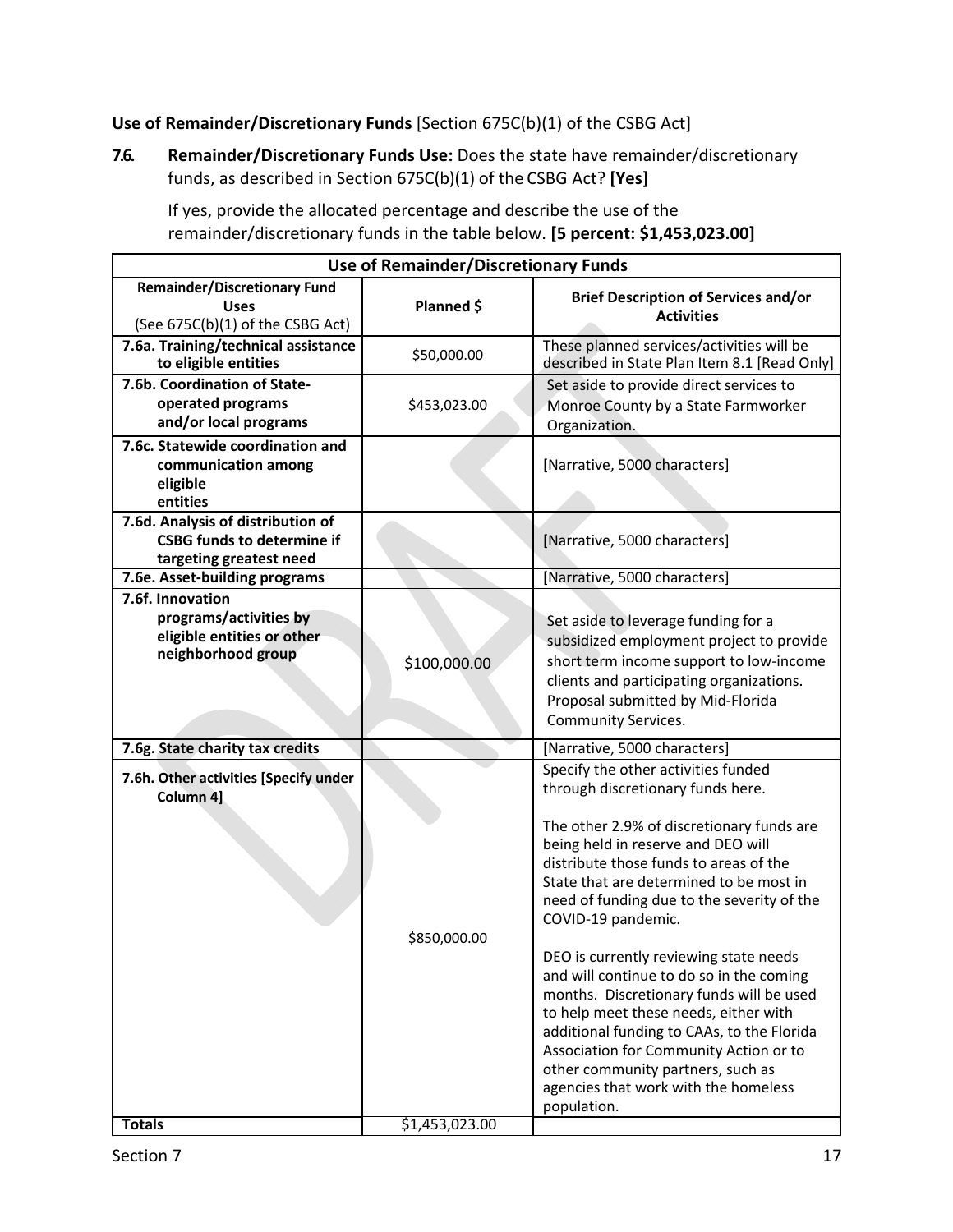**7.7. Summary of State Allocations:** Provide a total breakdown of planned amounts. Please note that this table will automatically populate with the totals from 7.2, 7.3, and 7.6 above.

| <b>90 Percent Funds</b> | Administrative Funds   Discretionary Funds |                | Total           |
|-------------------------|--------------------------------------------|----------------|-----------------|
| \$26,154,414.00         | \$1,453,023.00                             | \$1,453,023.00 | \$29,060,460.00 |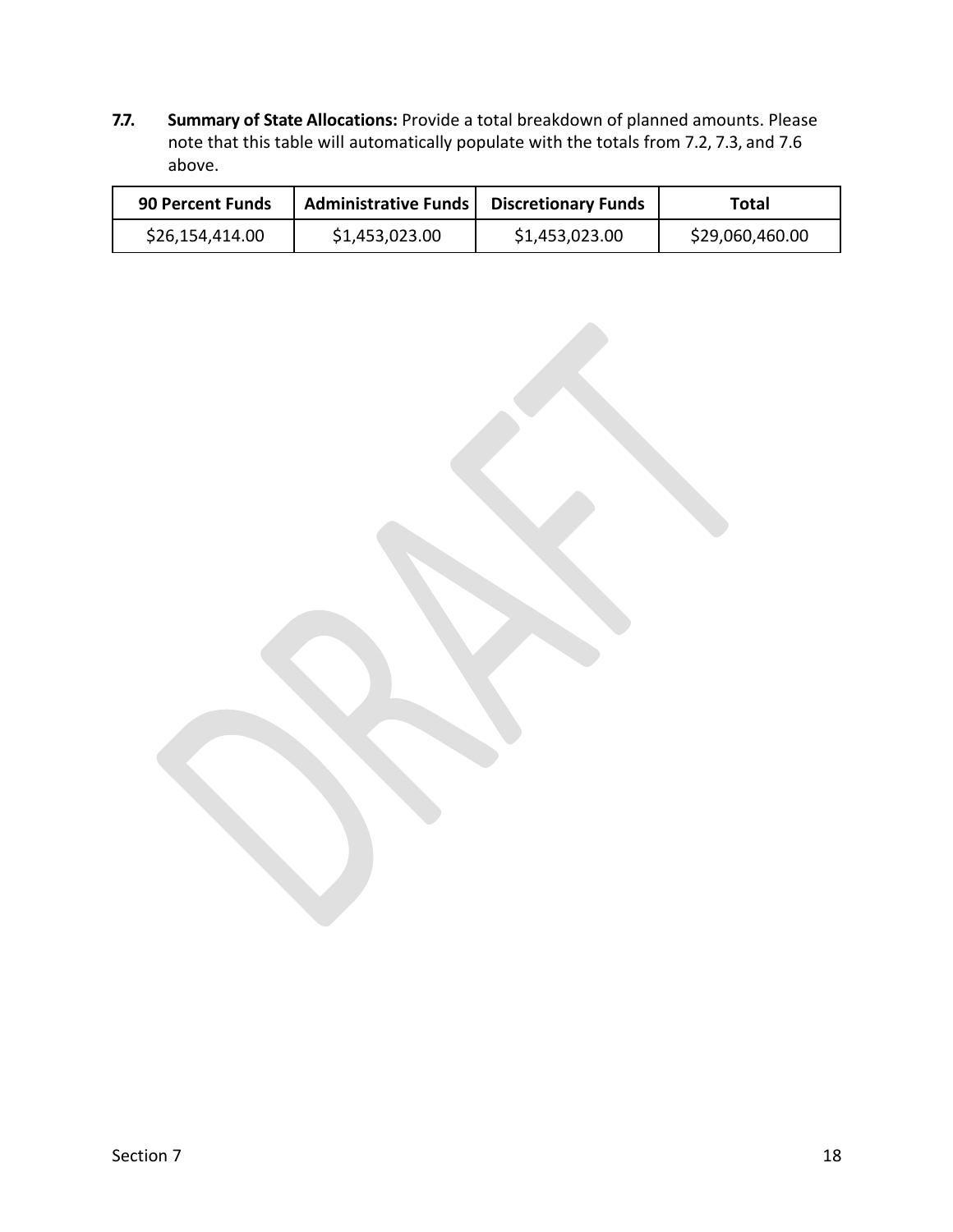## **Section 8: State Training and Technical Assistance**

**8.1. Training and Technical Assistance Plan:** Describe the state's plan for delivering CSBG‐ funded training and technical assistance to eligible entities under this State Plan by completing the table below. Add a row for each activity: indicate the timeframe; whether it is training, technical assistance or both; and the topic. (CSBG funding used for this activity is referenced under item 7.6a., Use of Remainder/Discretionary Funds.)

| <b>Planned Timeframe</b>                                                            | <b>Training, Technical</b><br>Assistance, or Both | <b>Topic</b>                                                                                                                                                                                                                                                                        | <b>Brief Description</b><br>of "Other"                                                                                                                                                                                                                                                                                                                                                                                                                            |
|-------------------------------------------------------------------------------------|---------------------------------------------------|-------------------------------------------------------------------------------------------------------------------------------------------------------------------------------------------------------------------------------------------------------------------------------------|-------------------------------------------------------------------------------------------------------------------------------------------------------------------------------------------------------------------------------------------------------------------------------------------------------------------------------------------------------------------------------------------------------------------------------------------------------------------|
|                                                                                     |                                                   |                                                                                                                                                                                                                                                                                     |                                                                                                                                                                                                                                                                                                                                                                                                                                                                   |
| FY2020                                                                              | <b>Technical Assistance</b>                       | • Reporting<br><b>Community Assessment</b><br>Communication<br>$\bullet$<br>Technology                                                                                                                                                                                              | N/A                                                                                                                                                                                                                                                                                                                                                                                                                                                               |
| FY2021                                                                              | <b>Both</b>                                       | Fiscal<br>$\bullet$<br>Governance/Tripartite Boards<br>$\bullet$<br><b>Correcting Significant</b><br>Deficiencies Among<br><b>Eligible Entities</b><br>Reporting<br>$\bullet$<br><b>Community Assessment</b><br>$\bullet$<br>Monitoring<br>$\bullet$<br>Communication<br>Technology | N/A                                                                                                                                                                                                                                                                                                                                                                                                                                                               |
| FY2022                                                                              | <b>Technical Assistance</b>                       | Reporting<br>٠<br>Monitoring                                                                                                                                                                                                                                                        | N/A                                                                                                                                                                                                                                                                                                                                                                                                                                                               |
| Ongoing/Multiple<br>Years                                                           | <b>Both</b>                                       | Other                                                                                                                                                                                                                                                                               | Ongoing Training and<br><b>Technical Assistance as</b><br>needed.<br>• State Plans; software<br>capacity needs, monitoring<br>via desk-reviews.<br>• Revisions to plans/targets<br>as COVID-related conditions<br>change.<br>Survey regarding changes in<br>$\bullet$<br>needs or service delivery.<br>Ramp-Down data analysis<br>for full expenditures and<br>close-out.<br>Virtual roundtables for CAA<br>case managers to discuss<br>COVID-related challenges. |
| ADD A ROW function Note: Rows will be able to be added for each additional training |                                                   |                                                                                                                                                                                                                                                                                     |                                                                                                                                                                                                                                                                                                                                                                                                                                                                   |

**Note:** This information is associated with State Accountability Measure 3Sc.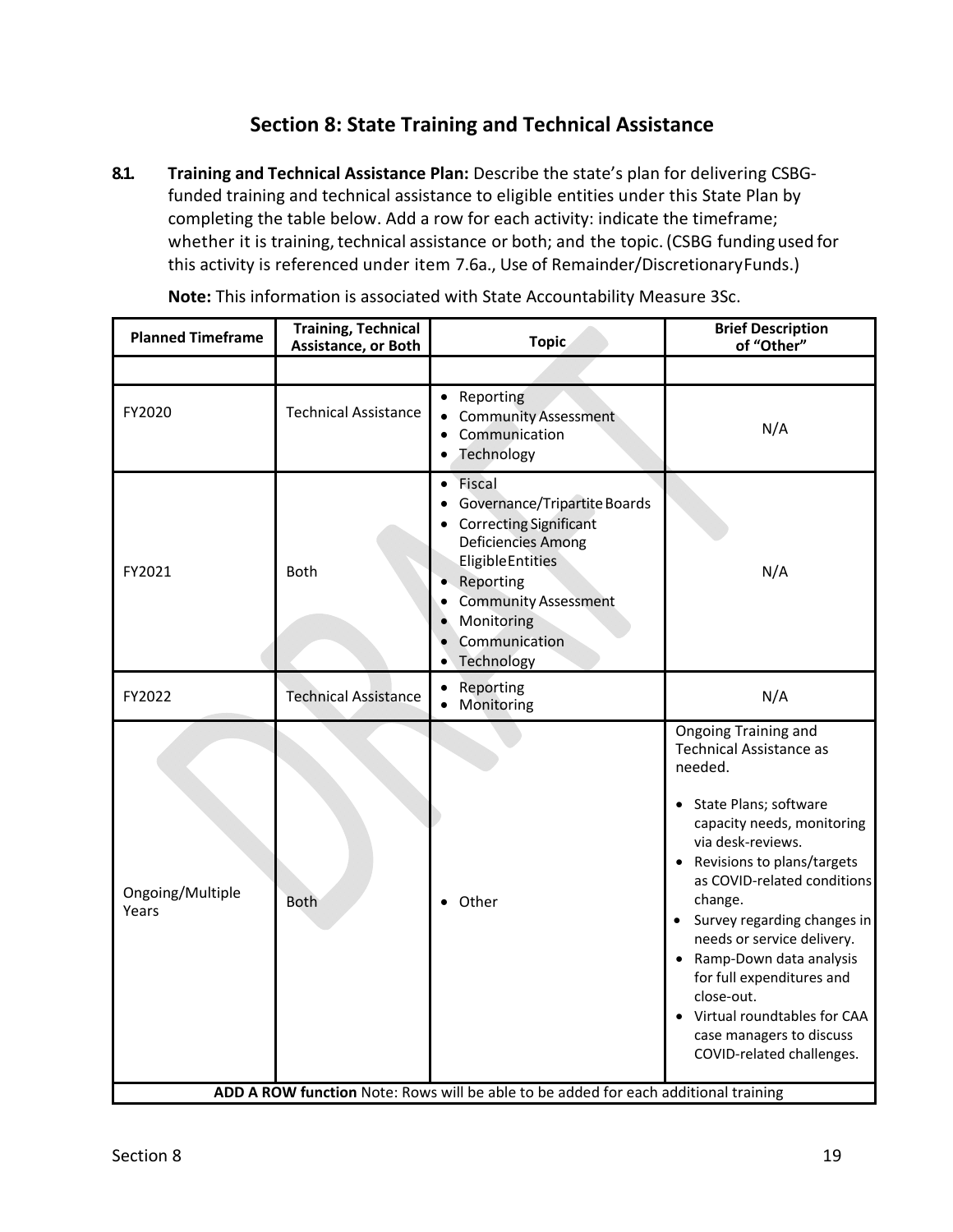- **8.1a. Training and Technical Assistance Budget:** The planned budget for the training and technical assistance plan (as indicated in the Remainder/Discretionary Funds table in item 7.6): **[\$50,000.00]**
- **8.1b. Training and Technical Assistance Collaboration:** Describe how the state will collaborate with the State Association and other stakeholders in the planning and delivery of training and technical assistance. **[DEO will continue to consult with the Florida Association for Community Action (FACA) on training topics, based on feedback DEO receives from agencies through their action plans, other communications and issues FACA identifies in their CAA interactions. FACA will be taking lead on the Training and Technical Assistance topics listed above (case manager round tables, etc.) and may take on more trainings in the future.]**
- **8.2. Training and Technical Assistance Organizations:** Indicate the types of organizations through which the state plans to provide training and/or technical assistance as described in Item 8.1, and briefly describe their involvement. (Check all that apply.) **[Check all that applies and narrative where applicable]**

 $\Box$  CSBG eligible entities (if checked, provide the expected number of CSBG eligible entities to receive funds) **[Numeric response, 0 – 100]** 

Other community‐based organizations

 $\boxtimes$  State Community Action Association

Regional CSBG technical assistance provider(s)

 $\boxtimes$  National technical assistance provider(s)

 $\boxtimes$  Individual consultant(s)

**Tribes and Tribal Organizations** 

Other **[State CSBG office]** 

**[The above listed Training and Technical Assistance Organizations will provide the following, but not limited to services: Surveys, Assessments, Network round‐table and information sharing forums, Remote work consultations; Technical Assistance; Specific training for state and eligible entity staff.]**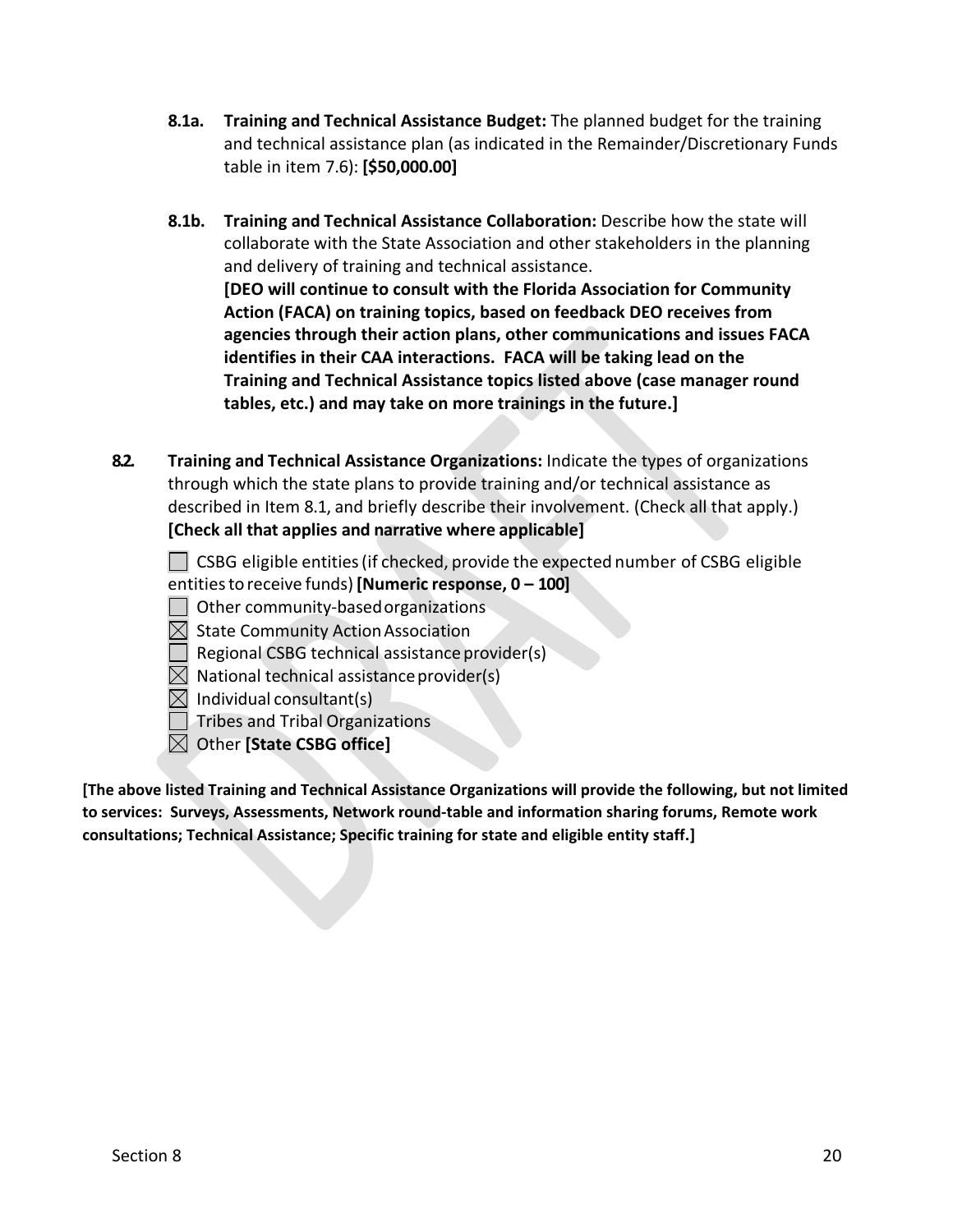## **Section 9: State Linkages and Communication**

- **Note:** This section describes activities that the state may support with CSBG remainder/discretionary funds, described under Section 675C(b)(1) of the CSBG Act. The state may indicate planned use of remainder/discretionary funds for linkage/communication activities in Section 7, State Use of Funds, items 7.6(b) and (c).
- **Note:** *Only describe additional or unique partnerships related to CSBG CARES funding. Do not re‐describe partnerships, linkages, and communications already noted in your regular CSBG State Plan.*
- **9.1. State Linkages and Coordination at the State Level:** Describe the linkages and coordination at the state level that the state intends to create or maintain to ensure increased access to CSBG services to low‐income people and communities under this State Plan and avoid duplication of services (as required by the assurance under Section 676(b)(5)). Describe additional information as needed. **[Check all that apply from the list below and provide a Narrative, 5000 Characters]**
	- State Low Income Home Energy Assistance Program (LIHEAP) office  $\boxtimes$
	- $\boxtimes$ State Weatherization office
	- State Temporary Assistance for Needy Families (TANF) office
	- State Head Start office
	- State public health office
	- State education department
	- $\boxtimes$ State Workforce Innovation and Opportunity Act (WIOA) agency
	- $\boxtimes$ State budget office
		- Supplemental Nutrition Assistance Program (SNAP)
		- State child welfare office
	- $\boxtimes$ State housing office
	- Emergency Management
	- Public Health/Disease Control
	- Other **[Narrative]**

the contract of the contract of the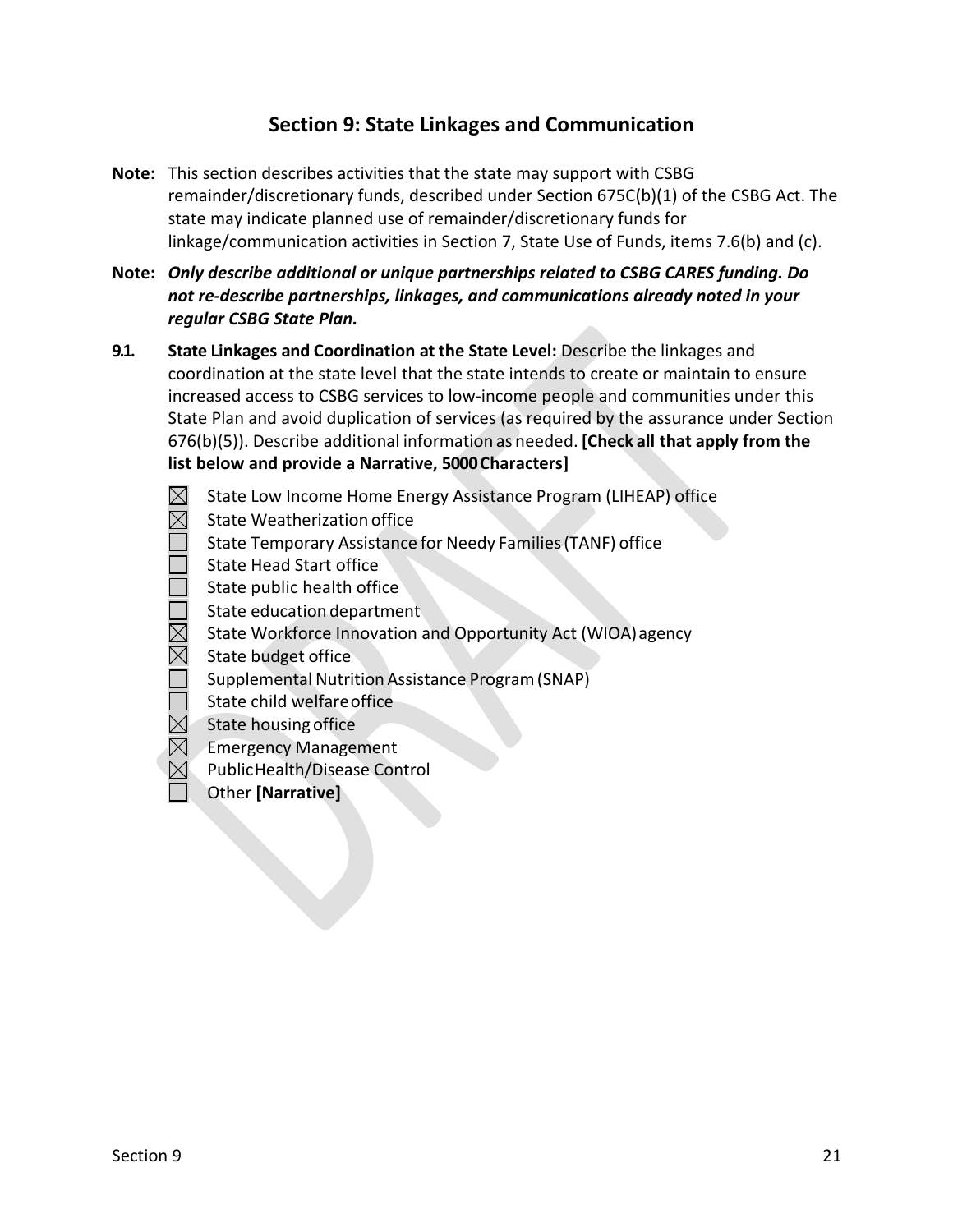**9.2. Communication with Eligible Entities and the State Community Action Association:** In the table below, detail how the state intends to communicate with eligible entities, the State Community Action Association, and other partners identified under this State Plan on the topics listed below.

| <b>Subject Matter</b>                                                                                                                     | <b>Expected Frequency</b> | Format                                                                                                                                     | <b>Brief Description of</b><br>"Other"                                            |
|-------------------------------------------------------------------------------------------------------------------------------------------|---------------------------|--------------------------------------------------------------------------------------------------------------------------------------------|-----------------------------------------------------------------------------------|
| <b>State Monitoring Plans and</b><br>Policies                                                                                             | As needed                 | Email<br>$\bullet$<br>1:1<br>٠<br><b>Phone Calls</b><br>$\bullet$<br><b>Public Notice</b><br>$\bullet$<br>Letters/Hard Copies<br>$\bullet$ | N/A                                                                               |
| <b>Training and Technical</b><br>Assistance (T/TA) Plans                                                                                  | As needed                 | Meetings/Presentations<br>Email<br>Webinar<br>1:1<br><b>Phone Calls</b><br>Letters/Hard Copies<br>$\bullet$                                | N/A                                                                               |
| State Interagency<br>Collaboration                                                                                                        | As needed                 | Meetings/Presentations<br>$\bullet$<br>Email<br>1:1<br><b>Phone Calls</b><br>$\bullet$                                                     | N/A                                                                               |
| <b>CSBG CARES Funding and</b><br><b>Activities</b><br>ADD A ROW function Note: Rows will be able to be added for each additional training | As needed                 | Meetings/Presentations<br>$\bullet$<br>Email<br>Website<br>1:1<br><b>Phone Calls</b><br><b>Public Notice</b><br>Other                      | Policy<br>guidance/Informati<br>on memorandums<br>issued to Eligible<br>Entities. |

For any topic that is not applicable, select *Not Applicable* under Expected Frequency.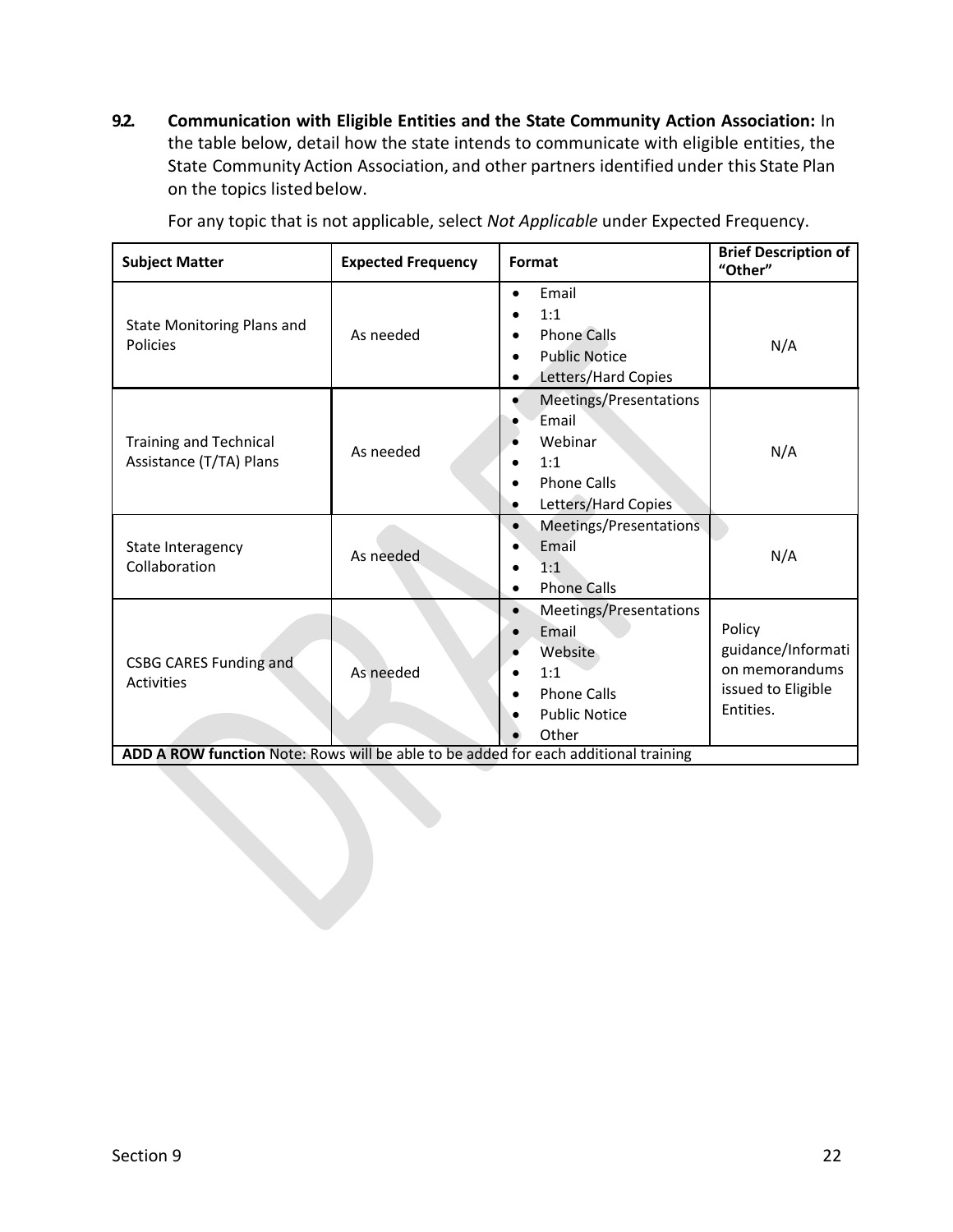## **Section 10: Monitoring, Corrective Action, and Fiscal Controls**

**Monitoring of Eligible Entities** (Section 678B(a) of the CSBG Act)

**10.1. CSBG CARES Supplemental Monitoring Schedule:** In the table below, provide how the state plans to monitor as it specifically relates to the CSBG CARES Supplemental.

#### *The following schedule does not supersede or replace the Monitoring Schedule submitted in your FFY2020 CSBG State Plan as dated in Section 1 of this supplemental state plan.*

**Note:** This information is associated with State Accountability Measure 4Sa(i).

| <b>CSBG Eligible Entity</b>                                                           | <b>CSBG CARES Monitoring</b><br>Approach | <b>Review Type</b>                                                   | <b>Target Year</b> |
|---------------------------------------------------------------------------------------|------------------------------------------|----------------------------------------------------------------------|--------------------|
| The Agricultural and<br>Labor Program, Inc.                                           | <b>CSBG CARES Supplemental</b><br>Only   | <b>Onsite Review</b><br>$\bullet$<br><b>Desk Review</b><br>$\bullet$ | FY2021             |
| <b>Brevard County</b>                                                                 | <b>CSBG CARES Supplemental</b><br>Only   | $\bullet$<br><b>Onsite Review</b><br>Desk Review<br>$\bullet$        | FY2021             |
| <b>Broward County</b>                                                                 | <b>CSBG CARES Supplemental</b><br>Only   | $\bullet$<br>Onsite Review<br><b>Desk Review</b><br>$\bullet$        | FY2021             |
| Capital Area<br><b>Community Action</b><br>Agency, Inc.                               | <b>CSBG CARES Supplemental</b><br>Only   | <b>Onsite Review</b><br>$\bullet$<br><b>Desk Review</b><br>$\bullet$ | FY2021             |
| Central Florida<br><b>Community Action</b><br>Agency, Inc.                            | <b>CSBG CARES Supplemental</b><br>Only   | $\bullet$<br><b>Onsite Review</b><br><b>Desk Review</b><br>$\bullet$ | FY2021             |
| <b>Charlotte County</b>                                                               | <b>CSBG CARES Supplemental</b><br>Only   | $\bullet$<br><b>Onsite Review</b><br>Desk Review<br>$\bullet$        | FY2021             |
| Coalition of Florida<br>Farmworker<br>Organizations, Inc.                             | <b>CSBG CARES Supplemental</b><br>Only   | $\bullet$<br>Onsite Review<br><b>Desk Review</b><br>$\bullet$        | FY2021             |
| <b>Community Action</b><br>Program<br>Committee, Inc.                                 | <b>CSBG CARES Supplemental</b><br>Only   | $\bullet$<br>Onsite Review<br>Desk Review<br>$\bullet$               | FY2021             |
| Economic<br>Opportunities<br>Council of Indian<br>River County, Inc.                  | <b>CSBG CARES Supplemental</b><br>Only   | <b>Onsite Review</b><br>$\bullet$<br>Desk Review<br>$\bullet$        | FY2021             |
| Hillsborough County                                                                   | <b>CSBG CARES Supplemental</b><br>Only   | <b>Onsite Review</b><br>$\bullet$<br>Desk Review<br>$\bullet$        | FY2021             |
| Immokalee<br>Multicultural<br>Multipurpose<br><b>Community Action</b><br>Agency, Inc. | <b>CSBG CARES Supplemental</b><br>Only   | <b>Onsite Review</b><br>$\bullet$<br>Desk Review<br>$\bullet$        | FY2021             |
| Lake Community<br>Action Agency, Inc.                                                 | <b>CSBG CARES Supplemental</b><br>Only   | <b>Onsite Review</b><br>$\bullet$<br>Desk Review<br>$\bullet$        | FY2021             |
| Lee County                                                                            | <b>CSBG CARES Supplemental</b>           | <b>Onsite Review</b><br>$\bullet$                                    | FY2021             |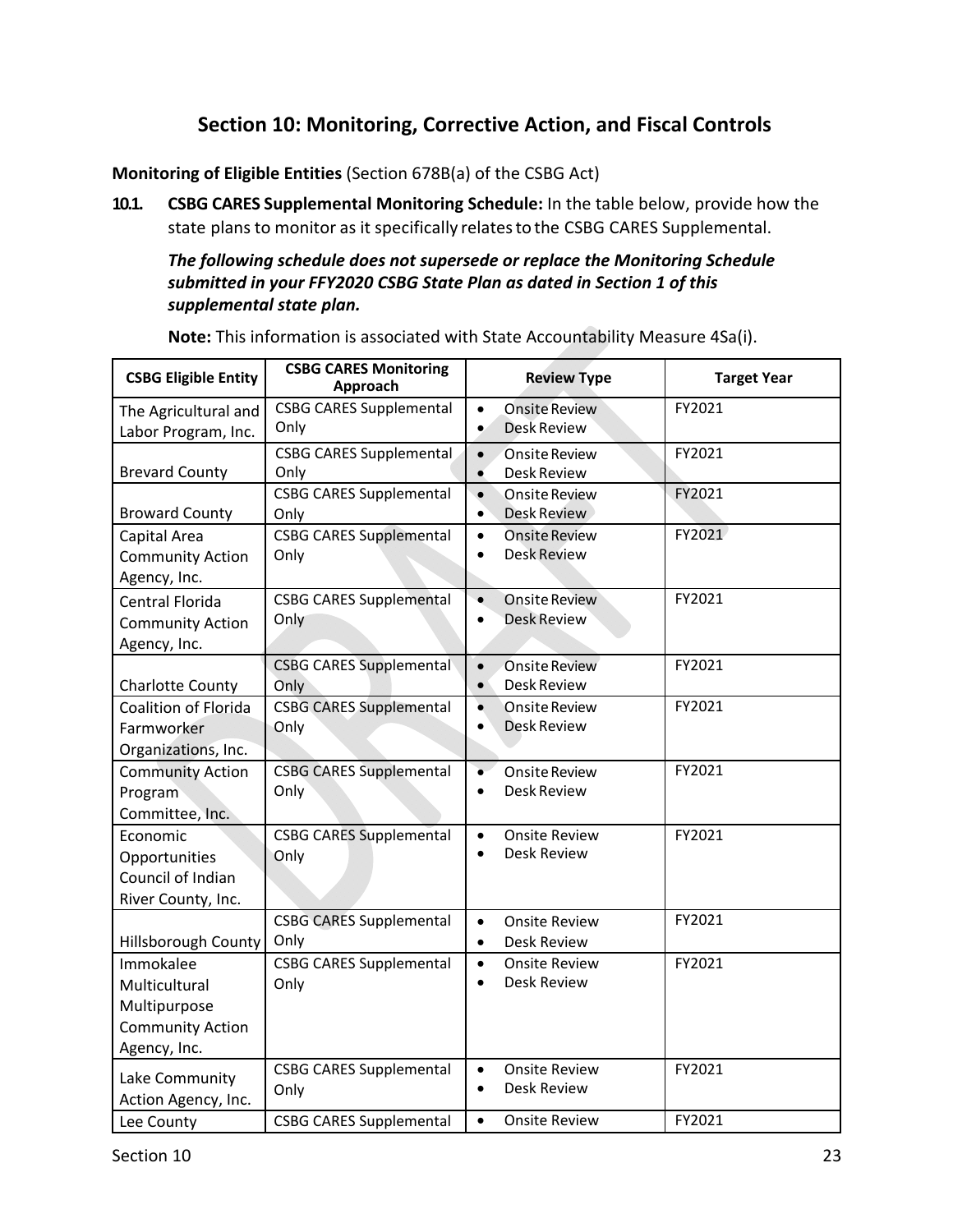|                             | Only                           | Desk Review<br>$\bullet$                                             |        |
|-----------------------------|--------------------------------|----------------------------------------------------------------------|--------|
|                             | <b>CSBG CARES Supplemental</b> | <b>Onsite Review</b><br>$\bullet$                                    | FY2021 |
| Miami-Dade County           | Only                           | Desk Review<br>$\bullet$                                             |        |
| Mid Florida                 | <b>CSBG CARES Supplemental</b> | <b>Onsite Review</b><br>$\bullet$                                    | FY2021 |
| Community                   | Only                           | Desk Review<br>$\bullet$                                             |        |
| Services, Inc.              |                                |                                                                      |        |
| Northeast Florida           | <b>CSBG CARES Supplemental</b> | <b>Onsite Review</b><br>$\bullet$                                    | FY2021 |
| <b>Community Action</b>     | Only                           | Desk Review<br>$\bullet$                                             |        |
| Agency, Inc.                |                                |                                                                      |        |
|                             | <b>CSBG CARES Supplemental</b> | <b>Onsite Review</b><br>$\bullet$                                    | FY2021 |
| Orange County               | Only                           | Desk Review<br>$\bullet$                                             |        |
| Osceola County              | <b>CSBG CARES Supplemental</b> | <b>Onsite Review</b><br>$\bullet$                                    | FY2021 |
| Council on Aging,           | Only                           | <b>Desk Review</b><br>$\bullet$                                      |        |
| Inc.                        |                                |                                                                      |        |
|                             | <b>CSBG CARES Supplemental</b> | <b>Onsite Review</b><br>$\bullet$                                    | FY2021 |
| Palm Beach County           | Only                           | <b>Desk Review</b><br>$\bullet$                                      |        |
| <b>Pinellas Opportunity</b> | <b>CSBG CARES Supplemental</b> | <b>Onsite Review</b><br>$\bullet$                                    | FY2021 |
| Council, Inc.               | Only                           | Desk Review<br>$\bullet$                                             |        |
|                             | <b>CSBG CARES Supplemental</b> | $\bullet$<br><b>Onsite Review</b>                                    | FY2021 |
| St. Lucie County            | Only                           | <b>Desk Review</b><br>$\bullet$                                      |        |
|                             | <b>CSBG CARES Supplemental</b> | <b>Onsite Review</b><br>$\bullet$                                    | FY2021 |
| Sarasota County             | Only                           | <b>Desk Review</b><br>$\bullet$                                      |        |
|                             | <b>CSBG CARES Supplemental</b> | $\bullet$<br><b>Onsite Review</b>                                    | FY2021 |
| Seminole County             | Only                           | <b>Desk Review</b><br>$\bullet$                                      |        |
| Step Up Suncoast,           | <b>CSBG CARES Supplemental</b> | <b>Onsite Review</b><br>$\bullet$<br><b>Desk Review</b><br>$\bullet$ | FY2021 |
| Inc.                        | Only                           |                                                                      |        |
| Suwannee River              | <b>CSBG CARES Supplemental</b> | <b>Onsite Review</b><br>$\bullet$<br><b>Desk Review</b><br>$\bullet$ | FY2021 |
| Economic Council,           | Only                           |                                                                      |        |
| Inc.                        |                                |                                                                      |        |
| <b>Tri-County</b>           | <b>CSBG CARES Supplemental</b> | <b>Onsite Review</b><br>$\bullet$<br><b>Desk Review</b><br>$\bullet$ | FY2021 |
| <b>Community Council,</b>   | Only                           |                                                                      |        |
| Inc.                        |                                |                                                                      |        |
|                             | <b>CSBG CARES Supplemental</b> | <b>Onsite Review</b><br>$\bullet$<br>Desk Review<br>$\bullet$        | FY2021 |
| <b>Volusia County</b>       | Only                           |                                                                      |        |

**10.2. CSBG CARES Supplemental Monitoring Approach:** Describe how the state intends to implement monitoring policies and procedures as it relates directly to the CSBG CARES Supplemental. **[DEO's primary purpose as the state grant provider for CSBG is to assist Florida's CSBG network of community action partners in using their grants efficiently and in accordance with federal guidelines. A central means of achieving this goal is through the Subrecipient Enterprise Resource Application (SERA). While funds are committed by execution of the Subgrant Agreement, funds cannot be disbursed unless satisfactory program and fiscal reports are submitted through SERA. Each subrecipient must submit a Financial Activity (FA) Report through SERA, which details the use of funds and connects the requested funds to a line item in the subrecipient's budget. All disbursements must be supported by documentation showing the subrecipient has incurred eligible expenses. In addition to monitoring**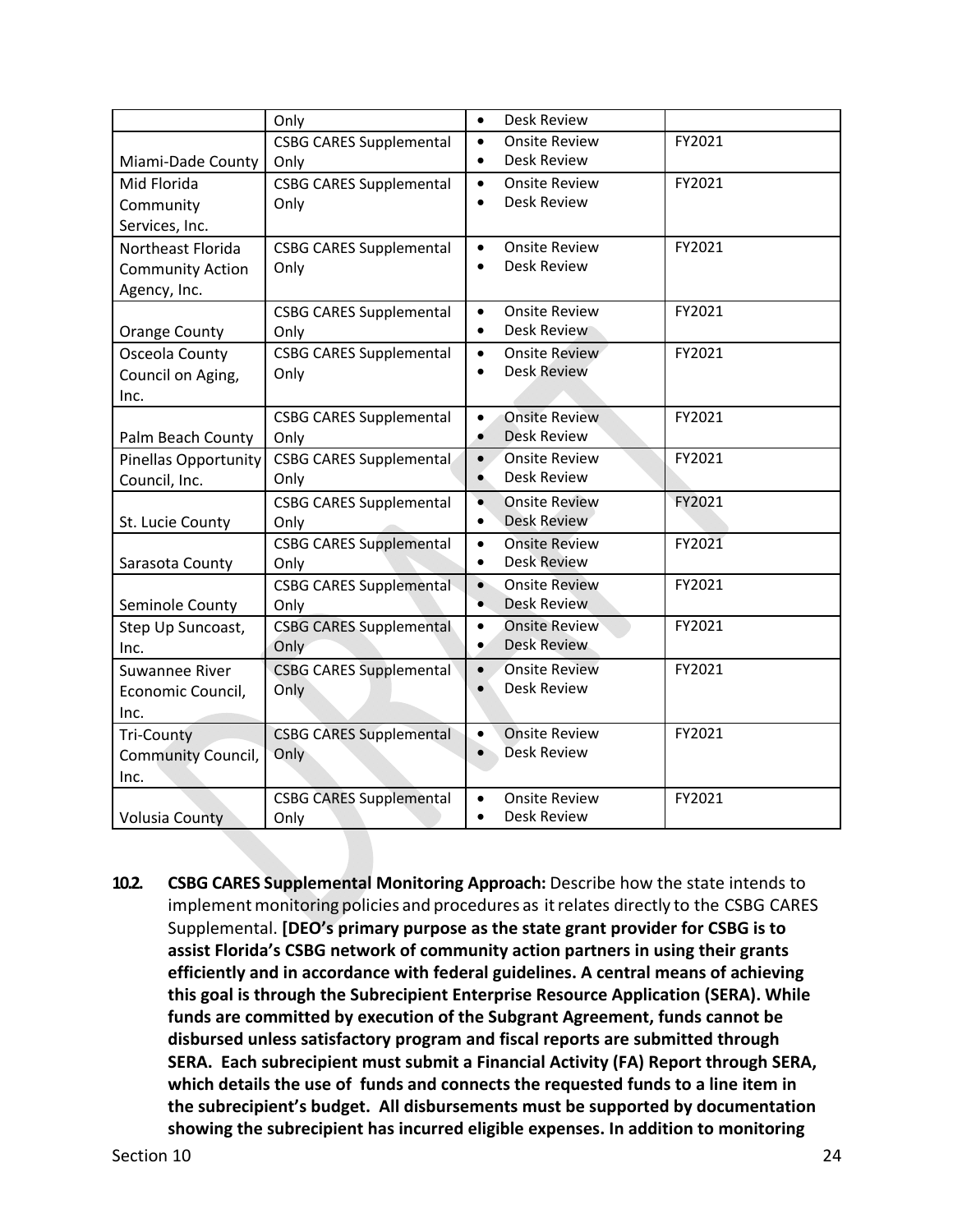**through SERA, DEO staff conducts regular site visits to ensure that contractual obligations are being fulfilled, programmatic goals are being achieved and services are being provided in a timely, efficient and effective manner. DEO also identified staffing resources necessary to implement the CSBG CARES Act program and plans to address a resource gaps through existing staff realignment, contractors and Other Personal Service (OPS) hires.]** 

**10.3. CSBG CARES Supplemental Initial Monitoring Reports:** If the state monitors for CSBG CARES Supplemental only, provide the number of calendar days by which the state must disseminate an initial CSBG CARES Supplemental monitoring reports to local entities? **[45]** 

**Note:** This item is associated with State Accountability Measure 4Sa(ii).

**Note:** *If the state is integrating all CSBG CARES Supplemental monitoring into the Regular CSBG Full On‐Site, the state should include an additional section specific to the CSBG CARES Supplemental monitoring. If the state is conducting a CSBG CARES Supplemental only monitoring, the state must create a CSBG CARES Supplemental monitoring report.* 

**Corrective Action, Termination and Reduction of Funding and Assurance Requirements (Section 678C of the Act)** 

**10.4. Closing Findings:** Is the state adding additional provisions to state monitoring procedures for addressing eligible entity findings/deficiencies, and the documenting closure of findings as it specifically relates to the CSBG CARES Supplemental? **[No]** 

**10.4a. Closing Findings Procedures:** If yes, describe the additional provisions here.

#### **Fiscal Controls and Audits and Cooperation Assurance**

- **10.5. Fiscal Controls and Accounting:** As it relates specifically to the CSBG CARES Supplemental, describe any additional provisions to the state's fiscal controls and accounting procedures that will a) permit preparation of the SF‐425 Federal fiscal reports (FFR) and b) permit the tracing of expenditures adequate to ensure funds have been used appropriately under the block grant, as required by Block Grant regulations applicable to CSBG at 45 CFR 96.30(a). **[DEO has not made any additional provisions to the state's fiscal controls and accounting procedures as it relates specifically to the CSBG CARES Supplemental. The Chief Financial Officer mandates fiscal control standards and DEO's Division of Finance and Administration implements procedures to comply with these standards. The transition of all CSBG funds is done in accordance with state policies that have appropriate checks and balances in the system. A sample of the eligible entities is monitored on‐site each year. The state Auditor General periodically audits the CSBG program and produces a report. The Department of Financial Services requires all executed agreements to be entered into Florida's Accountability Contract Tracking System. DEO also complies with the Federal Funding Accountability and Transparency Act (FFATA).]**
- **10.6. Single Audit Management Decisions:** As it relates specifically to the CSBG CARES Supplemental, describe any additional provisions to state procedures for issuing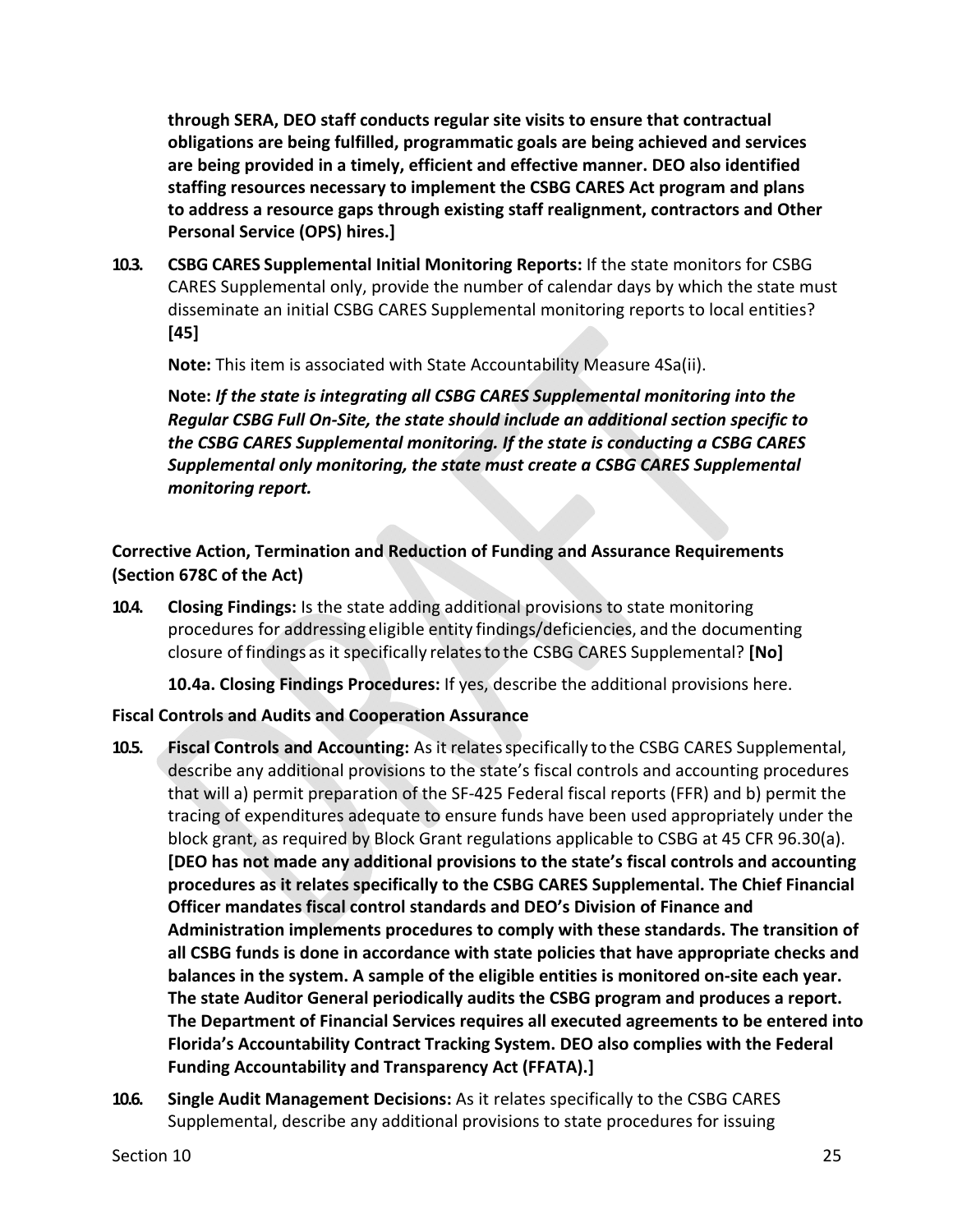management decisions for eligible entity single audits, as required by Block Grant regulations applicable to CSBG at 45 CFR 75.521. **[DEO has not made any additional provisions to state procedures for issuing management decisions for eligible entity single audits as it relates specifically to the CSBG CARES Supplemental. Receipt, review and issuance of management decision letters are the responsibility of DEO's Bureau of Financial Monitoring and Accountability (FMA). Upon receipt of an annual single audit, the audit is reviewed by CSBG contract managers who complete a preliminary review checklist. The completed checklist is returned to FMA. If it is determined that a management letter is required, staff from FMA will work with the state CSBG staff to contact the eligible entity regarding the audit issue and any corrective action needed. DEO will issue the management letter requesting a written response from the eligible entity.]** 

**10.7. Assurance on Federal Investigations:** The state will "permit and cooperate with Federal investigations undertaken in accordance with Section 678D" of the CSBG Act, as required by the assurance under Section 676(b)(7) of the CSBG Act. **[Yes]**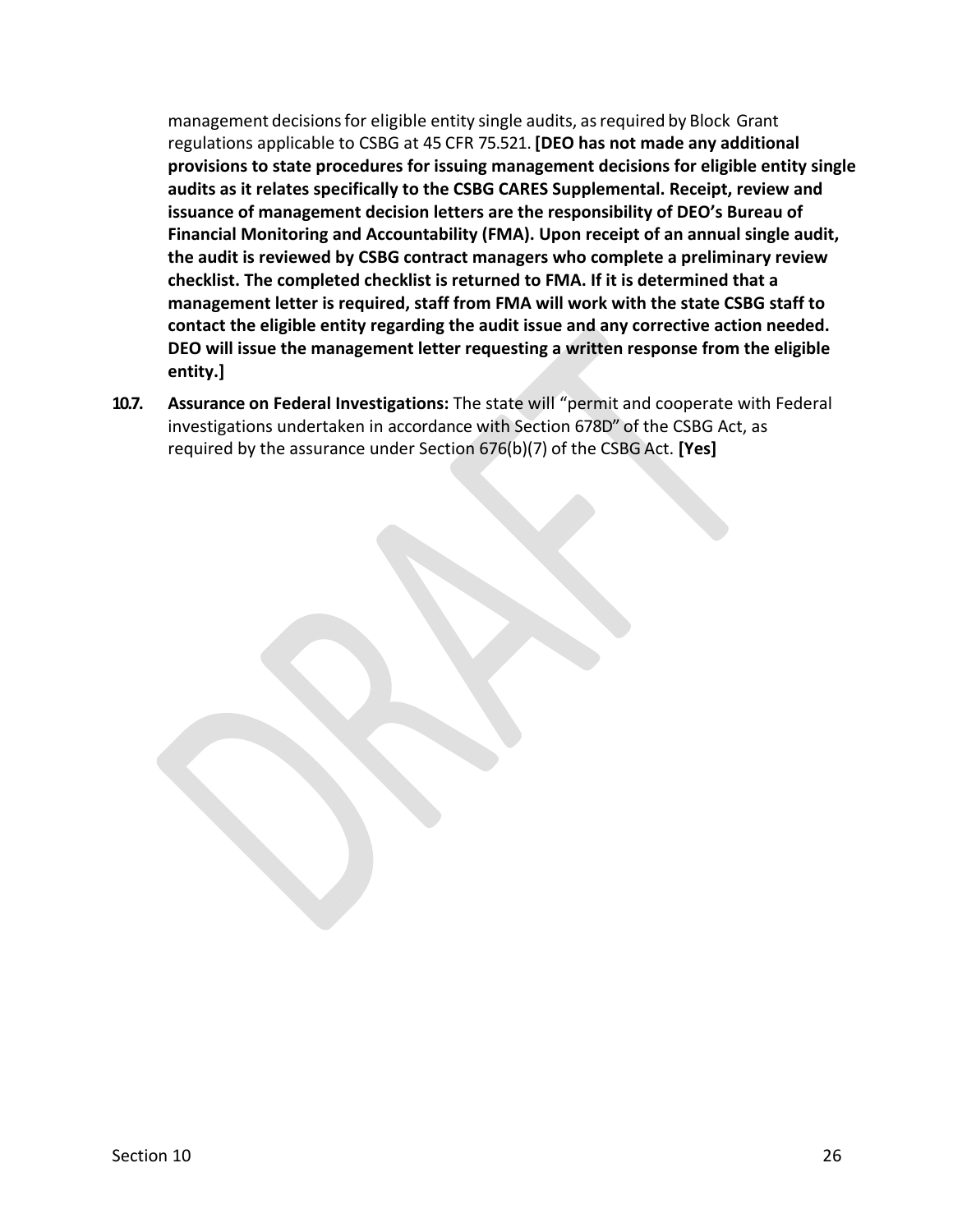## **Section 11: Eligible Entity Tripartite Board**

For the purposes of the CARES Act, the Office of Community Services accepts the data submitted by the state in Section 11 of the most recently submitted CSBG State Plan (as dated in Section 1 of this Supplemental State Plan), and seeks no additional information now or at a later date.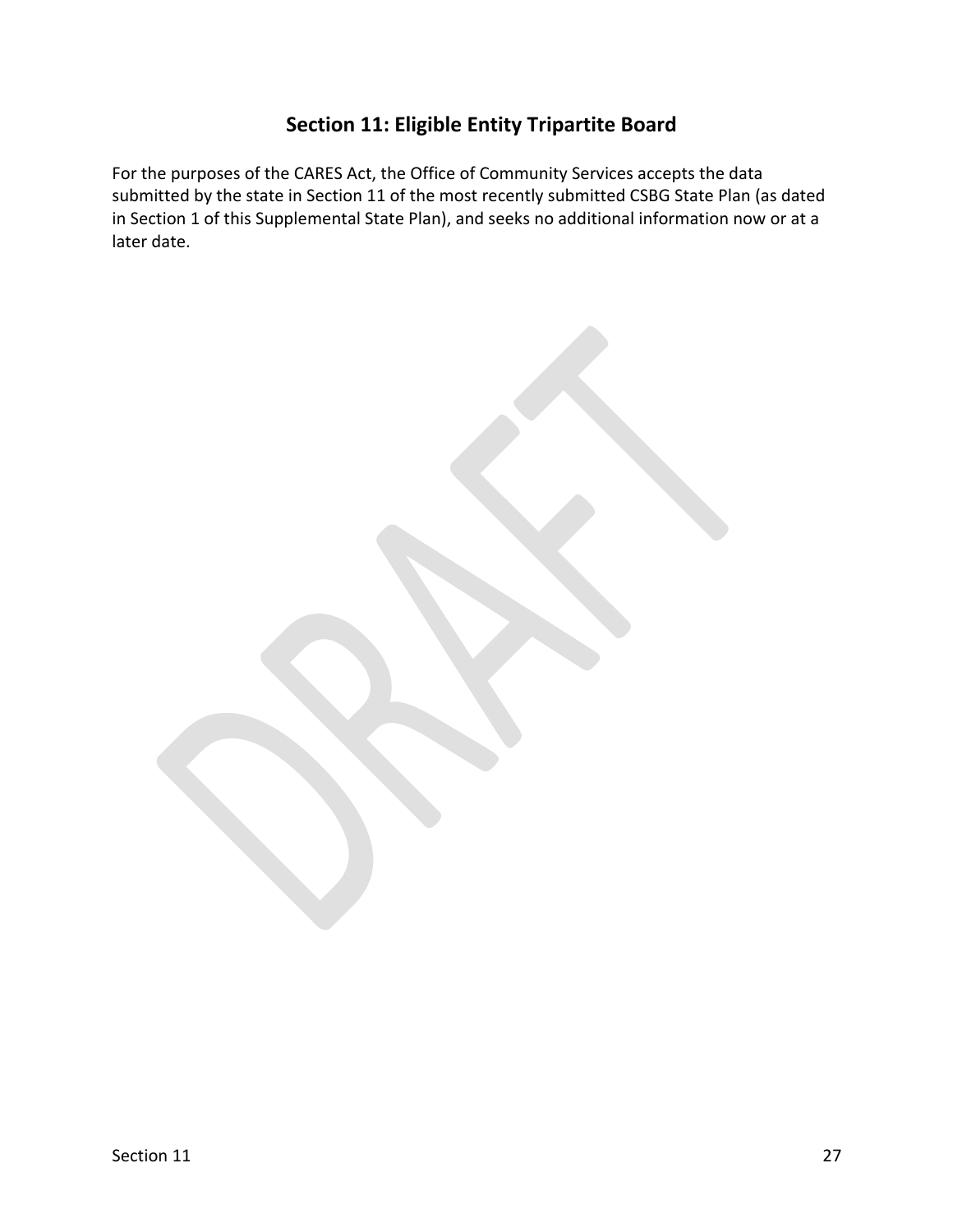## **Section 12: Individual and Community Income Eligibility Requirements**

- **12.1. Required Income Eligibility:** Provide the income eligibility threshold for services in the state. **[Select one item below and numeric response where applicable.]** 
	- $\boxtimes$  200% of the HHS poverty line

 $\Box$  125% of the HHS poverty line

X % of the HHS poverty line (fill in the threshold): % **[Numeric response]** 

- | Varies by eligible entity
- **12.1 a.** Describe any changes to the state policy and/or procedures for income eligibility, such as treatment of income and family/household composition as originally described in your FFY2020 CSBG State Plan [as dated in Section 1 of this Plan].

**No** changes were made to state policy and/or procedures for income eligibility

**Yes**, there are changes to state policy and/or procedures for income eligibility as described below:

**[The Coronavirus Aid, Relief and Economic Security (CARES) Act provides DEO with the authority to increase the poverty line from 125 percent. For FFY 2021, the state of Florida will utilize 200 percent of the Health and Human Services (HHS) poverty line. In an effort to further decrease administrative burden, stimulus payments from the federal government, in relation to COVID‐19, will not be considered income and will not be considered in determining a household's Federal Poverty Level. Additionally, any type of unemployment payments will not be counted as income. Zero income can be determined with proof of client employment termination or a signed self‐declaration of income to attest to the applicant's verbal declaration of total household income. During COVID‐19, zero income can be determined at the time of application and projected forward instead of using the past 30 days. If applicable, the eligible entity should note the client's reason for zero income related to COVID‐19.]** 

**12.1 b.** The change in the income eligibility threshold will apply to:

 $\Box$  CSBG CARES Supplemental ONLY

 $\boxtimes$  CSBG CARES Supplemental AND regular CSBG funds

**12.2. Income Eligibility for General/Short Term Services:** Describe how the state ensures eligible entities generally verify income eligibility for those services with limited in‐take procedures (where individual income verification is not possible or practical). An example of these services is emergency food assistance.

 $\Box$  No changes were made to income eligibility verification.

 $\boxtimes$  Yes, there are changes to income eligibility verification as described below: **[During Presidentially declared state of emergencies, disaster/crisis‐related unemployment may create circumstances where many individuals or families who may not have been eligible for assistance prior to the disaster/crisis may now be**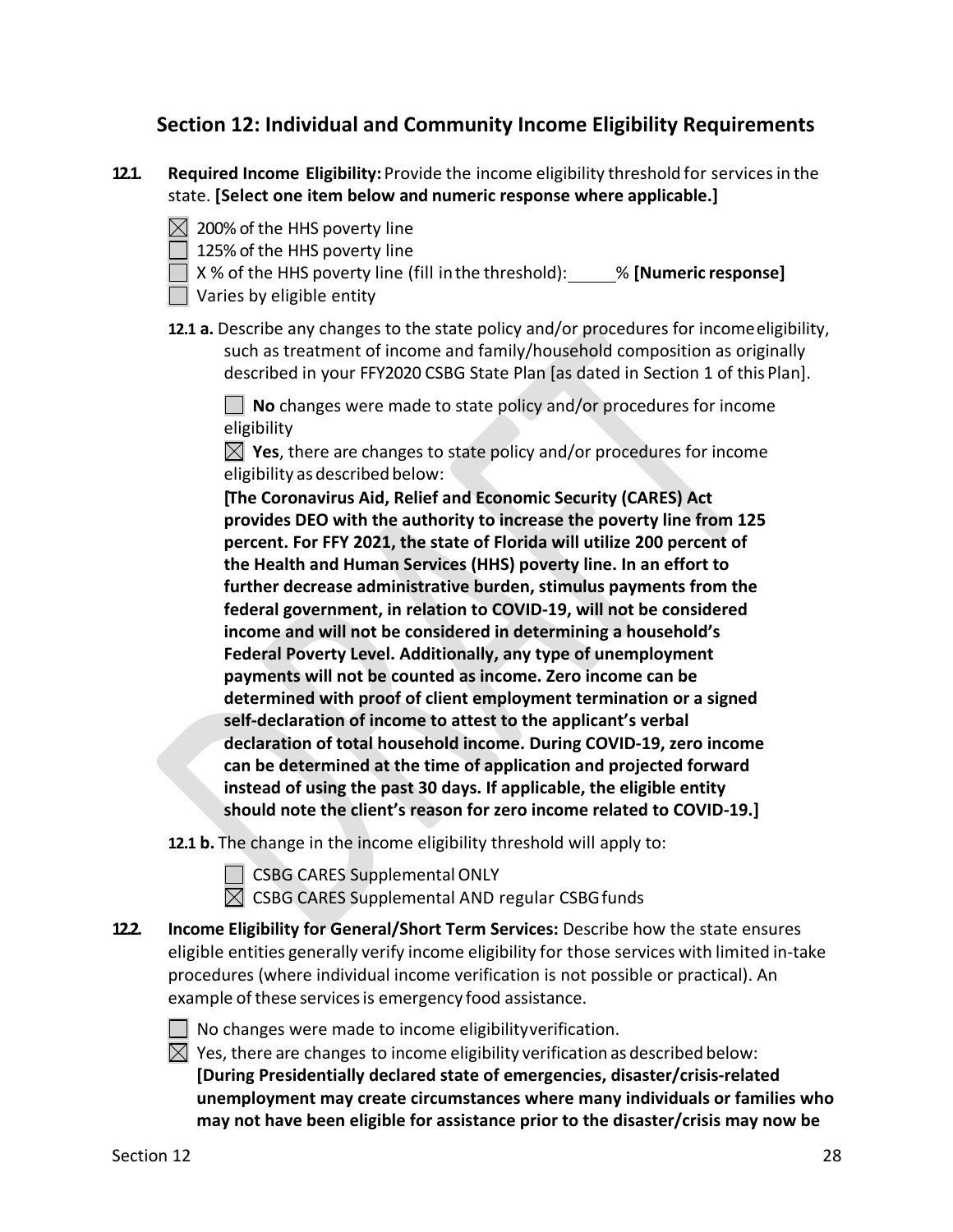**eligible. Eligibility requirements are not waived during these emergencies. During emergencies, a Client Signature Waiver Form provides the flexibility for the eligible entity to accept the client's verbal declaration of the total household income. Additionally, the Signature Waiver allows the eligible entity to document missing information to be gathered once the declared state of emergency has been cleared.]** 

**12.3. Community‐targeted Services**: Describe how the state ensures eligible entities' services target and benefit low‐income communities for those services that provide a community-wide benefit (e.g., development of community assets/facilities, building partnerships with other organizations).



 $\boxtimes$  No changes were made targeting services that provide community-wide benefit. Yes, there are changes to targeting services that provide community‐wide benefit as described below: **[Narrative, 5000 Characters]**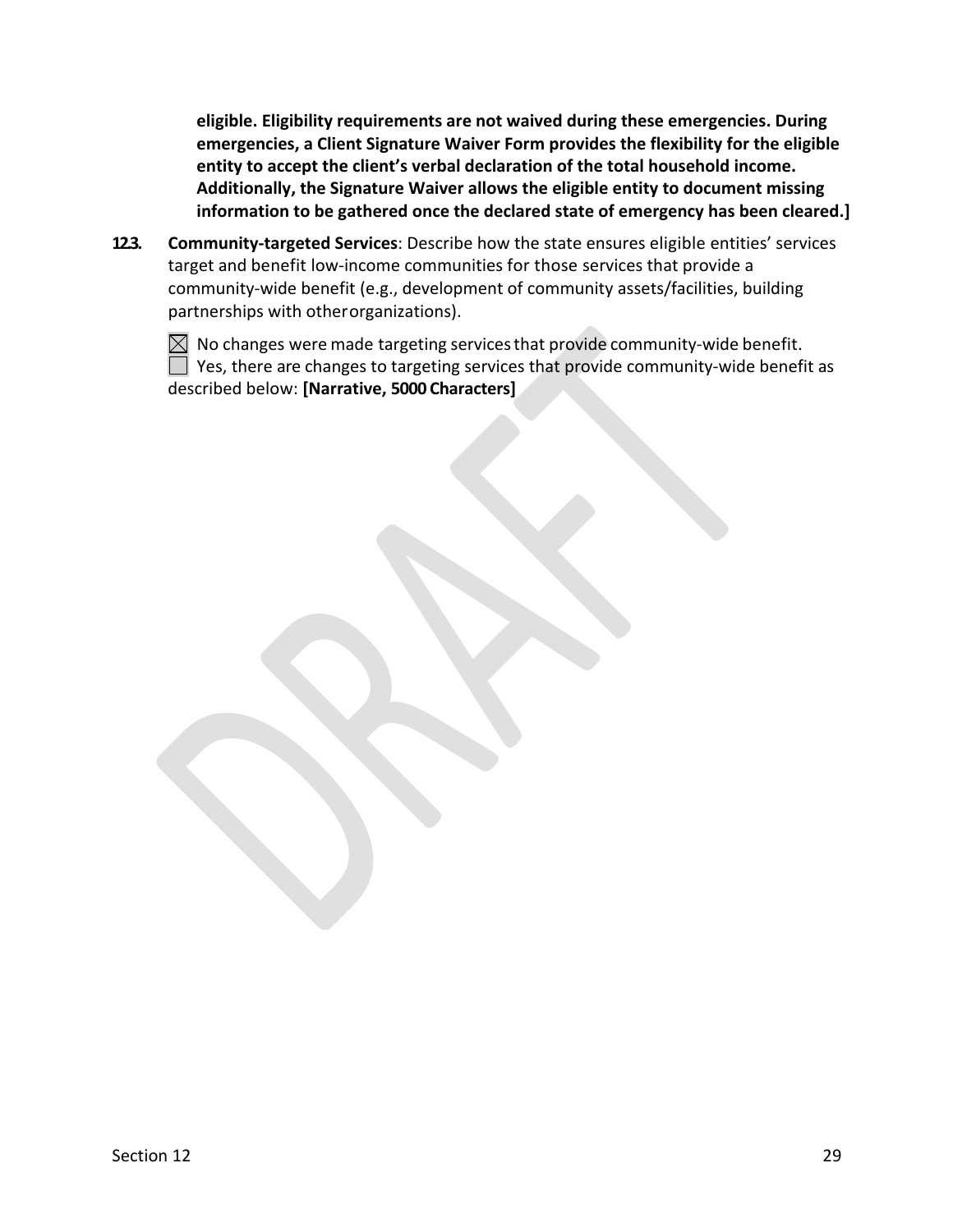## **Section 13: Results Oriented Management and Accountability (ROMA) System**

For the purposes of the CARES Act, the Office of Community Services accepts the information on the ROMA system submitted by the state in Section 13 of the most recently submitted CSBG State Plan (as dated in Section 1 of this Supplemental State Plan) and seeks no additional information on the state's ROMA system.

Please note that the state may describe state discretionary expenditures or additional training and technical assistance related to documentation and performance management for CSBG CARES Supplemental funding in Sections 7 and 8 of this Supplemental State Plan.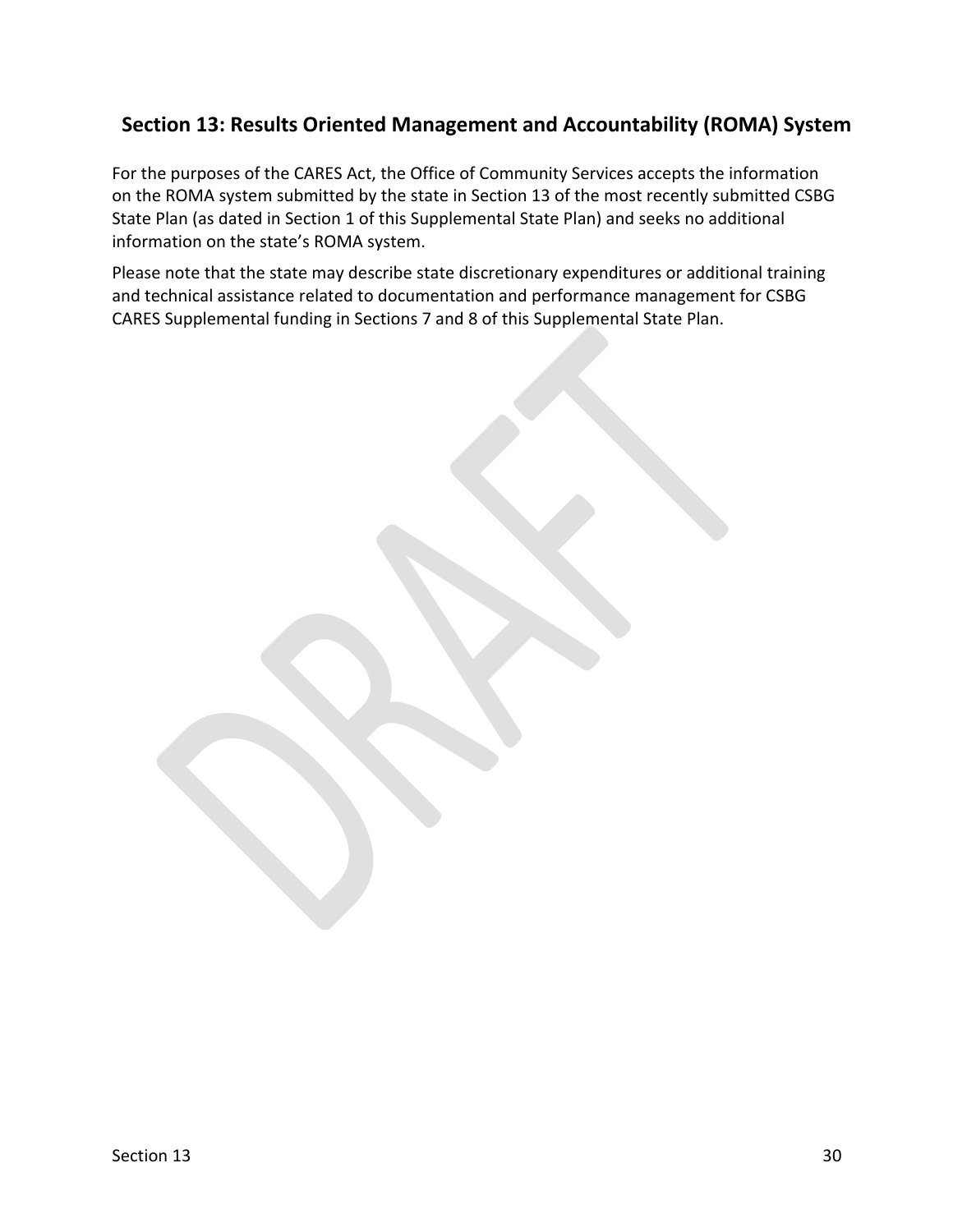## **Section 14: CSBG Programmatic Assurances and Information Narrative**  *(Section 676(b) of the CSBG Act)*

#### **14.1. Use of Funds Supporting Local Activities**

**14.1 a. 676(b)(1)(A):** Describe how the state will assure "that funds made available through grant or allotment will be used –

- (A) to support activities that are designed to assist low‐income families and individuals, including families and individuals receiving assistance under title IV of the Social Security Act, homeless families and individuals, migrant or seasonal farmworkers, and elderly low‐income individuals and families, and a description of how such activities will enable the families and individuals‐‐
	- (i) to remove obstacles and solve problems that block the achievement of self- sufficiency (particularly for families and individuals who are attempting to transition off a State program carried out underpart A of title IV of the Social Security Act);
	- (ii) to secure and retain meaningful employment;
	- (iii) to attain an adequate education with particular attention toward improving literacy skills of the low-income families in the community, which may include family literacy initiatives;
	- (iv) to make better use of available income;
	- (v) to obtain and maintain adequate housing and a suitable living environment;
	- (vi) to obtain emergency assistance through loans, grants, or other means to meet immediate and urgent individual and family needs;
	- (vii) to achieve greater participation in the affairs of the communities involved, including the development of public and private grassroots partnerships with local law enforcement agencies, local housing authorities, private foundations, and other public and private partners to
		- (I) document best practices based on successful grassroots intervention in urban areas, to develop methodologies for widespread replication; and
		- (II) strengthen and improve relationships with local law enforcement agencies, which may include participation in activities such as neighborhood or community policing efforts;

#### **Please select the applicable response:**

–

No change to the standard assurance in the CSBG State Plan.

Adaptations to the standard assurance in the CSBG State Plan for the CSBG CARES Supplemental are described below: **[Narrative, 3000 characters]** 

 $\boxtimes$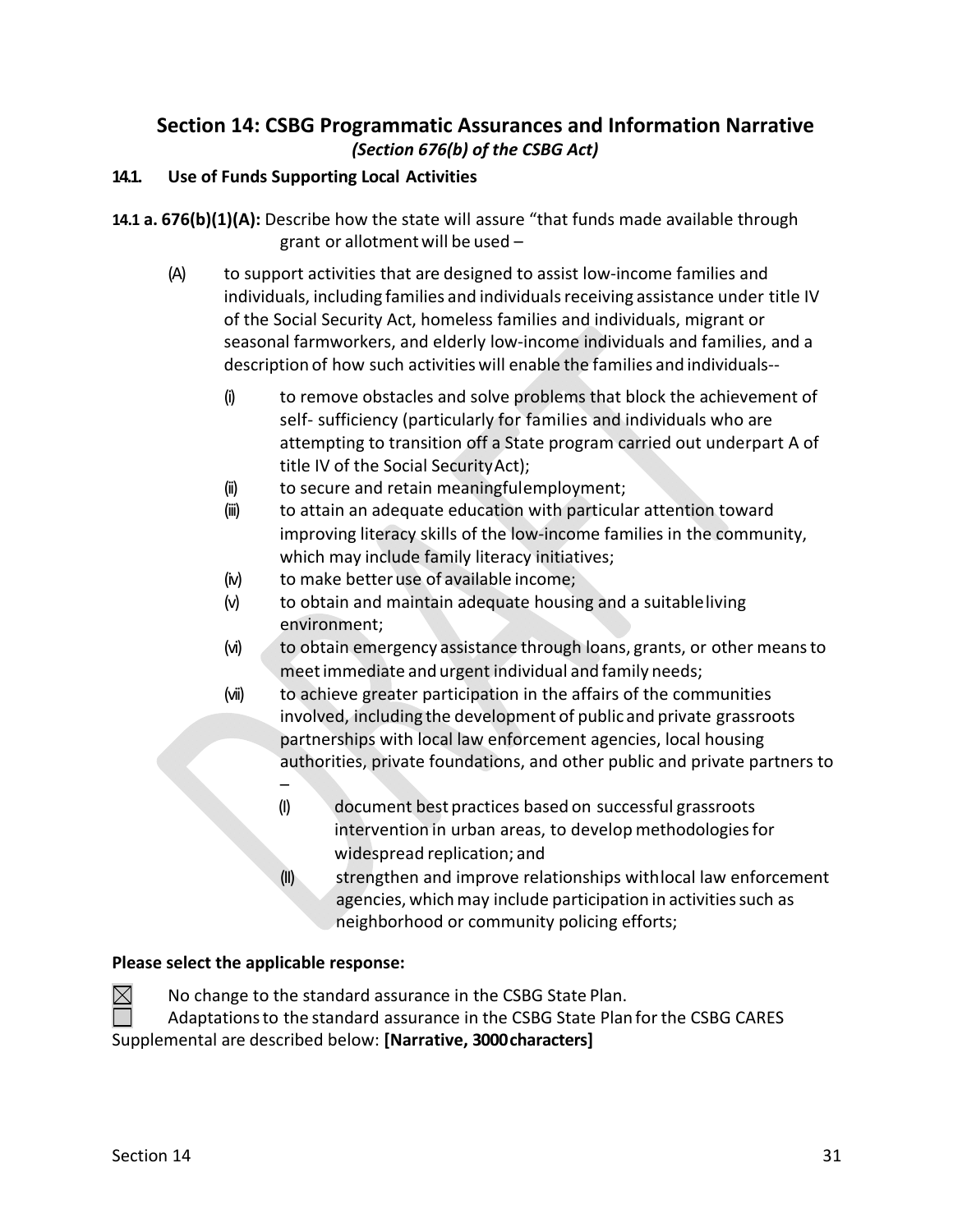#### **Needs of Youth**

**14.1b. 676(b)(1)(B)**  Describe how the state will assure "that funds made available through grant or allotment will be used –

- (B) to address the needs of youth in low‐income communities through youth development programs that support the primary role of the family, give priority to the prevention of youth problems and crime, and promote increased community coordination and collaboration in meeting the needs of youth, and support development and expansion of innovative community-based youth development programs that have demonstrated success in preventing or reducing youth crime, such as‐‐
	- (i) programs for the establishment of violence‐free zones that would involve youth development and intervention models (such as models involving youth mediation, youth mentoring, life skills training, job creation, and entrepreneurship programs); and
	- (ii) after‐school child care programs.

#### **Please select the applicable response:**

 $\boxtimes$  No change to the standard assurance in the CSBG State Plan.

 $\Box$  Adaptations to the standard assurance in the CSBG State Plan for the CSBG CARES Supplemental are described below: **[Narrative, 3000 characters]** 

#### **Coordination of Other Programs**

**14.1c. 676(b)(1)(C)** Describe how the state will assure "that funds made available through grant or allotment will be used –

(C) to make more effective use of, and to coordinate with, other programs related to the purposes of this subtitle (including state welfare reform efforts)

#### **Please select the applicable response:**

 $\boxtimes$  No change to the standard assurance in the CSBG State Plan

Adaptations to the standard assurance in the CSBG State Plan for the CSBG CARES Supplemental are described below: **[Narrative, 3000 characters]** 

#### **State Use of Discretionary Funds**

- **14.2. 676(b)(2)**  Describe "how the state intends to use discretionary funds made available from the remainder of the grant or allotment described in section 675C(b) in accordance with this subtitle, including a description of how the state will support innovative community and neighborhood‐ based initiatives related to the purposes of this subtitle."
- **Note:** Any information provided in previous sections of this application will be considered to be a supplementary description of how the state plans to use funds as necessary for this assurance. Additional information does not need to be provided here.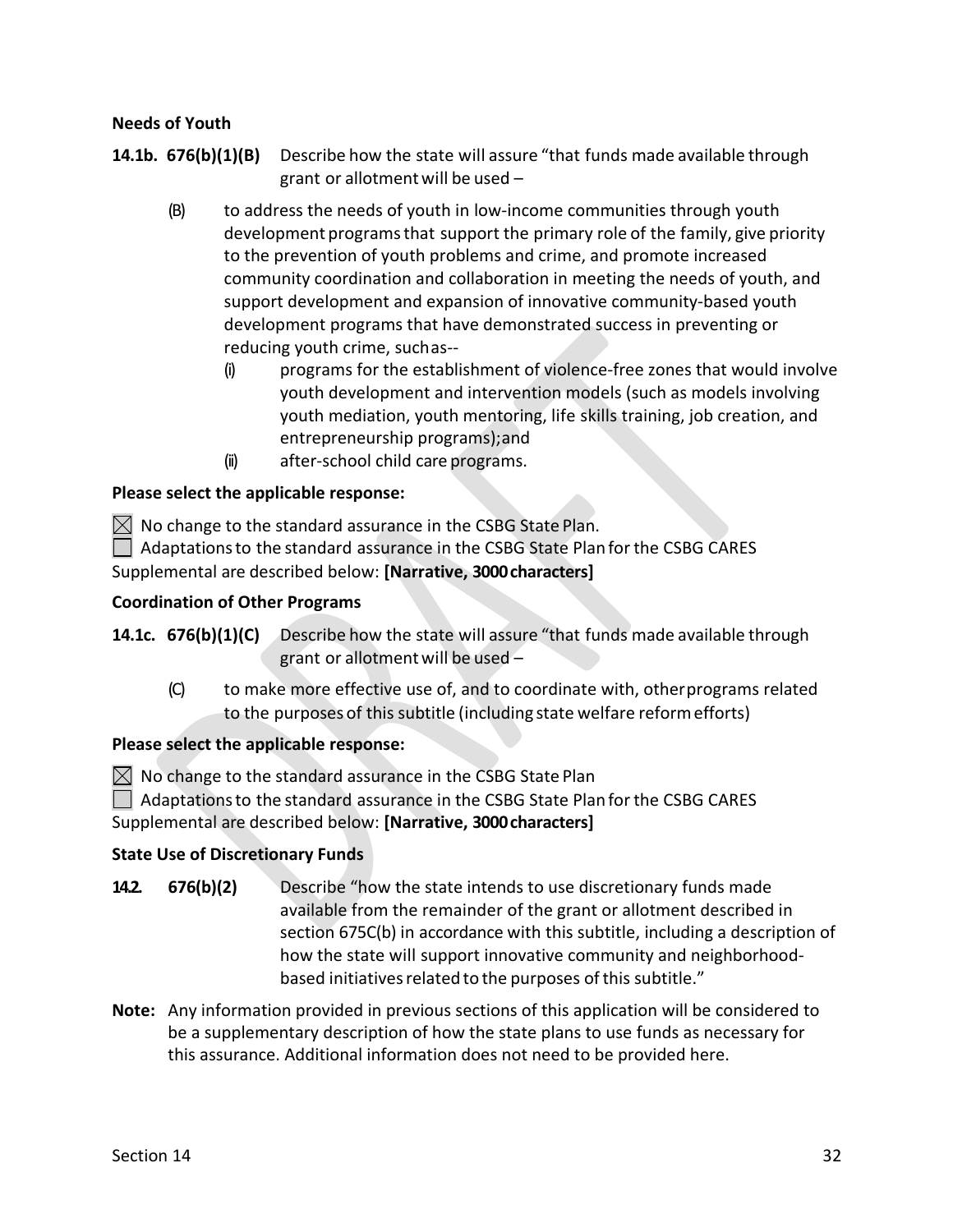#### **Eligible Entity Service Delivery System**

**14.3a. 676(b)(3)(A)**  Describe "the service delivery system, for services provided or coordinated with funds made available through grants made under 675C(a), targeted to low‐income individuals and families in communities within the state;

#### **Please select the applicable response:**

 $\bowtie$ No change to the standard assurance in the CSBG State Plan.

Adaptations to the standard assurance in the CSBG State Planfor the CSBG

CARES Supplemental are described below: **[Narrative, 3000 characters]** 

#### **Eligible Entity Linkages – Approach to Filling Service Gaps**

**14.3b. 676(b)(3)(B)**  Describe "how linkages will be developed to fill identified gaps in the services, through the provision of information, referrals, case management, and follow-up consultations."

**Note:** the state describes this assurance in the State Linkages and Communication section, item 9.3b of the regular CSBG State Plan.

#### **Please select the applicable response:**

 $\boxtimes$ No change to the standard assurance in the CSBG State Plan.

Adaptations to the standard assurance in the CSBG State Plan for the CSBG

CARES Supplemental are described below: **[Narrative, 3000 characters]** 

#### **Coordination of Eligible Entity Allocation 90 Percent Funds with Public/Private Resources**

**14.3c. 676(b)(3)(C)**  Describe how funds made available through grants made under 675C(a)will be coordinated with other public and private resources."

**Note:** the state describes this assurance in the State Linkages and Communication section, item 9.7 of the regular CSBG State Plan.

#### **Please select the applicable response:**



Adaptations to the standard assurance in the CSBG State Plan for the CSBG

CARES Supplemental are described below: **[Narrative, 3000 characters]** 

 $\bowtie$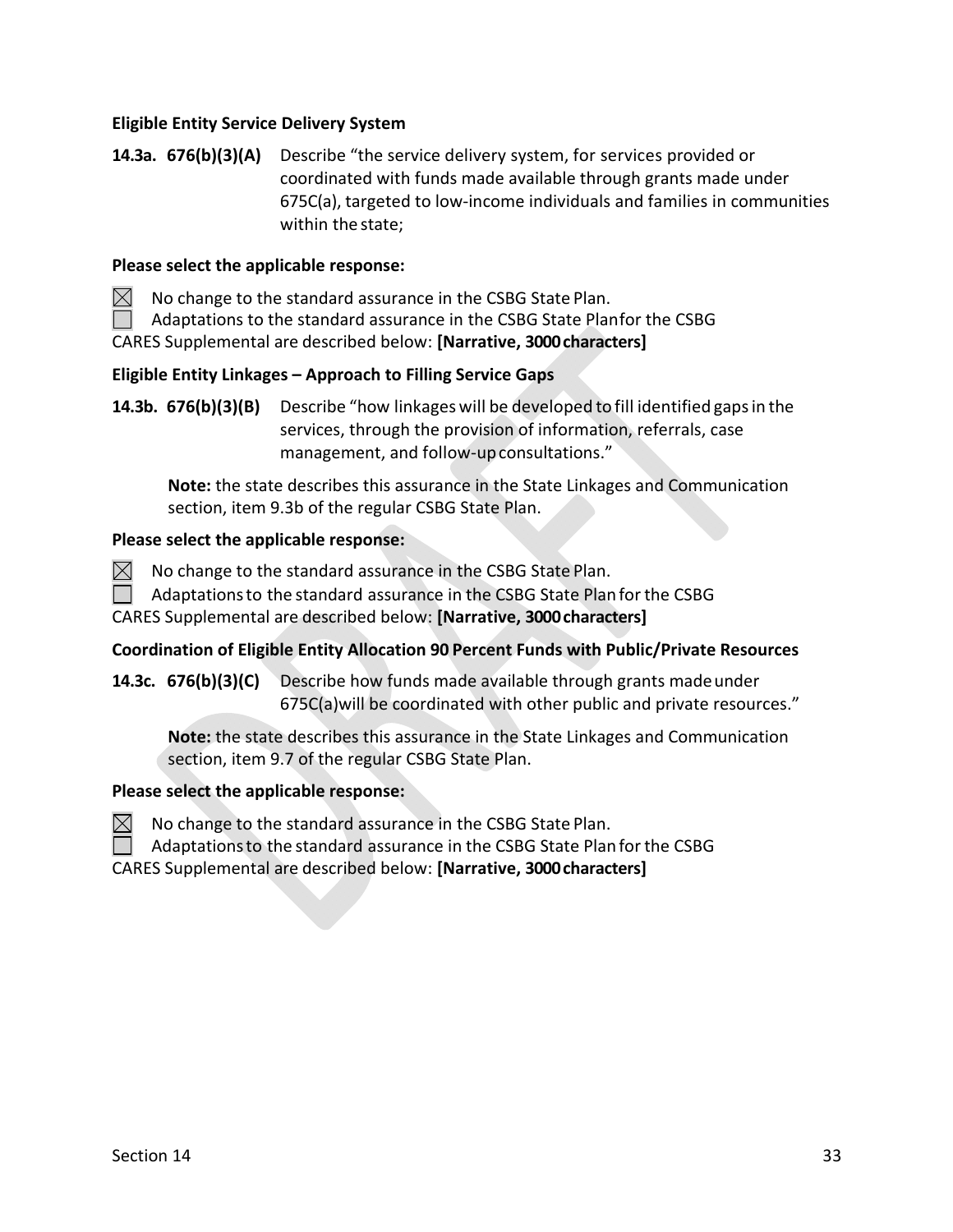#### **Eligible Entity Innovative Community and Neighborhood Initiatives, Including Fatherhood/Parental Responsibility**

**14.3d. 676(b)(3)(D)**  Describe "how the local entity will use the funds [made available under 675C(a)] to support innovative community and neighborhood‐based initiatives related to the purposes of this subtitle, which may include fatherhood initiatives and other initiatives with the goal of strengthening families and encouraging parenting."

**Note:** The description above is about eligible entity use of 90 percent funds to support these initiatives. States may also support these types of activities at the local level using state remainder/discretionary funds, allowable under Section 675C(b)(1)(F). In this application, the state indicates funds allocated for these activities under item 7.9(f) of the regular CSBG State Plan.

#### **Please select the applicable response:**

 $\boxtimes$  No change to the standard assurance in the CSBG State Plan.

Adaptations to the standard assurance in the CSBG State Plan for the CSBG CARES Supplemental are described below: **[Narrative, 3000 characters]** 

#### **Please select the applicable response:**

 $\boxtimes$  No change to the standard assurance in the CSBG State Plan.

 $\Box$  Adaptations to the standard assurance in the CSBG State Plan for the CSBG CARES Supplemental are described below: **[Narrative, 3000 characters]** 

#### **Eligible Entity Emergency Food and Nutrition Services**

**14.4. 676(b)(4)** Describe how the state will assure "that eligible entities in the state will provide, on an emergency basis, for the provision of such supplies and services, nutritious foods, and related services, as may be necessary to counteract conditions of starvation and malnutrition among low‐income individuals."

#### **Please select the applicable response:**

 $\boxtimes$  No change to the standard assurance in the CSBG State Plan.

 $\Box$  Adaptations to the standard assurance in the CSBG State Plan for the CSBG CARES Supplemental are described below: **[Narrative, 3000 characters]** 

#### **State and Eligible Entity Coordination/linkages and Workforce Innovation and Opportunity Act Employment and Training Activities**

**14.5. 676(b)(5)** Describe how the state will assure "that the State and eligible entities in the State will coordinate, and establish linkages between, governmental and other social services programs to assure the effective delivery of such services, and [describe] how the State and the eligible entities will coordinate the provision of employment and training activities, as defined in section 3 of the Workforce Innovation and Opportunity Act, in the State and in communities with entities providing activities through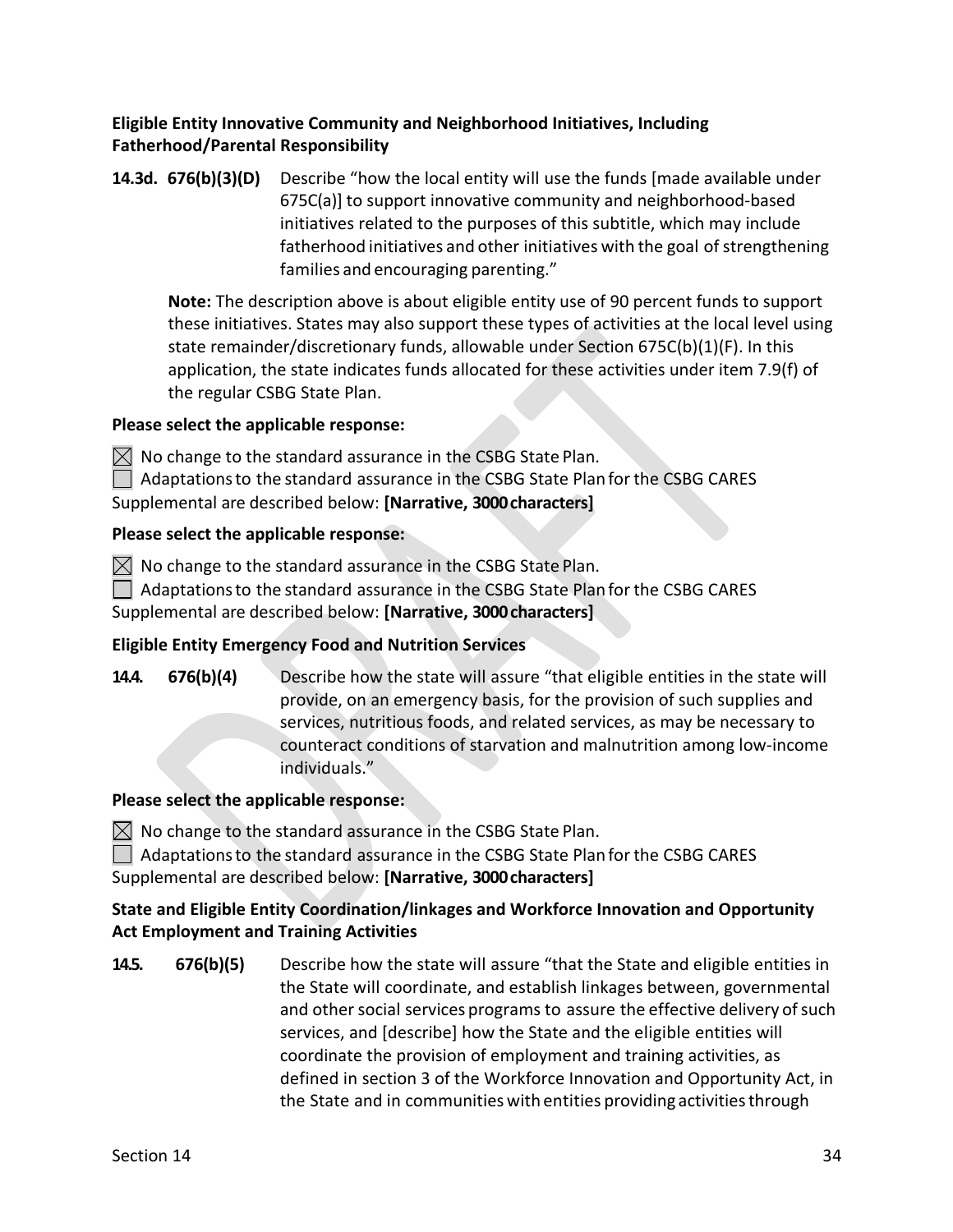statewide and local workforce development systems under such Act."

**Note:** The state describes this assurance in the State Linkages and Communication section, items 9.1, 9.2, 9.3a, 9.4, 9.4a, and 9.4b of the regular CSBG State Plan.

#### **Please select the applicable response:**

 $\bowtie$  No change to the standard assurance in the CSBG State Plan.

Adaptations to the standard assurance in the CSBG State Plan for the CSBG CARES Supplemental are described below: **[Narrative, 3000 characters]** 

#### **State Coordination/Linkages and Low‐income Home Energy Assistance**

**14.6. 676(b)(6)**  Provide "an assurance that the State will ensure coordination between antipoverty programs in each community in the State, and ensure, where appropriate, that emergency energy crisis intervention programs under title XXVI (relating to low‐income home energy assistance) are conducted in such community."

**Note:** The state describes this assurance in the State Linkages and Communication section, items 9.2 and 9.5 of the regular CSBG State Plan.

#### **Please select the applicable response:**

 $\boxtimes$  No change to the standard assurance in the CSBG State Plan.

Adaptations to the standard assurance in the CSBG State Plan for the CSBG CARES Supplemental are described below: **[Narrative, 3000 characters]** 

#### **Federal Investigations**

**14.7. 676(b)(7)**  Provide "an assurance that the State will permit and cooperate with federal investigations undertaken in accordance with section 678D."

**Note:** the state addresses this assurance in the Fiscal Controls and Monitoring section, item 10.13 of the regular CSBG State plan.

#### **Please select the applicable response:**

 $\boxtimes$  No change to the standard assurance in the CSBG State Plan.

Adaptations to the standard assurance in the CSBG State Plan for the CSBG CARES Supplemental are described below: **[Narrative, 3000 characters]** 

#### **Funding Reduction or Termination (Not Applicable to CSBG CARES Supplemental Funds)**

**14.8. 676(b)(8)** Provide "an assurance that any eligible entity in the State that received funding in the previous fiscal year through a community services block grant made under this subtitle will not have its funding terminated under this subtitle, or reduced below the proportional share of funding the entity received in the previous fiscal year unless, after providing notice and an opportunity for a hearing on the record, the State determines that cause exists for such termination or such reduction, subject to review by the Secretary as provided in section 678C(b)."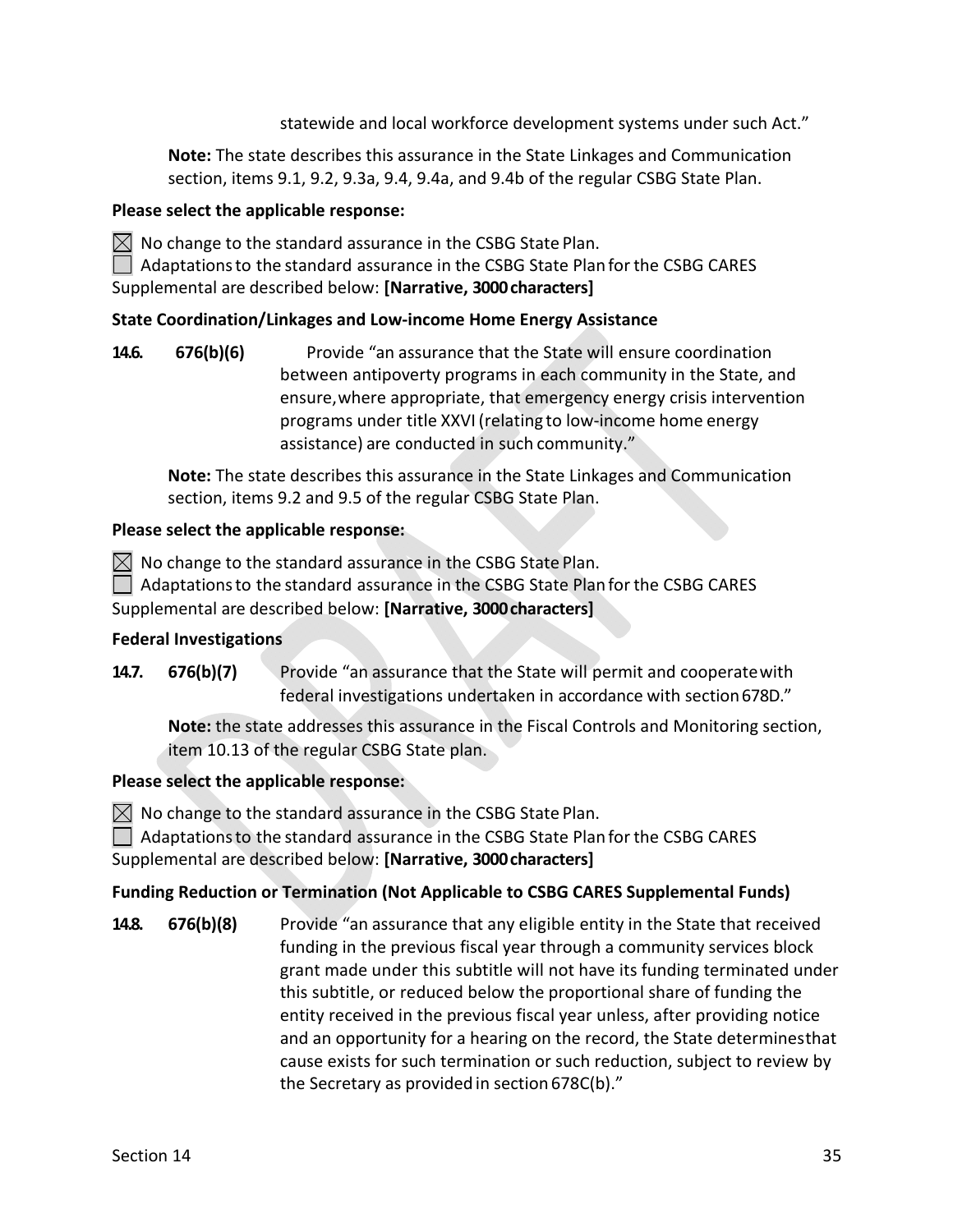**Note**: the state addresses this assurance in the Fiscal Controls and Monitoring section, item 10.7 of the regular CSBG State Plan. This assurance is not applicable to the disaster supplemental because funds must be distributed to eligible entities based on needs directly related to the disaster.

 $\boxtimes$  Check to acknowledge that Section 676(b)(8) is not applicable to the CSBG CARES Supplemental and that funds must be distributed based on the CSBG formula.

#### **Coordination with Faith‐based Organizations, Charitable Groups, Community Organizations**

**14.9. 676(b)(9)** Describe how the state will assure "that the State and eligible entities in the state will, to the maximum extent possible, coordinate programs with and form partnerships with other organizations serving low‐income residents of the communities and members of the groups served by the State, including religious organizations, charitable groups, and community organizations."

**Note:** the state describes this assurance in the State Linkages and Communication section, item 9.6 of the regular CSBG State Plan.

#### **Please select the applicable response:**

 $\boxtimes$  No change to standard assurance in the CSBG State Plan.

 $\Box$  Adaptations to the standard assurance in the CSBG State Plan for the CSBG CARES

Supplemental are described below: **[Narrative, 3000 characters]** 

#### **Eligible Entity Tripartite Board Representation**

**14.10. 676(b)(10)** Describe how "the State will require each eligible entity in the State to establish procedures under which a low‐income individual, community organization, or religious organization, or representative of low‐income individuals that considers its organization, or low‐income individuals, to be inadequately represented on the board (or other mechanism) of the eligible entity to petition for adequate representation."

**Note:** the state describes this assurance in the Eligible Entity Tripartite Board in Section 11.3 of the regular CSBG State Plan.

#### **Please select the applicable response:**

 $\boxtimes$  No change to standard assurance in the CSBG State Plan.

 $\Box$  Adaptations to the standard assurance in the CSBG State Plan for the CSBG CARES Supplemental are described below: **[Narrative, 3000 characters]** 

#### **Eligible Entity Community Action Plans and Community Needs Assessments**

**14.11. 676(b)(11)**  Provide "an assurance that the State will secure from each eligible entity in the State, as a condition to receipt of funding by the entity through a community services block grant made under this subtitle for a program, a community action plan (which shall be submitted to the Secretary, at the request of the Secretary, with the State plan) that includes a community‐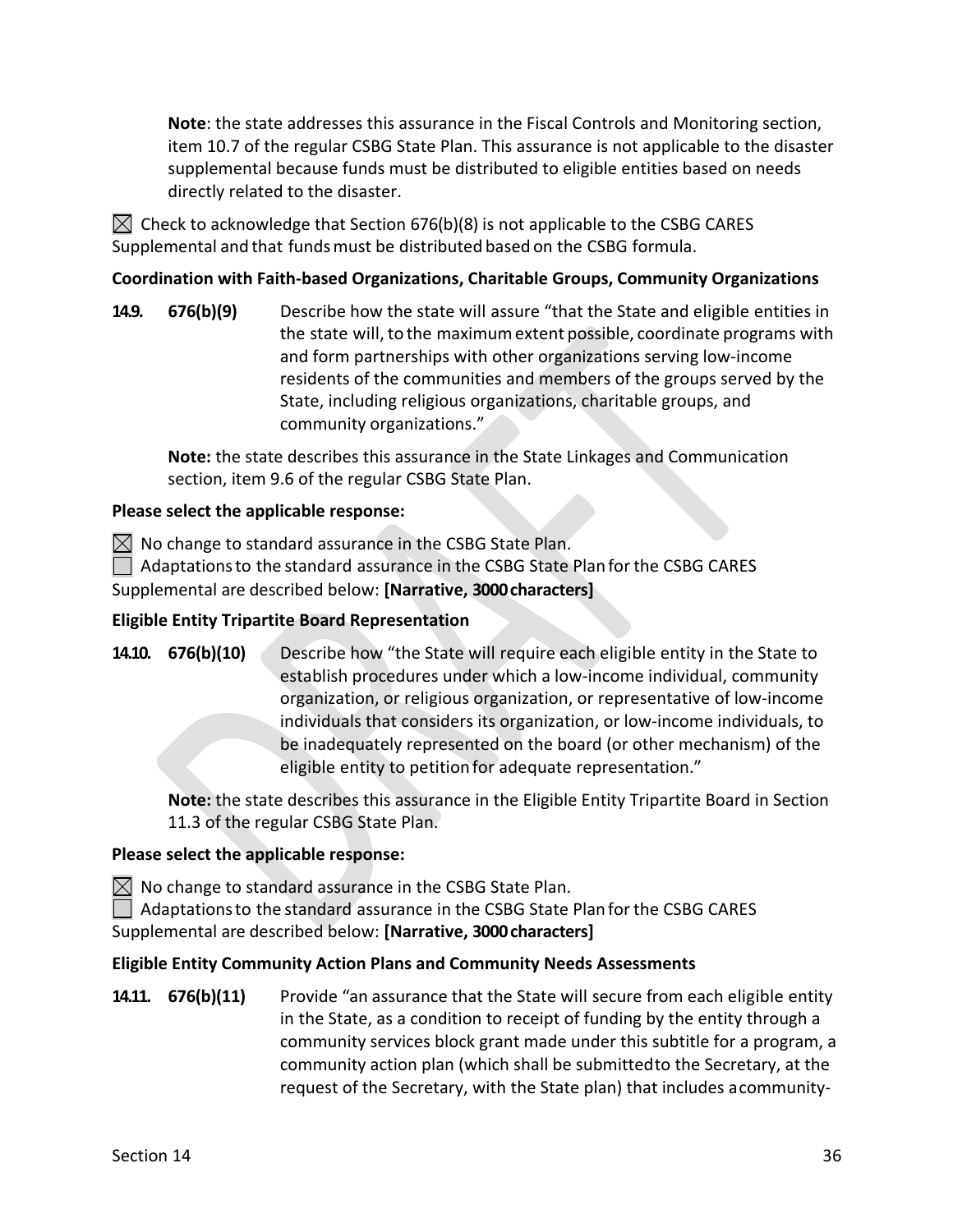needs assessment for the community served, which may be coordinated with community-needs assessments conducted for other programs."

#### **Please select the applicable response:**

 $\boxtimes$  No change to standard assurance in the CSBG State Plan.

 $\Box$  Adaptations to the standard assurance in the CSBG State Plan for the CSBG CARES Supplemental are described below: **[Narrative, 3000 characters]** 

#### **State and Eligible Entity Performance Measurement: ROMA or Alternate system**

**14.12. 676(b)(12)** Provide "an assurance that the State and all eligible entities in the State will, not later than fiscal year 2001, participate in the Results Oriented Management and Accountability System, another performance measure system for which the Secretary facilitated development pursuant to section 678E(b), or an alternative system for measuring performance and results that meets the requirements of that section, and [describe] outcome measures to be used to measure eligible entity performance in promoting self-sufficiency, family stability, and community revitalization."

**Note:** The state describes this assurance in the ROMA section, items 13.1, 13.2, 13.3, and 13.4 of the regular CSBG State Plan.

#### **Please select the applicable response:**

 $\boxtimes$  No change to standard assurance in the CSBG State Plan.

 $\Box$  Adaptations to the standard assurance in the CSBG State Plan for the CSBG CARES

Supplemental are described below: **[Narrative, 3000 characters]** 

#### **Validation for CSBG Eligible Entity Programmatic Narrative Sections**

**14.13. 676(b)(13)**  Provide "information describing how the State will carry out the assurances described in this section."

**Note:** The state provides information for each of the assurances directly in section 14 or in corresponding items throughout the State Plan.

#### **Please select the applicable response:**

 $\boxtimes$  No change to standard assurance in the CSBG State Plan.

Adaptations to the standard assurance in the CSBG State Plan for the CSBG CARES Supplemental are described below: **[Narrative, 3000 characters]** 

#### **By checking this box and signing the Cover Sheet SF‐424M, the state CSBG authorized official is certifying the assurances set out above.**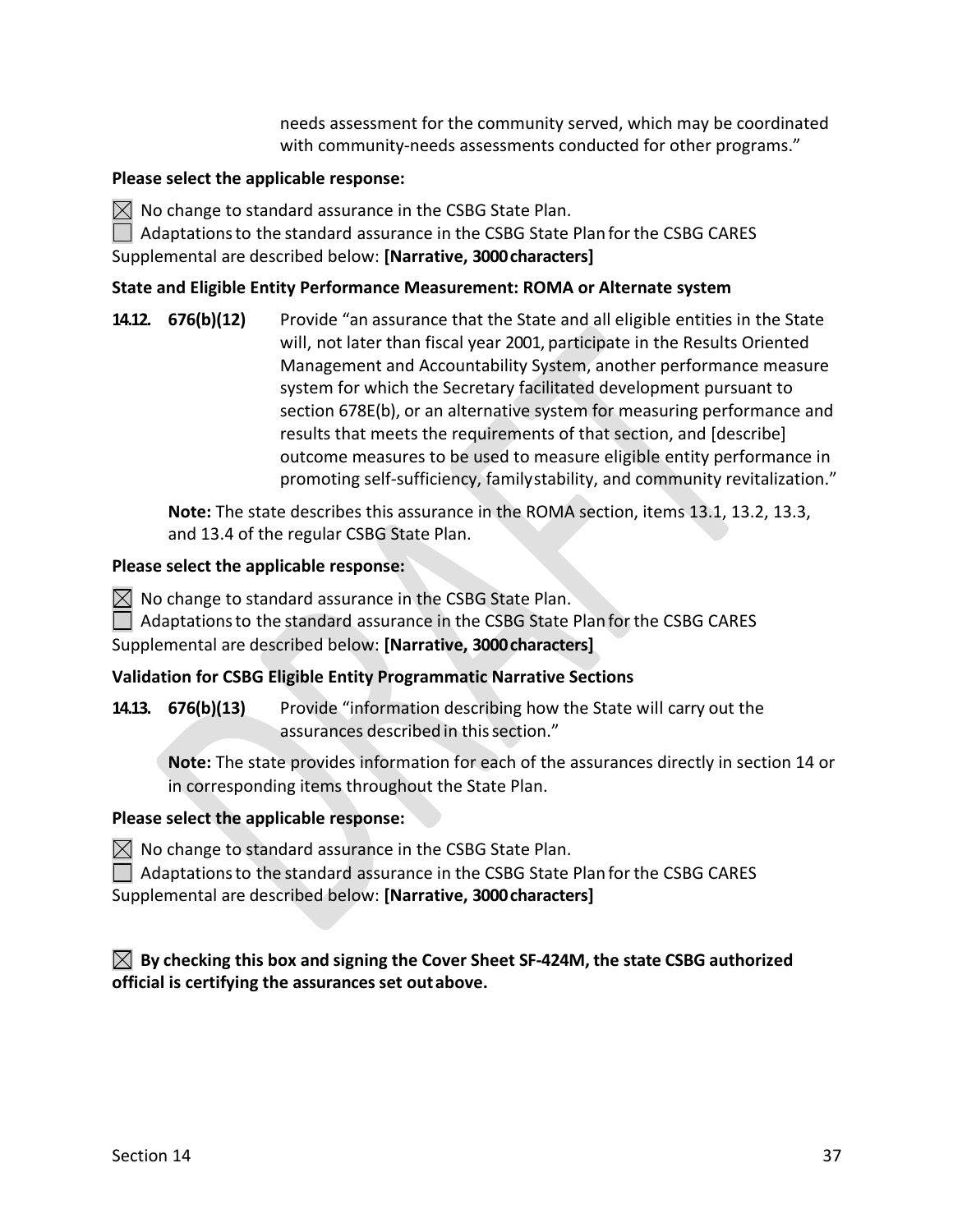## **Section 15: Federal Certifications**

#### **The box after each certification must be checked by the State CSBG authorized official.**

#### **15.1. Lobbying**

#### *Certification for Contracts, Grants, Loans, and Cooperative Agreements*

The undersigned certifies, to the best of his or her knowledge and belief, that:

- (1) No Federal appropriated funds have been paid or will be paid, by or on behalf of the undersigned, to any person for influencing or attempting to influence an officer or employee of an agency, a Member of Congress, an officer or employee of Congress, or an employee of a Member of Congress in connection with the awarding of any Federal contract, the making of any Federal grant, the making of any Federal loan, the entering into of any cooperative agreement, and the extension, continuation, renewal, amendment, or modification of any Federal contract, grant, loan, or cooperative agreement.
- (2) If any funds other than Federal appropriated funds have been paid or will be paid to any person for influencing or attempting to influence an officer or employee of any agency, a Member of Congress, an officer or employee of Congress or an employee of a Member of Congress in connection with this Federal contract, grant, loan, or cooperative agreement, the undersigned shall complete and submit Standard Form‐LLL, "Disclosure Form to Report Lobbying," in accordance with its instructions.
- (3) The undersigned shall require that the language of this certification be included in the award documents for all subawards at all tiers (including subcontracts, subgrants, and contracts under grants, loans, and cooperative agreements) and that all subrecipients shall certify and disclose accordingly. This certification is a material representation of fact upon which reliance was placed when this transaction was made or entered into. Submission of this certification is a prerequisite for making or entering into this transaction imposed by section 1352, title 31, U.S. Code. Any person who fails to file the required certification shall be subject to a civil penalty of not less than \$10,000 and not more than \$100,000 for each such failure.

#### *Statement for Loan Guarantees and Loan Insurance*

The undersigned states, to the best of his or her knowledge and belief, that:

If any funds have been paid or will be paid to any person for influencing or attempting to influence an officer or employee of any agency, a Member of Congress, an officer or employee of Congress, or an employee of a Member of Congress in connection with this commitment providing for the United States to insure or guarantee a loan, the undersigned shall complete and submit Standard Form‐ LLL, "Disclosure Form to Report Lobbying," in accordance with its instructions. Submission of this statement is a prerequisite for making or entering into this transaction imposed by section 1352, title 31, U.S. Code. Any person who fails to file the required statement shall be subject to a civil penalty of not less than \$10,000 and not more than \$100,000 for each such failure.

 $\boxtimes$  By checking this box, the state CSBG authorized official is providing the certification set out above.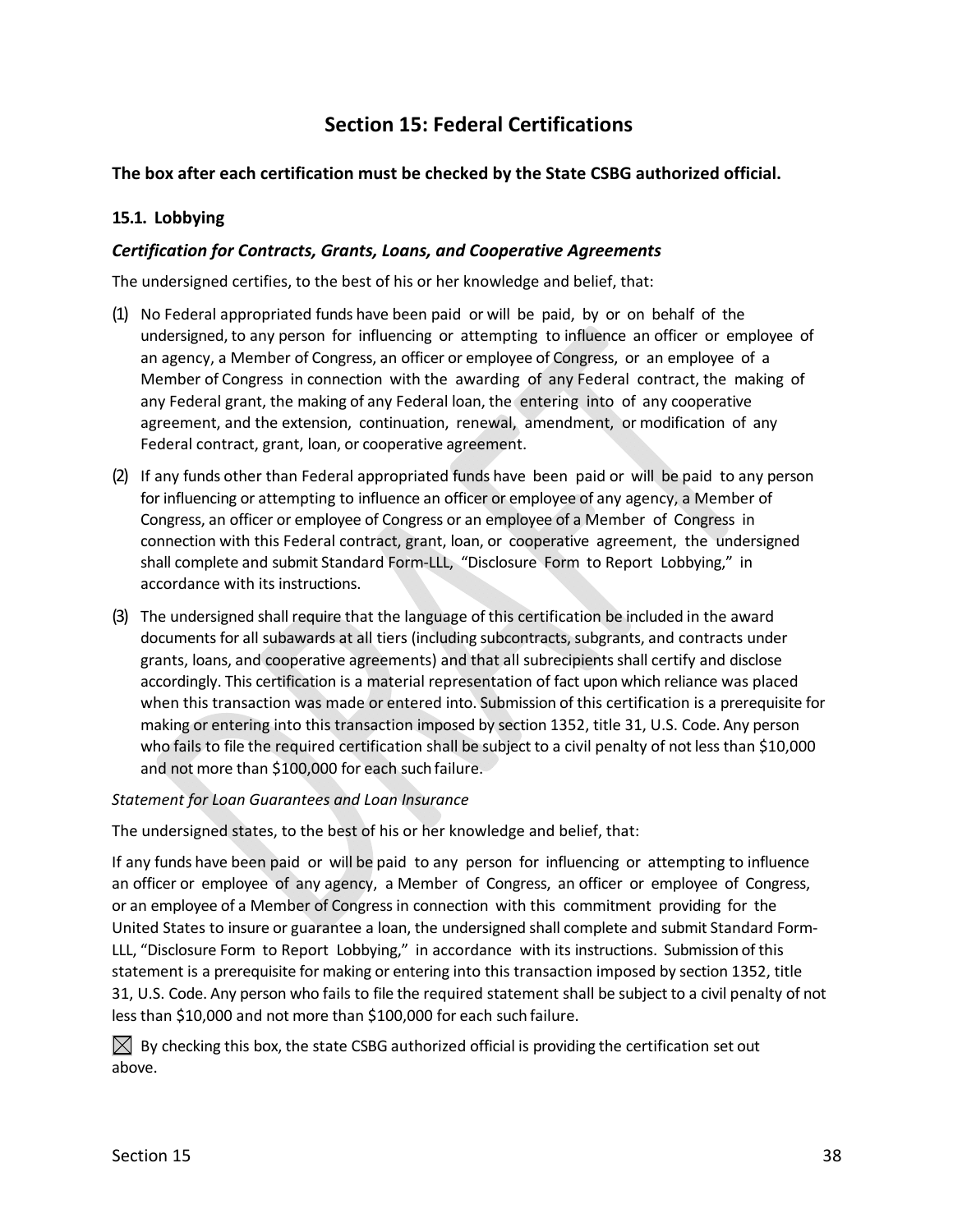#### **15.2. Drug‐Free Workplace Requirements**

This certification is required by the regulations implementing the Drug-Free Workplace Act of 1988: 45 CFR Part 76, Subpart, F. Sections 76.630(c) and (d)(2) and 76.645 (a)(1) and (b) provide that a Federal agency may designate a central receipt point for STATE‐WIDE AND STATE AGENCY‐WIDE certifications, and for notification of criminal drug convictions. For the Department of Health and Human Services, the central point is: Division of Grants Management and Oversight, Office of Management and Acquisition, Department of Health and Human Services, Room 517‐D, 200 Independence Avenue, SW Washington, DC 20201.

#### *Certification Regarding Drug‐Free Workplace Requirements* (Instructions for Certification)

- (1) By signing and/or submitting this application or grant agreement, the grantee is providing the certification set out below.
- (2) The certification set out below is a material representation of fact upon which reliance is placed when the agency awards the grant. If it is later determined that the grantee knowingly rendered a false certification, or otherwise violates the requirements of the Drug‐Free Workplace Act, the agency, in addition to any other remedies available to the Federal Government, may take action authorized under the Drug-Free Workplace Act.
- (3) For grantees other than individuals, Alternate I applies.
- (4) For grantees who are individuals, Alternate II applies.
- (5) Workplaces under grants, for grantees other than individuals, need to be identified on the certification. If known, they may be identified in the grant application. If the grantee does not identify the workplaces at the time of application, or upon award, if there is no application, the grantee must keep the identity of the workplace(s) on file in its office and make the information available for Federal inspection. Failure to identify all known workplaces constitutes a violation of the grantee's drug‐free workplace requirements.
- (6) Workplace identifications must include the actual address of buildings (or parts of buildings) or other sites where work under the grant takes place. Categorical descriptions may be used (e.g., all vehicles of a mass transit authority or State highway department while in operation, State employees in each local unemployment office, performers in concert halls or radio studios).
- (7) If the workplace identified to the agency changes during the performance of the grant, the grantee shall inform the agency of the change(s), if it previously identified the workplaces in question (see paragraph five).
- (8) Definitions of terms in the Non‐Procurement Suspension and Debarment common rule and Drug‐Free Workplace common rule apply to this certification. Grantees' attention is called, in particular, to the following definitions from these rules:

*Controlled substance* means a controlled substance in Schedules I through V of the Controlled Substances Act (21 U.S.C. 812) and as further defined by regulation (21 CFR 1308.11 through 1308.15);

*Conviction* means a finding of guilt (including a plea of nolo contendere) or imposition of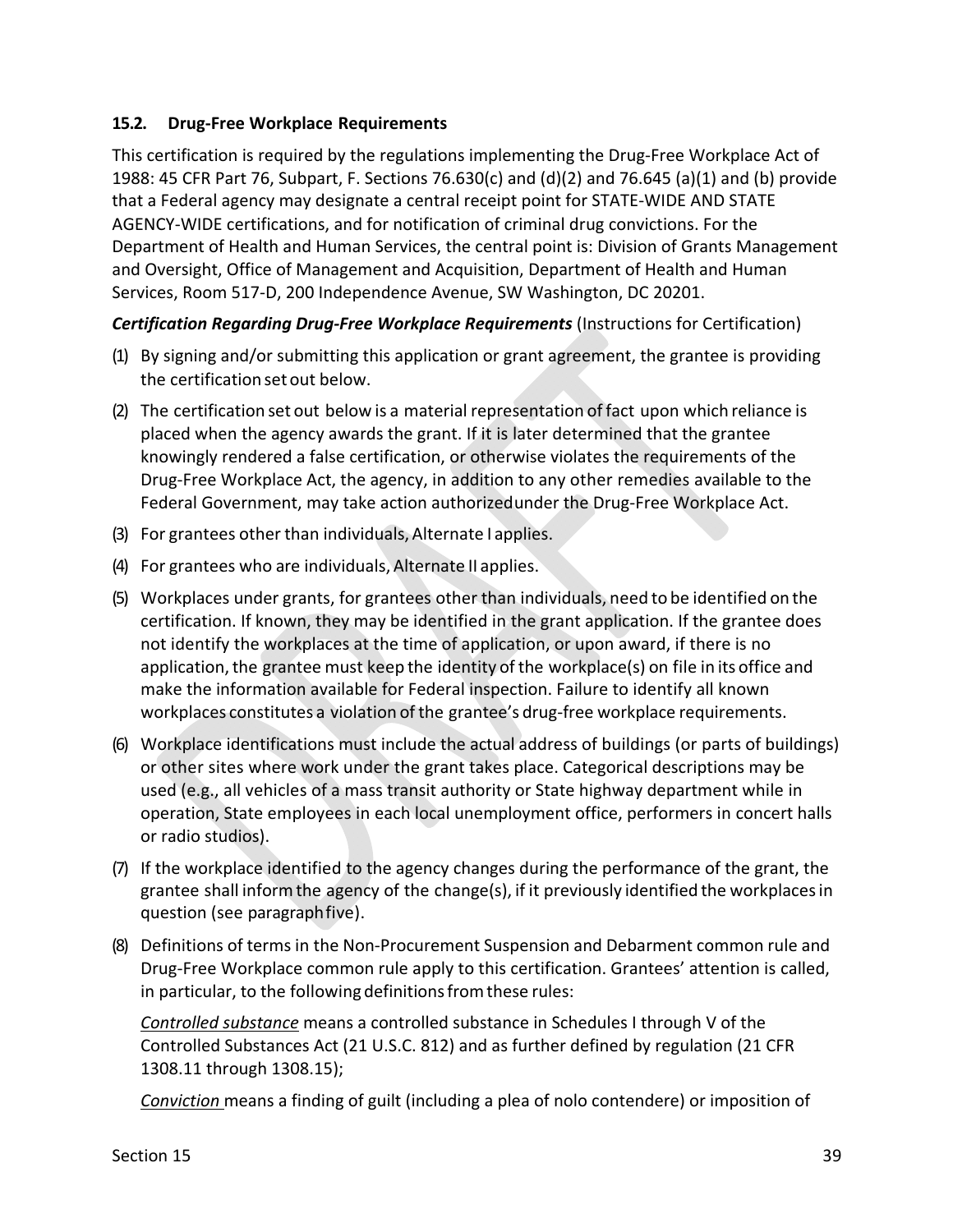sentence, or both, by any judicial body charged with the responsibility to determine violations of the Federal or State criminal drug statutes;

*Criminal drug statute* means a Federal or non‐Federal criminal statute involving the manufacture, distribution, dispensing, use, or possession of any controlled substance;

*Employee* means the employee of a grantee directly engaged in the performance of work under a grant, including: (i) All direct charge employees; (ii) All indirect charge employees unless their impact or involvement is insignificant to the performance of the grant; and, (iii) Temporary personnel and consultants who are directly engaged in the performance of work under the grant and who are on the grantee's payroll. This definition does not include workers not on the payroll of the grantee (e.g., volunteers, even if used to meet a matching requirement; consultants or independent contractors not on the grantee's payroll; or employees of subrecipients or subcontractors in covered workplaces).

#### *Certification Regarding Drug‐Free Workplace Requirements*

Alternate I. (Grantees Other Than Individuals)

The grantee certifies that it will or will continue to provide a drug-free workplace by:

- (a) Publishing a statement notifying employees that the unlawful manufacture, distribution, dispensing, possession, or use of a controlled substance is prohibited in the grantee's workplace and specifying the actions that will be taken against employees for violation of such prohibition;
- (b) Establishing an ongoing drug‐free awareness program to inform employees about ‐ ‐
	- (1) The dangers of drug abuse in the workplace;
	- (2) The grantee's policy of maintaining a drug‐free workplace;
	- (3) Any available drug counseling, rehabilitation, and employee assistance programs; and
	- (4) The penalties that may be imposed upon employees for drug abuse violations occurring in the workplace;
- (c) Making it a requirement that each employee to be engaged in the performance of the grant be given a copy of the statement required by paragraph (a);
- (d) Notifying the employee in the statement required by paragraph (a) that, as a condition of employment under the grant, the employee will ‐ ‐
	- (1) Abide by the terms of the statement; and
	- (2) Notify the employer in writing of his or her conviction for a violation of a criminal drug statute occurring in the workplace no later than five calendar days after such conviction;
- (e) Notifying the agency in writing, within 10 calendar days after receiving notice under paragraph (d)(2) from an employee or otherwise receiving actual notice of such conviction. Employers of convicted employees must provide notice, including position title, to every grant officer or other designee on whose grant activity the convicted employee was working, unless the Federal agency has designated a central point for the receipt of such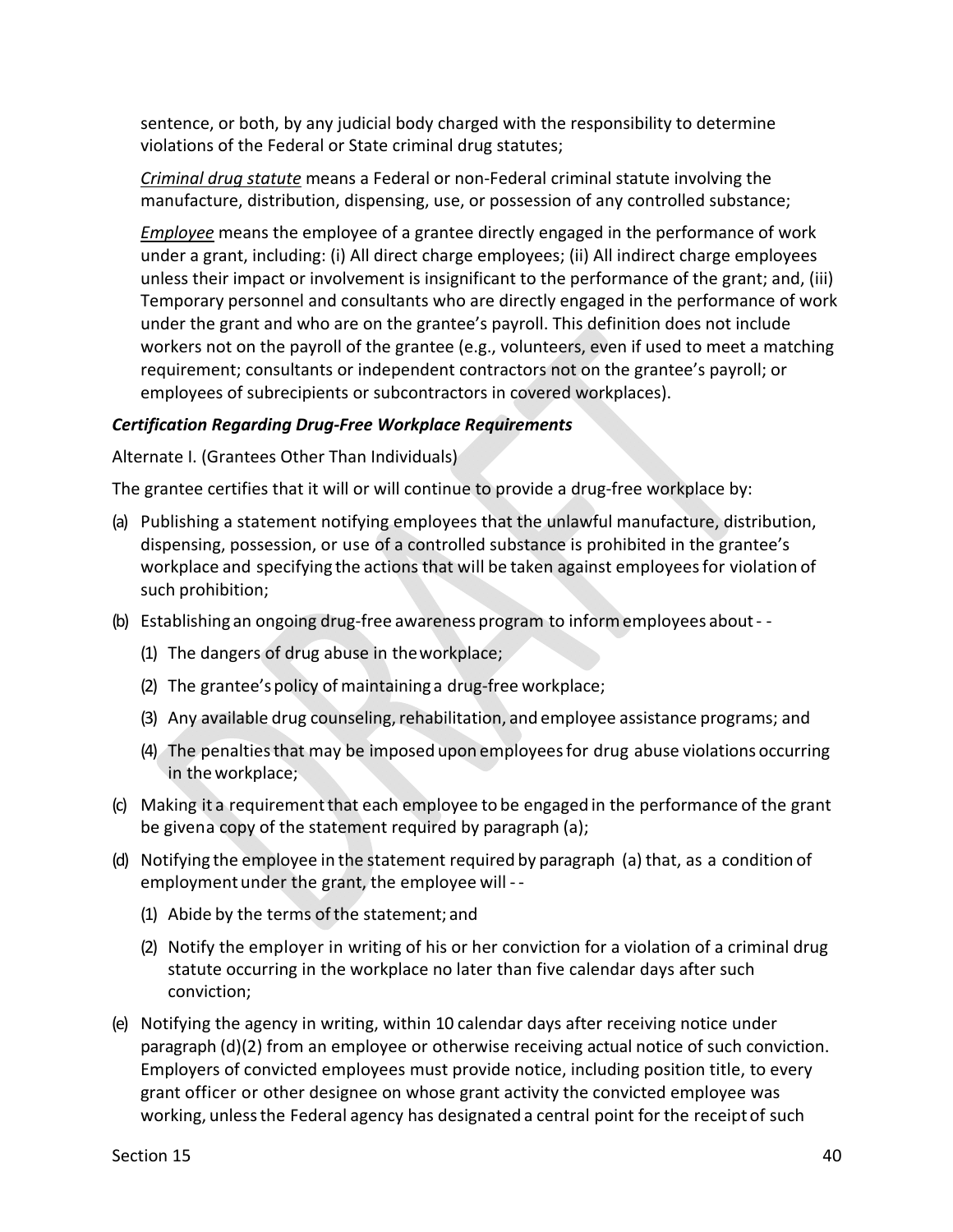notices. Notice shall include the identification number(s) of each affected grant;

- (f) Taking one of the following actions, within 30 calendar days of receiving notice under paragraph (d)(2), with respect to any employee who is so convicted ‐ ‐
	- (1) Taking appropriate personnel action against such an employee, up to and including termination, consistent with the requirements of the Rehabilitation Act of 1973, as amended; or
	- (2) Requiring such employee to participate satisfactorily in a drug abuse assistance or rehabilitation program approved for such purposes by a Federal, State, or local health, law enforcement, or other appropriate agency;
- (g) Making a good faith effort to continue to maintain a drug‐free workplace through implementation of paragraphs (a), (b), (c), (d), (e) and (f).

The grantee may insert in the space provided below the site(s) for the performance of work done in connection with the specific grant:

Place of Performance (Street address, city, county, state, zip code) **[Narrative, 2500 characters]** 

- $\Box$  Check if there are workplaces on file that are not identified here. Alternate II. (Grantees Who Are Individuals)
- (a) The grantee certifies that, as a condition of the grant, he or she will not engage in the unlawful manufacture, distribution, dispensing, possession, or use of a controlled substance in conducting any activity with the grant;
- (b) If convicted of a criminal drug offense resulting from a violation occurring during the conduct of any grant activity, he or she will report the conviction, in writing, within 10 calendar days of the conviction, to every grant officer or other designee, unless the Federal agency designates a central point for the receipt of such notices. When notice is made to such a central point, it shall include the identification number(s) of each affected grant.

[55 FR 21690, 21702, May 25, 1990]

 $\boxtimes$  By checking this box, the state CSBG authorized official is providing the certification set out above.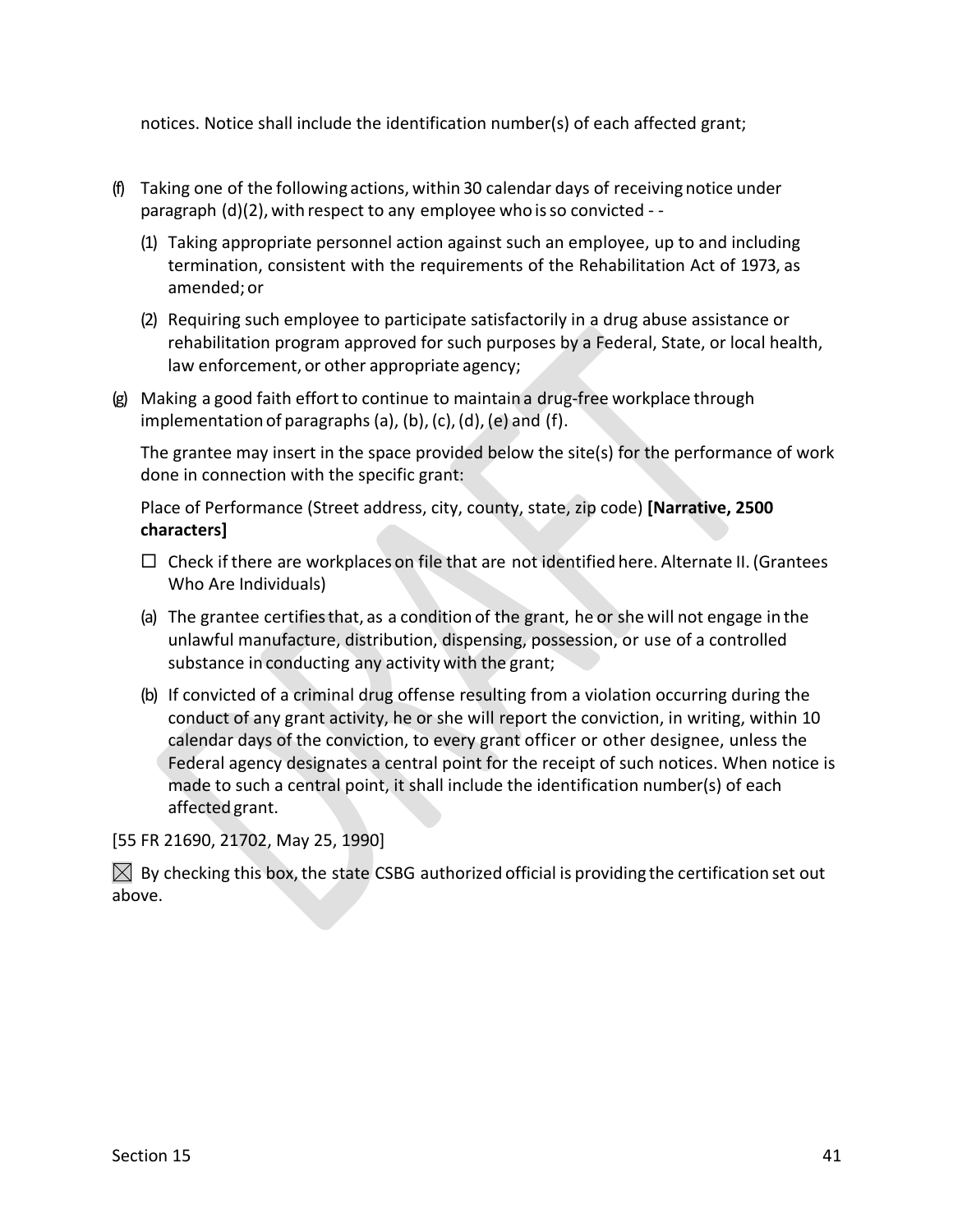#### **15.3. Debarment**

#### *CERTIFICATION REGARDING DEBARMENT, SUSPENSION AND OTHER RESPONSIBILITY MATTERS*

Certification Regarding Debarment, Suspension, and Other Responsibility Matters ‐ ‐ Primary Covered Transactions

Instructions for Certification

- (1) By signing and submitting this proposal, the prospective primary participant is providing the certification set out below.
- (2) The inability of a person to provide the certification required below will not necessarily result in denial of participation in this covered transaction. The prospective participant shall submit an explanation of why it cannot provide the certification set out below. The certification or explanation will be considered in connection with the department or agency's determination whether to enter into this transaction. However, failure of the prospective primary participant to furnish a certification or an explanation shall disqualify such person from participation in this transaction.
- (3) The certification in this clause is a material representation of fact upon which reliance was placed when the department or agency determined to enter into this transaction. If it is later determined that the prospective primary participant knowingly rendered an erroneous certification, in addition to other remedies available to the Federal Government, the department or agency may terminate this transaction for cause or default.
- (4) The prospective primary participant shall provide immediate written notice to the department or agency to which this proposal is submitted if at any time the prospective primary participant learns that its certification was erroneous when submitted or has become erroneous by reason of changed circumstances.
- (5) The terms covered transaction, debarred, suspended, ineligible, lower tier covered transaction, participant, person, primary covered transaction, principal, proposal, and voluntarily excluded, as used in this clause, have the meanings set out in the Definitions and Coverage sections of the rules implementing Executive Order 12549. You may contact the department or agency to which this proposal is being submitted for assistance in obtaining a copy of those regulations.
- (6) The prospective primary participant agrees by submitting this proposal that, should the proposed covered transaction be entered into, it shall not knowingly enter into any lower tier covered transaction with a person who is proposed for debarment under 48 CFR part 9, subpart 9.4, debarred, suspended, declared ineligible, or voluntarily excluded from participation in this covered transaction, unless authorized by the department or agency entering into this transaction.
- (7) The prospective primary participant further agrees by submitting this proposal that it will include the clause titled "Certification Regarding Debarment, Suspension, Ineligibility and Voluntary Exclusive‐Lower Tier Covered Transaction," provided by the department or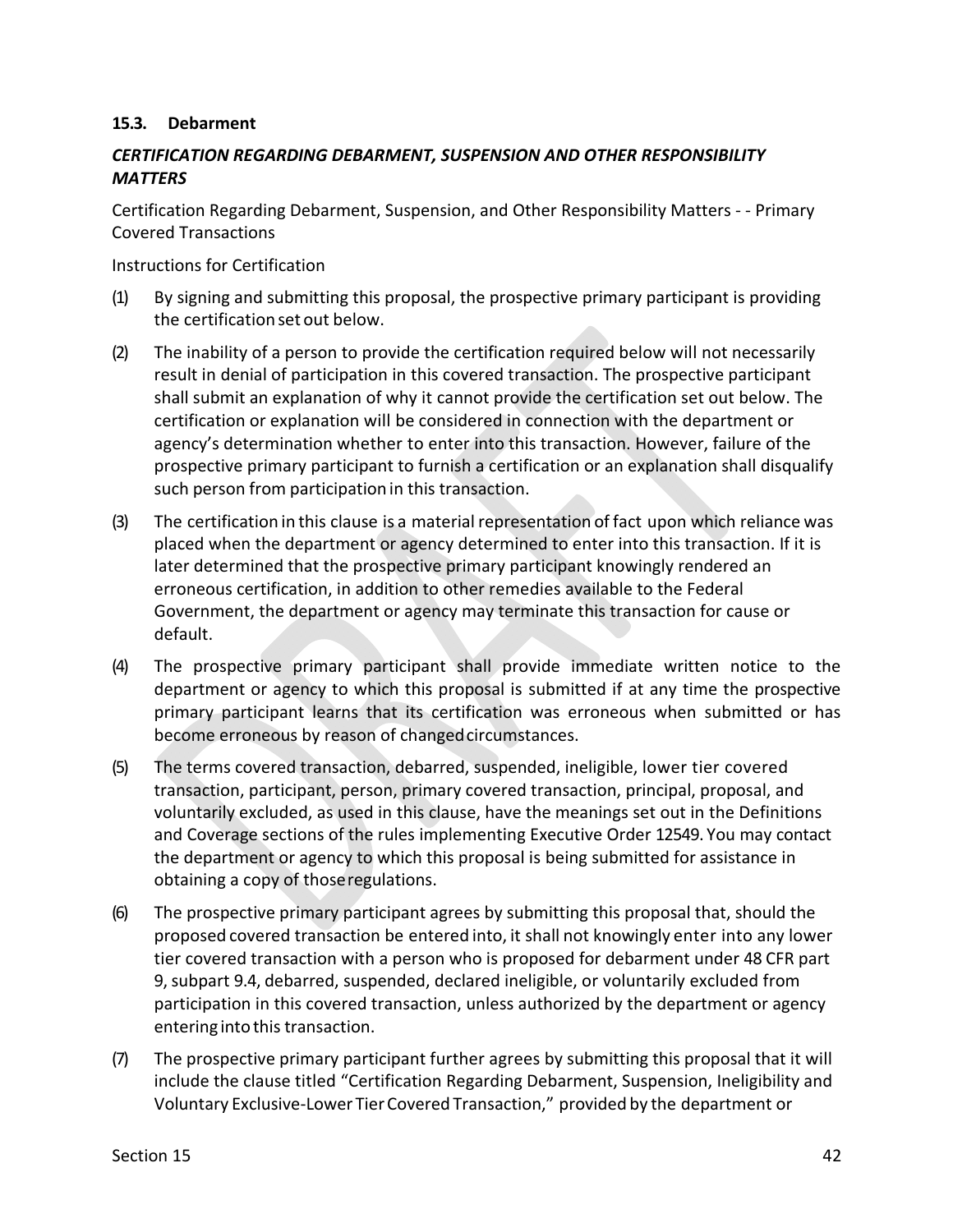agency entering into this covered transaction, without modification, in all lower tier covered transactions and in all solicitations for lower tier covered transactions.

- (8) A participant in a covered transaction may rely upon a certification of a prospective participant in a lower tier covered transaction that is not proposed for debarment under 48 CFR part 9, subpart 9.4, debarred, suspended, ineligible, or voluntarily excluded from the covered transaction, unless it knows that the certification is erroneous. A participant may decide the method and frequency by which it determines the eligibility of its principals. Each participant may, but is not required to, check the List of Parties Excluded from Federal Procurement and Non‐Procurement Programs.
- (9) Nothing contained in the foregoing shall be construed to require establishment of a system of records in order to render in good faith the certification required by this clause. The knowledge and information of a participant is not required to exceed that which is normally possessed by a prudent person in the ordinary course of business dealings.
- (10) Except for transactions authorized under paragraph 6 of these instructions, if a participant in a covered transaction knowingly enters into a lower tier covered transaction with a person who is proposed for debarment under 48 CFR part 9, subpart 9.4, suspended, debarred, ineligible, or voluntarily excluded from participation in this transaction, in addition to other remedies available to the Federal Government, the department or agency may terminate this transaction for cause or default.

\*\*\*\*\*\*\*\*\*\*\*\*

#### *Certification Regarding Debarment, Suspension, and Other Responsibility Matters ‐ ‐*

Primary Covered Transactions

- (1) The prospective primary participant certifies to the best of its knowledge and belief, that it and its principals:
	- (a) Are not presently debarred, suspended, proposed for debarment, declared ineligible, or voluntarily excluded by any Federal department or agency;
	- (b) Have not within a three‐year period preceding this proposal been convicted of or had a civil judgment rendered against them for commission of fraud or a criminal offense in connection with obtaining, attempting to obtain, or performing a public(Federal, State or local) transaction or contract under a public transaction; violation of Federal or State antitrust statutes or commission of embezzlement, theft, forgery, bribery, falsification or destruction of records, making false statements, or receiving stolen property;
	- (c) Are not presently indicted for or otherwise criminally or civilly charged by a governmental entity (Federal, State or local) with commission of any of the offenses enumerated in paragraph (1)(b) of this certification; and
	- (d) Have not within a three‐year period preceding this application/proposal had one or more public transactions (Federal, State or local) terminated for cause or default.
- (2) Where the prospective primary participant is unable to certify to any of the statements in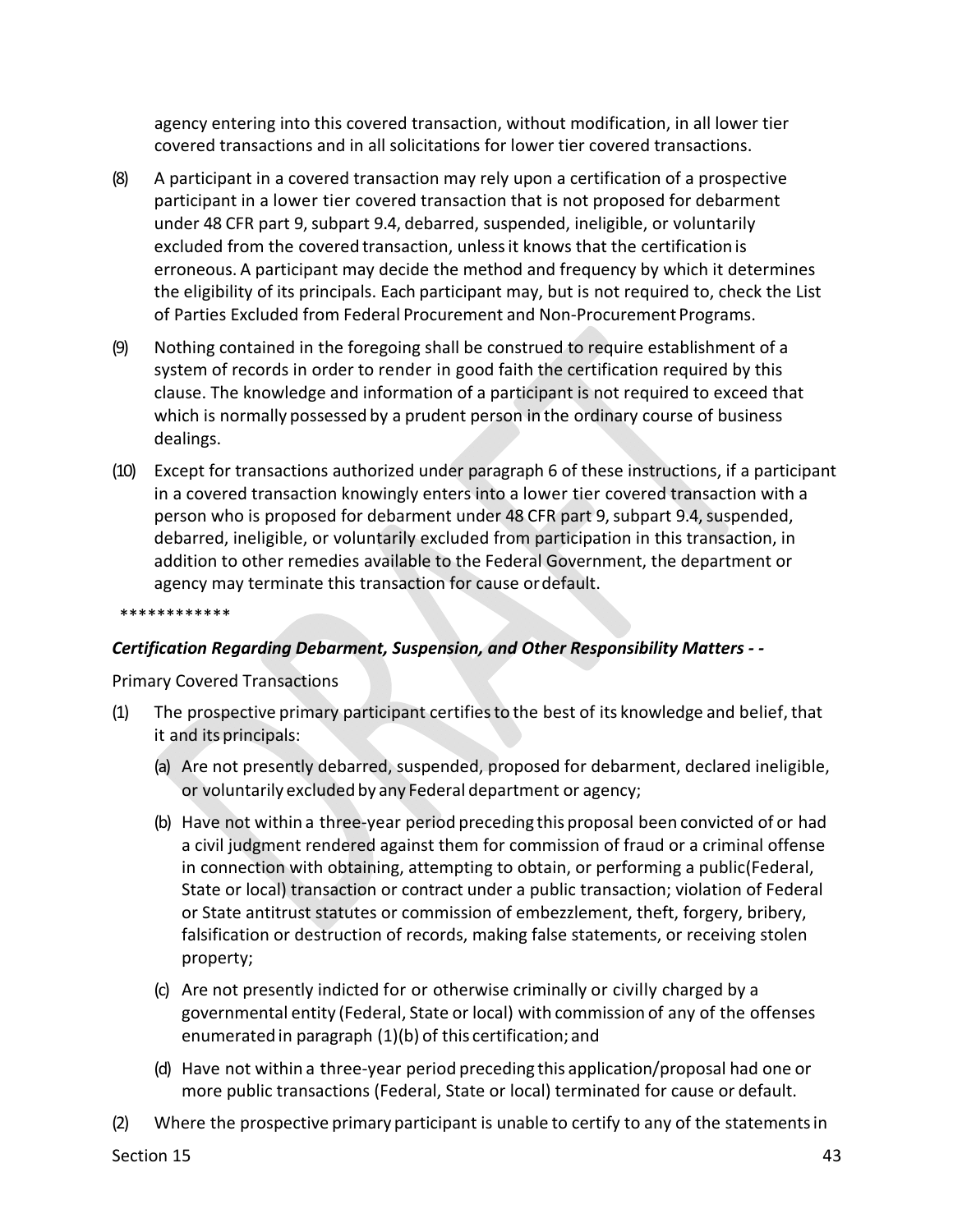this certification, such prospective participant shall attach an explanation to this proposal.

*Certification Regarding Debarment, Suspension, Ineligibility and Voluntary Exclusion ‐ ‐ Lower Tier Covered Transactions* 

Instructions for Certification

- (1) By signing and submitting this proposal, the prospective lower tier participant is providing the certification set out below.
- (2) The certification in this clause is a material representation of fact upon which reliance was placed when this transaction was entered into. If it is later determined that the prospective lower tier participant knowingly rendered an erroneous certification, in addition to other remedies available to the Federal Government the department or agency with which this transaction originated may pursue available remedies, including suspension and/or debarment.
- (3) The prospective lower tier participant shall provide immediate written notice to the person to which this proposal is submitted if at any time the prospective lower tier participant learns that its certification was erroneous when submitted or had become erroneous by reason of changed circumstances.
- (4) The terms covered transaction, debarred, suspended, ineligible, lower tier covered transaction, participant, person, primary covered transaction, principal, proposal, and voluntarily excluded, as used in this clause, have the meaning set out in the Definitions and Coverage sections of rules implementing Executive Order 12549. You may contact the person to which this proposal is submitted for assistance in obtaining a copy of those regulations.
- (5) The prospective lower tier participant agrees by submitting this proposal that, should the proposed covered transaction be entered into, it shall not knowingly enter into any lower tier covered transaction with a person who is proposed for debarment under 48 CFR part 9, subpart 9.4, debarred, suspended, declared ineligible, or voluntarily excluded from participation in this covered transaction, unless authorized by the department or agency with which this transaction originated.
- (6) The prospective lower tier participant further agrees by submitting this proposal that it will include this clause titled "Certification Regarding Debarment, Suspension, Ineligibility and Voluntary Exclusion‐Lower Tier Covered Transaction," without modification, in all lower tier covered transactions and in all solicitations for lower tier covered transactions.
- (7) A participant in a covered transaction may rely upon a certification of a prospective participant in a lower tier covered transaction that it is not proposed for debarment under 48 CFR part 9, subpart 9.4, debarred, suspended, ineligible, or voluntarily excluded from covered transactions, unless it knows that the certification is erroneous. A participant may decide the method and frequency by which it determines the eligibility of its principals. Each participant may, but is not required to, check the List of Parties Excluded from Federal Procurement and Non‐Procurement Programs.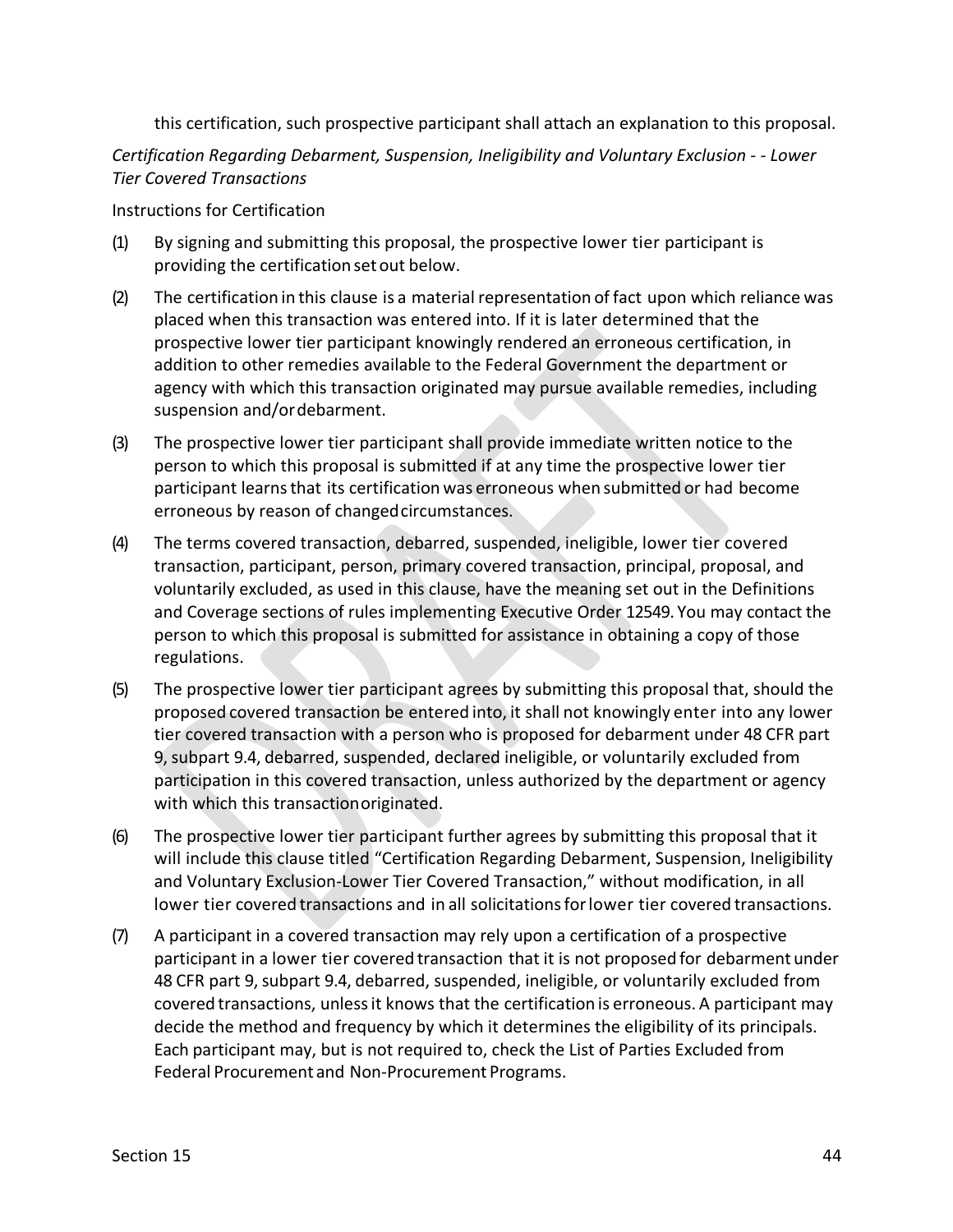- (8) Nothing contained in the foregoing shall be construed to require establishment of a system of records in order to render in good faith the certification required by this clause. The knowledge and information of a participant is not required to exceed that which is normally possessed by a prudent person in the ordinary course of business dealings.
- (9) Except for transactions authorized under paragraph five of these instructions, if a participant in a covered transaction knowingly enters into a lower tier covered transaction with a person who is proposed for debarment under 48 CFR part 9, subpart 9.4, suspended, debarred, ineligible, or voluntarily excluded from participation in this transaction, in addition to other remedies available to the Federal Government, the department or agency with which this transaction originated may pursue available remedies, including suspension and/or debarment.

#### \*\*\*\*\*\*\*\*\*\*\*\*

#### *Certification Regarding Debarment, Suspension, Ineligibility and Voluntary Exclusion ‐ ‐ Lower Tier Covered Transactions*

- (1) The prospective lower tier participant certifies, by submission of this proposal, that neither it nor its principals is presently debarred, suspended, proposed for debarment, declared ineligible, or voluntarily excluded from participation in this transaction by any Federal department or agency.
- (2) Where the prospective lower tier participant is unable to certify to any of the statements in this certification, such prospective participant shall attach an explanation to this proposal.

 $\boxtimes$  By checking this box, the state CSBG authorized official is providing the certification set out above.